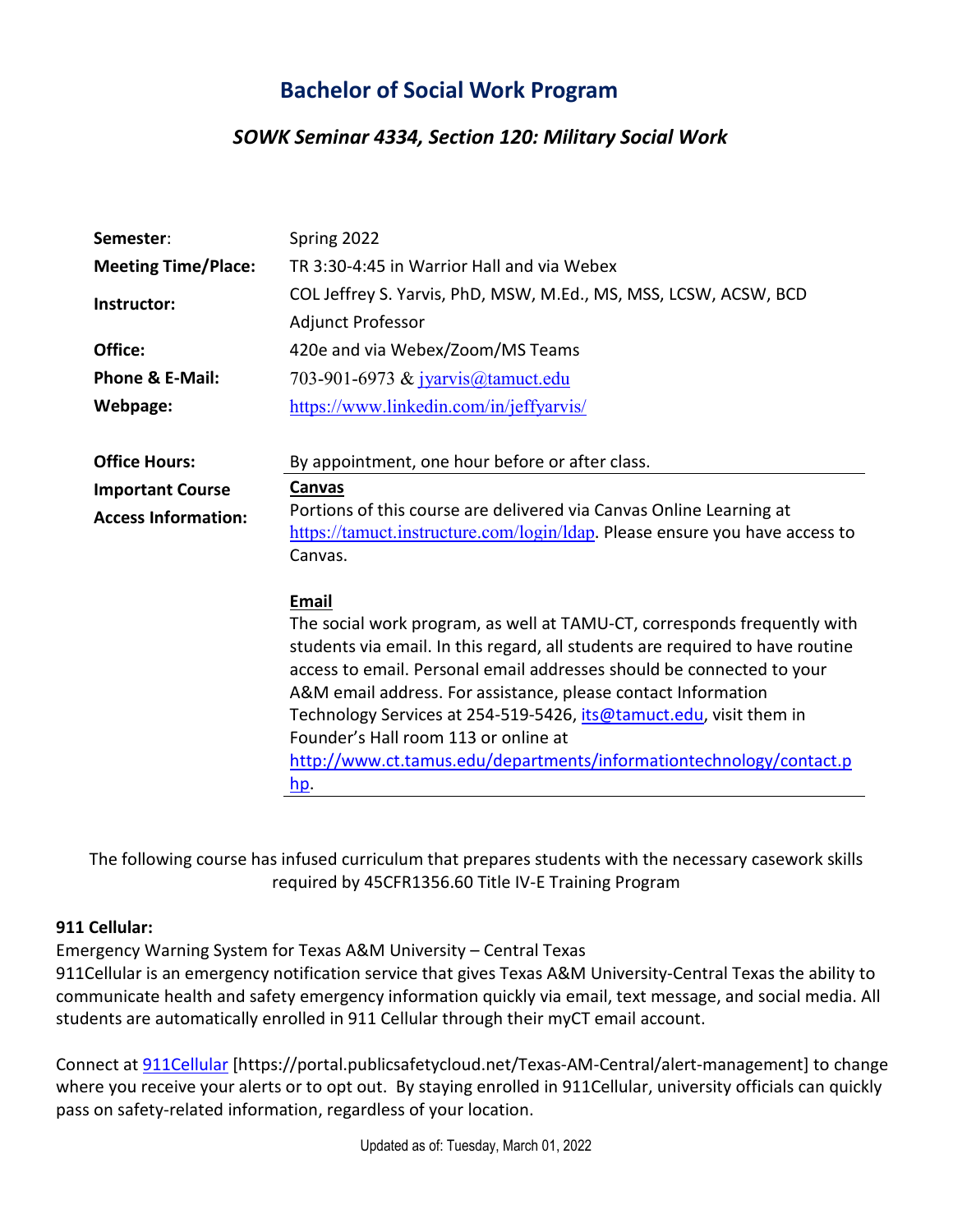### I. COURSE DESCRIPTION

*Course Description:* This elective course is designed to provide students with an introduction to the history, current trends, research, and social justice issues related to social work practice within the military.

Prerequisites: Completion of, or concurrent enrollment in Introduction to Social Work

#### II. NATURE OF COURSE

This course will cover basic skills of helping Soldiers and their families in the context of generalist social work practice. Dual emphasis will be placed on (1) the knowledge base of these skills and (2) the performance of these skills. This course will assist the student in determining their desire to enter the field of social work and prepare students for further educational experiences at the university and in the social work program. Students will be challenged to explore the role of self and values as related to ability to support the needs of, and advocate for, the military population. Generalist social work practice is a holistic approach that provides the Student with the knowledge and skills necessary to engage in a change process with a client. The course will specifically focus on the micro practice methods, working with individuals and families. Generalist social work practice incorporates knowledge that is transferable, empowers individuals, utilizes a variety of intervention strategies, analyzes development across the life span, evaluates the impact of social policies, and serves at risk populations. Generalist social work practice incorporates values that reflect the social workers' professional code of ethics, which demands social responsibility and respect for diverse value systems as well as a commitment to continued, ongoing professional development.

*Teaching Method:* The primary teaching approaches in this course will be discussion, active learning and group collaboration. Material in the course will be presented through interactive class discussions, readings, group exercises and role- playing. To enhance learning, students will work collaboratively on varied assignments and learning will be measured through observation during in class participation as well as assessment of papers, and presentation.

*It is important to note that as we will be discussing value laden and sensitive topics, it is the expectation that ALL students enrolled in the course will adhere to the professional code of conduct, university policies, and NASW code of ethics* IN AND OUTSIDE OF THE CLASS FOR THE DURATION OF, AND FOLLOWING CONCLUSION OF, THE COURSE *(see code of conduct attached and included in this syllabus). For instance, it is not permissible for students to post information regarding in-class discussions and other student comments on social media websites (e.g., Facebook, Twitter, etc.). In addition, students are not to share information discussed with others using identifying information outside of the class. Further, recording devices must be approved prior to use in the class. Additional expectations are included in this syllabus and will be covered in detail in class. The purpose of these guidelines is to ensure a positive and safe learning environment for all. Failure to adhere to these requirements may not only inhibit the*  learning process for the individual student and their peers, but may also result in academic penalties including, and *leading up to, failure of the course and referral to Student Affairs.* 

#### III. PROGRAM MISSION

The Social Work Program at Texas A & M- Central Texas prepares its graduates for leadership and professional generalist practice by integrating social work values, skills, knowledge through an emphasis on excellence. The program prepares competent and effective generalist social work practitioners who are committed to enhancing the well-being of marginalized and oppressed populations, utilizing the profession's core values, such as service, dignity and worth of the individual, social and economic justice, and recognizing the importance of human relationships.

## IV. Course Objectives & Related Council on Social Work Education (CSWE) Practice Behaviors

This course provides content that helps to prepare you, the student, to engage in the following CSWE competencies and related practice behaviors: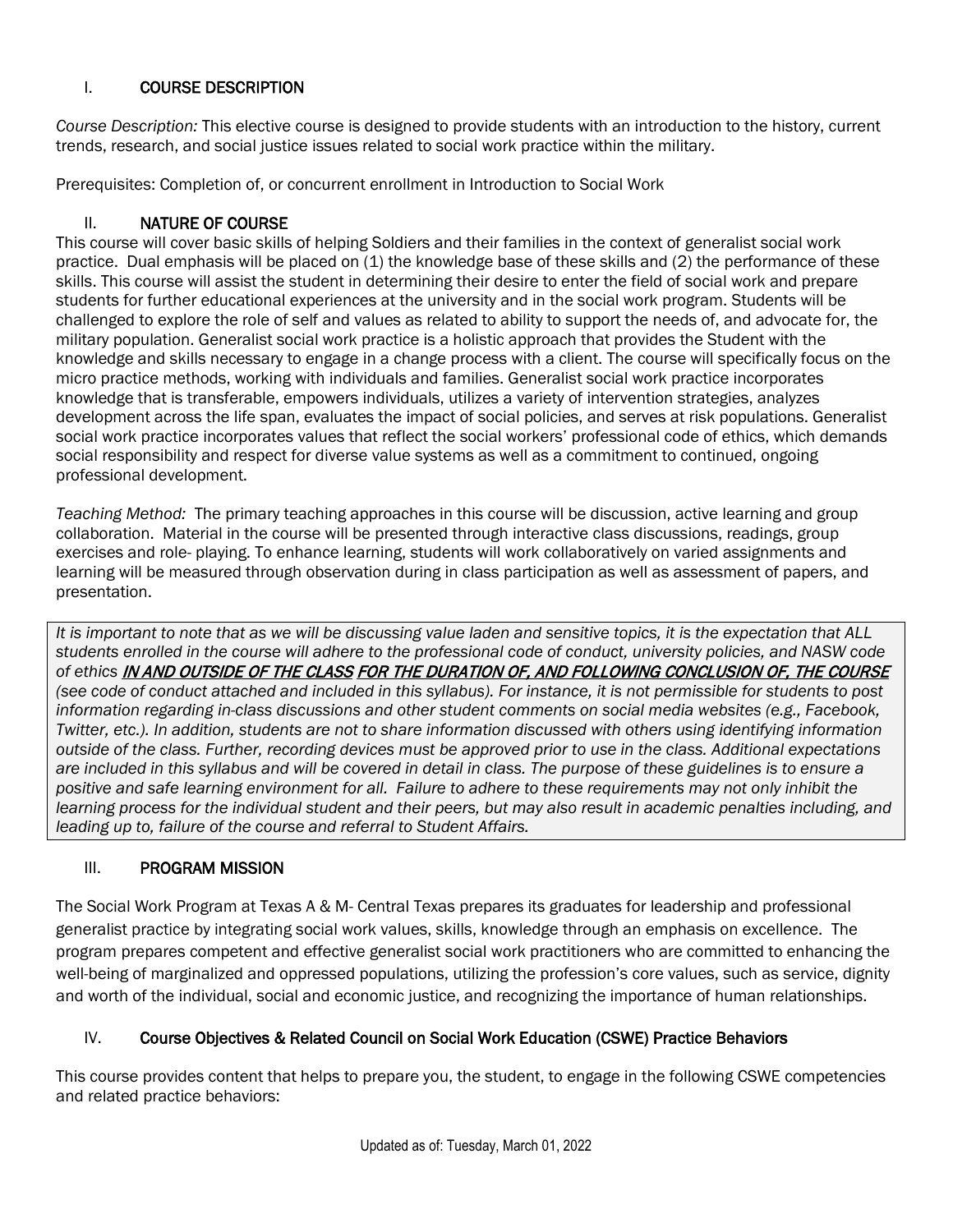The objectives for this course, that support the CSWE related practice behaviors, are:

- A. Students will understand the foundation of working/treating the Military and their families based upon resiliency and practice advocacy. These themes include understanding the psychological burden of combat, understanding various clinical techniques related to the military transitioning back into their families and society. In addition, students will understand the nature and context of how to utilize resiliency techniques to create social support systems/treatment interventions. Students will also understand the professional duties of a social worker. They will learn what it means to identify as a professional social worker and to apply critical thinking to inform and communicate their professional judgment. They will focus on skills that enable them to engage, assess, intervene, and evaluate Service members and their families. They will understand how the social work Code of Ethics influences practice. This objective will be evaluated through class discussions, examinations, quizzes, written assignments, and the oral presentation.
- B. Students will develop basic professional skills related to communication (both verbal and non-verbal, oral and written) presentation processed in class. Student will understand types of modifications that can be made when communicating with service-members and their families and will understand how the use of critical thinking helps them carry out effective communication with this population. They will understand the role communication plays in their ability to engage, assess, intervene, and evaluate service members and their families. They will understand how the social work Code of Ethics influences all of these things. This objective will be evaluated through class discussion, oral presentation, and quizzes, examinations and written assignments.
- C. Students will develop a basic understanding of the stages of generalist social work process, data collection and assessment, service agreements, strategies for work with clients, and techniques for evaluating and terminating social work practice. They will understand what is unique about the ways in which social workers address these strategies, compared with other types of human service professionals. They will understand how to apply critical thinking to these tasks. They will learn how these stages of social work processes vary depending on the cultural thinking on these tasks. They will learn how these stages of social work processes are carried out by social workers with a focus on issues of advancing human rights and social and economic justice. They will learn how staying informed of current social work research helps inform their practice strategies. They will learn how knowledge of human behavior and the social environment is key to effective work with clients. They will understand how the Social Work Code of Ethics influences all of these things. This objective will be evaluated through class discussions and role-playing, examinations and quizzes, written assignments, and the oral presentation
- D. Students will develop a basic understanding of the professional use of self and the use of professional supervision. Students will develop the ability to critically evaluate their own practice as well as practice skills of fellow students. They will use these to further their identity as a professional social worker and how they should conduct themselves. They will understand how the social work Code of Ethics influences all of these skills. This objective will be evaluated through class discussions and role-playing, examinations and quizzes, written assignments, and the oral presentation.
- E. Students will demonstrate educational growth at the university and program level and will demonstrate selfreflection and self-analysis through the process of determining if they want to pursue a degree in social work. This will add to their identity as a professional social worker. This objective will be evaluated through class discussions, examinations and quizzes, written assignments and the oral presentation.
- F. Students will understand that social work is a life-long learning process and that multiple intelligences and their individual personality, strengths, and goals will enhance the quality and variety of their professional practice skills. This will enhance their identity as a professional social worker. This objective will be evaluated through class discussions and the student' paper on a topic related to the Military.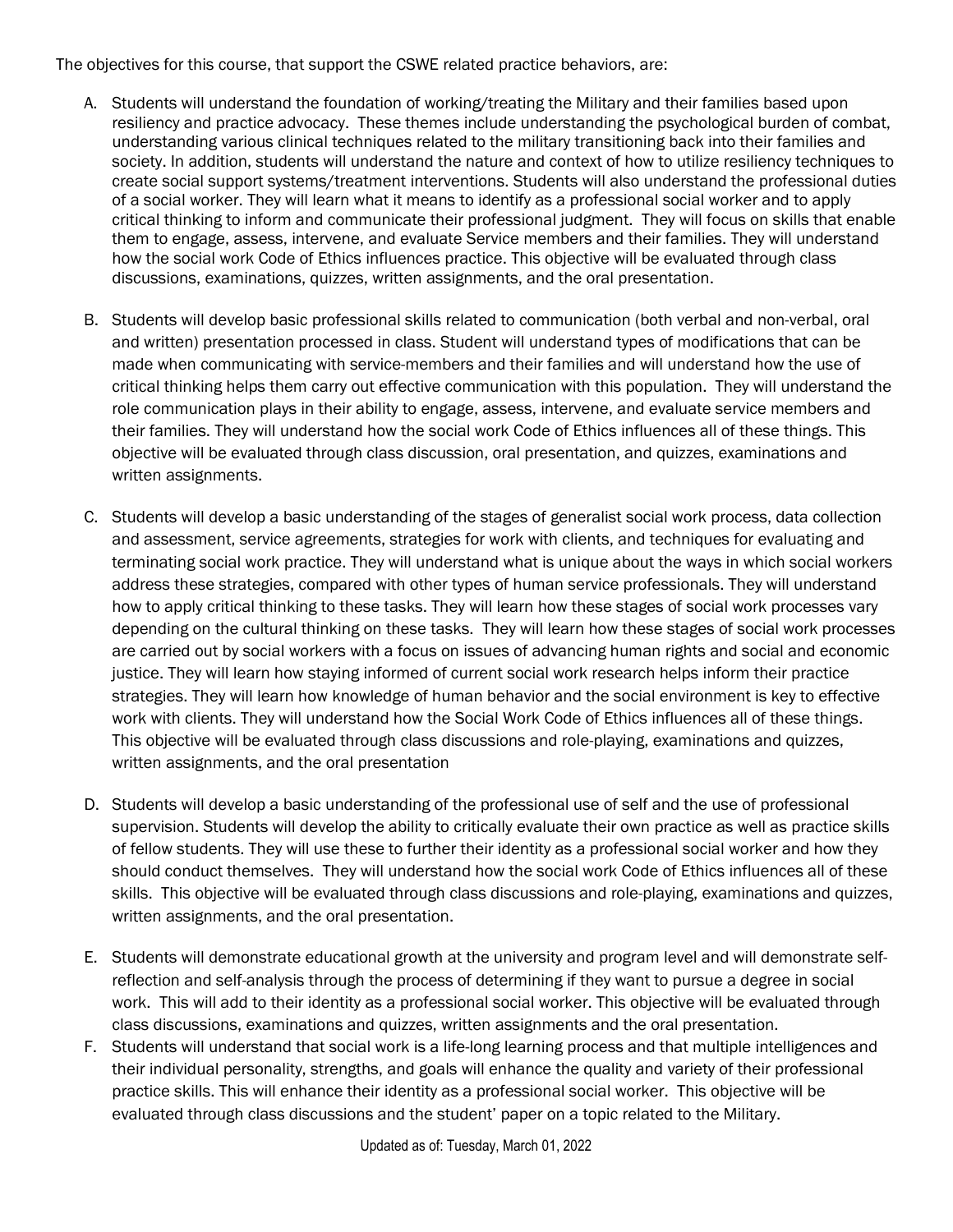The following table shows the relationship between A) the course objectives, B) the CSWE related practice behaviors, and C) the assignments used to assess ability to fulfill the objective related to the practice behavior:

| A. CSWE CORE COMPETENCIES                    | <b>B.</b> Course Objectives | C. Course Assignments                 |
|----------------------------------------------|-----------------------------|---------------------------------------|
| Ten Core Competencies established by the     |                             | (The assignment is used to assess     |
| Council on Social Work Education as          |                             | your ability to fulfill the objective |
| measures of effective social work practice.  |                             | related to the practice behavior)     |
| (1) Identify as a professional social worker | A, B, C, D, E, F            | <b>Class discussions</b>              |
| and conduct oneself accordingly.             |                             | Examinations/Quizzes                  |
|                                              |                             | <b>Military Paper</b>                 |
|                                              |                             | <b>Oral Presentation</b>              |
| (2) Apply social work ethical principles to  | A, B, C, D, E, F            | <b>Class discussions</b>              |
| guide professional practice                  |                             | Examinations/Quizzes                  |
|                                              |                             | <b>Military Paper</b>                 |
|                                              |                             | <b>Oral Presentation</b>              |
| (3) Engage diversity and difference in       | A, B, C, D, E, F            | <b>Class discussions</b>              |
| practice                                     |                             | Examinations/Quizzes                  |
|                                              |                             | <b>Military Paper</b>                 |
|                                              |                             | <b>Oral Presentation</b>              |
|                                              |                             |                                       |
| (4) Apply critical thinking to inform and    | A, B, C, D, E, F            | <b>Class discussions</b>              |
| communicate professional judgments           |                             | Examinations/Quizzes                  |
|                                              |                             | <b>Military Paper</b>                 |
|                                              |                             | <b>Oral Presentation</b>              |
| (5) Advance human rights and social          | A, B, C, D,                 | Class discussions                     |
| justice                                      |                             | Examinations/Quizzes                  |
|                                              |                             | <b>Military Paper</b>                 |
|                                              |                             | <b>Oral Presentation</b>              |
| (6) Engage in research-informed practice     | A, B, C, D, E, F            | Class discussions                     |
| and practice-informed research               |                             | Examinations/Quizzes                  |
|                                              |                             | <b>Military Paper</b>                 |
|                                              |                             | <b>Oral Presentation</b>              |
| (7) Apply knowledge of human behavior        | A, B, C, D, E, F            | <b>Class discussions</b>              |
| and the social environment                   |                             | Examinations/Quizzes                  |
|                                              |                             | Military Paper & Oral Presentation    |
| (8) Engage in policy practice to advance     | A, B, C, D,                 | <b>Class discussions</b>              |
|                                              |                             | Examinations/Quizzes                  |
| social and economic well-being and to        |                             | <b>Military Paper</b>                 |
| deliver effective social work services       |                             | <b>Oral Presentation</b>              |
| (9) Respond to and shape an ever-            | A, B, C, D, E, F            | <b>Class discussions</b>              |
|                                              |                             | Examinations/Quizzes                  |
| changing professional context                |                             | <b>Military Paper</b>                 |
|                                              |                             | <b>Oral Presentation</b>              |
| (10)<br>Engage, assess, intervene, and       | A, B. C. D. E, F            | Class discussions                     |
| evaluate with individuals, families,         |                             | Examinations/Quizzes                  |
|                                              |                             | <b>Military Paper</b>                 |
| groups, organizations, and                   |                             | <b>Oral Presentation</b>              |
| communities                                  |                             |                                       |

## V.COURSE REQUIREMENTS

*A. REQUIRED TEXT/MATERIALS:*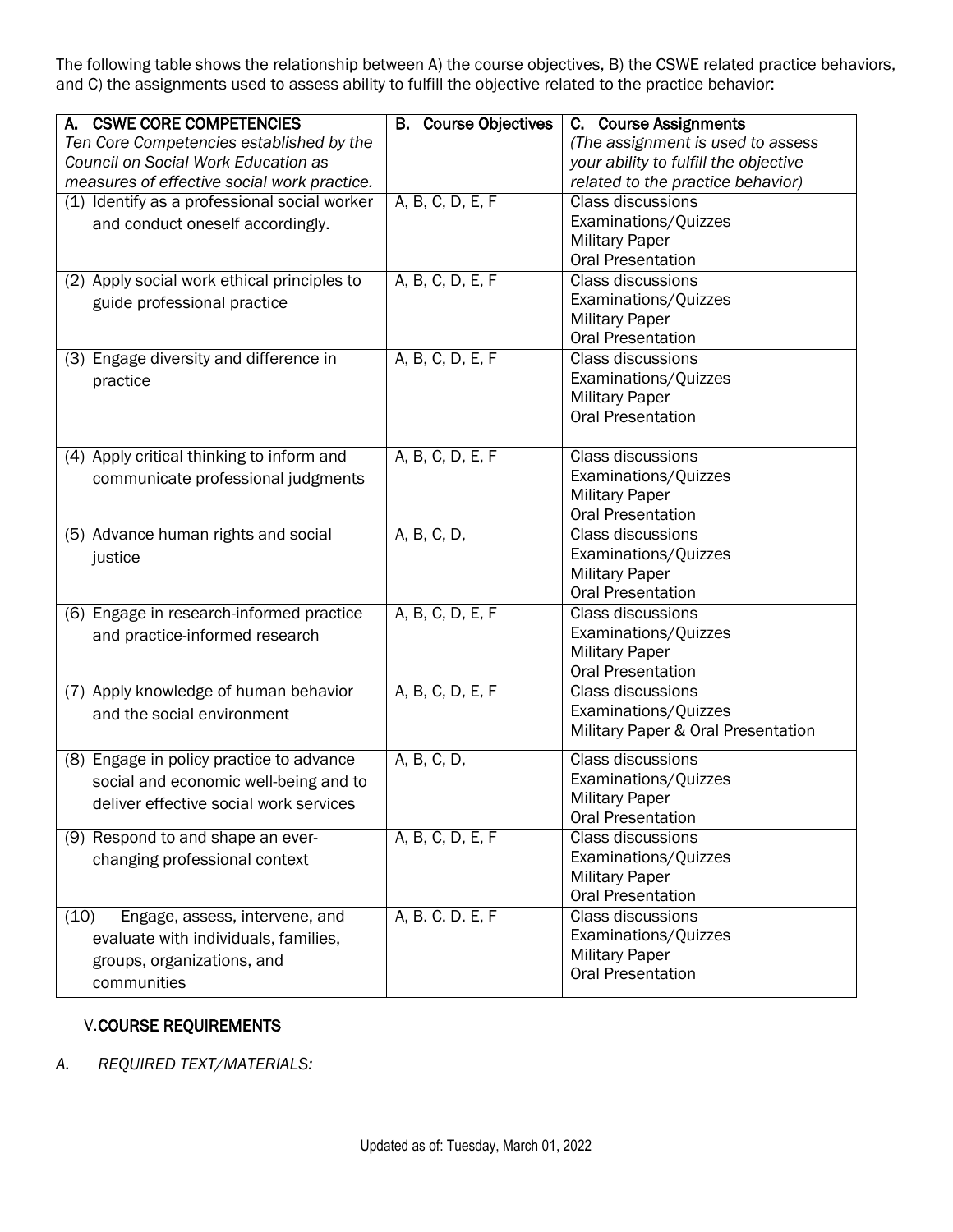- Figley, C., Yarvis, J., & Thyer, B. (eds.) (2020) Combat Social Work: Applying the Lessons of War to the Realities Human Services, Oxford University Press. (see discount code under announcements)
- Rubin, A, Weiss, E.L. & Coll, J.E. (Eds.) (2013) *Handbook of Military Social Work.* Hoboken, New Jersey: John Wiley & Sons, Inc.
- Handouts:

Yarvis, J.S. (2013) The Intimacy of Trauma. Reflections: Narratives of Professional Helping 19 (3), 20- 27. ISSN: 1080-0220

Yarvis, J.S., (2008) Hypnotherapy under fire: Efficacy of Heart-Centered Hypnotherapy in the Treatment of Iraq War Veterans with Posttraumatic Stress. Journal of Heart Centered Therapies 11(1). Wellness Press: Issaquah, WA. pp 3-18.

Yarvis, J., Bordnick, P., Spivey, C., & Pedlar, D. (2005) Subthreshold PTSD: A Comparison of depression, alcohol and physical health problems in Canadian peacekeepers with different levels of traumatic stress. Taylor Francis-Brunner-Routledge: Stress, Trauma, & Crisis: An International Journal, (8), 195-213.

Yarvis, J.S. and Schiess, L. (2008) Subthreshold PTSD as a predictor of depression, alcohol use, and health problems in soldiers. Journal of Workplace Behavioral Health 23(4), 395-424.

#### *B. RECOMMENDED TEXT:*

• American Psychological Association (2020). *Publication manual for the American Psychological Association (7th ed.).* Washington D.C.: Author.

#### C. *FINAL GRADES*

A total of 500 points can be earned throughout the course. Students must receive a "C" or better to pass the course. Point distinctions and corresponding weights are as follows:

| <b>Course Assignment</b>                    | <b>Total possible points</b>           | <b>Weight (Percentage)</b> |
|---------------------------------------------|----------------------------------------|----------------------------|
| <b>Group Project</b>                        | 100                                    | 14%                        |
| <b>Military Social Work Paper</b>           | 250                                    | 35%                        |
| Exams (Reaction/Reflection) x4              | 200 (50 points each) + 150<br>journal  | 50%                        |
| <b>Article Review</b>                       | Replaces a missed reaction<br>paper x1 |                            |
| Attendance & Participation &<br>Pop-Quizzes | 100                                    | 14%                        |
| <b>Totals</b>                               | 700                                    | 100%                       |

#### Final Points & Percentages\* and Corresponding Grades are based on the following:

- A = 90% to 100% (450 to 500 points)
- B = 89% to 80% (400 to 449 points)
- C = 79% to 70% (350 to 399 points)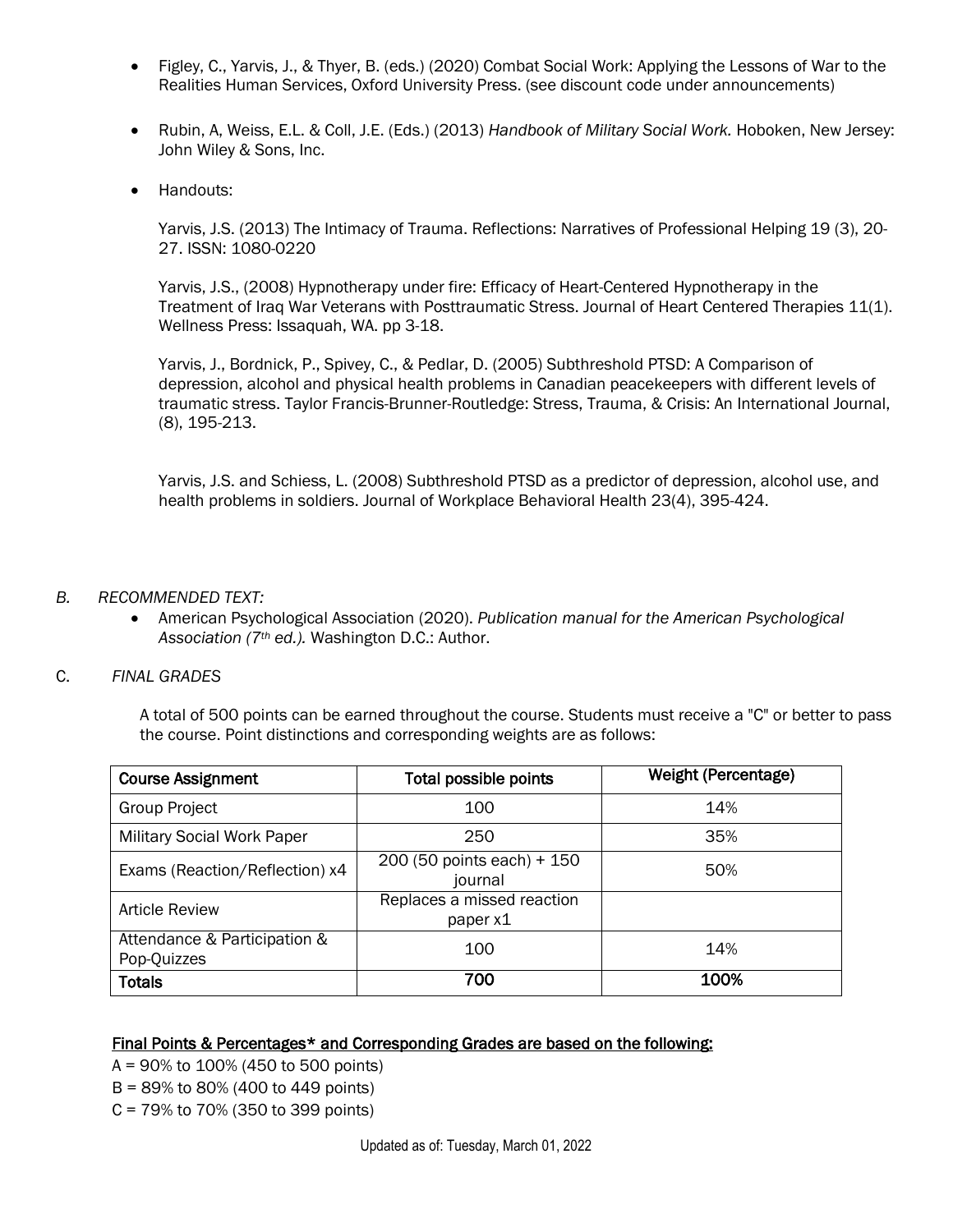D = 69% to 60% (300 to 349 points)  $F = 59\%$  or less (299 points or less) *\*Note: Final grade percentages are rounded to the next highest value (ex: 79.5% = 80%)*

### D. COURSE ASSIGNMENTS

The following activities will be assigned and/or assessed for student evaluation of learning through throughout the course.

### 1. Exams or Short Writing Assignments 25% (4 total)

There will be four exams/papers given in this course, at the end of each major section of the course. See the Course Schedule in this syllabus for exam dates. Exams can include multiple choice, true-false, matching, and short essay questions. The final exam/journal reflection will also include some questions meant to integrate the subject matter of the entire course (comprehensive). The tests can include any of the course content, including class discussions, reading assignments, handouts from the professor, and recordings. Note cards or other supporting material are not permitted during exams in this section of the course.

In an emergency that keeps a student from being able to attend class on the day a test is given, the student is responsible for contacting the professor in advance to see what arrangements, if any, can be made to make up the test. Note: Under no circumstances will a make-up test be given to any student after the date on which the graded tests are returned to the students in the class.

OR

 Class will be asked to complete one Article Review and a Reflective Journal to meet the exam requirements that cover content taught to date In the course to test comprehensive knowledge and scholarly writing ability. The make-up Article Review is an 8-page paper comparing and contrasting the to peer-reviewed journal articles (e.g., Journal of Traumatic Stress, Social Work Research, the Army Medical Department (AMEDD) Journal or Military Medicine) on a military social work-related subject).

## 2. Pop in- class quizzes (20% of final grade)

Many of the class periods will include a quiz to help students solidify their understanding of the course material and learn how to apply it. The quiz may be given at the beginning of class, after watching a recording, or some may be given at the end of class to cover a reading. Some may be given as take-home quizzes; in which case the quiz is due at the beginning of the next regularly scheduled class period. For quizzes given during class, there will be no make-up quizzes given; students who arrive to class late or who are absent will not be able to make up the quiz and will receive a zero for that quiz. If the quiz is given as a take-home assignment, a student who misses class will be allowed to submit a make-up quiz; however, it is the student's responsibility to pick up the quiz from the professor and turn it in by the class period in which it is due (typically the next scheduled class period). If the student does not do this, then a make-up quiz will not be accepted. You may NOT make-up a quiz after students have submitted the quiz.

At the end of the course, the student's average numerical grade on all quizzes (including any zeros) will represent 10% of their final grade. Quizzes will not be pre-announced, so students should come to every class prepared for the possibility of having a quiz.

3. a) Group Project *(Points: 100 points total, 20%)*: Students will be required to select one (1) topic from the approved list below (or one of the student's choosing with prior approval by the professor). Presentations must be 20 minutes long. Students are encouraged to use visual aids, handouts or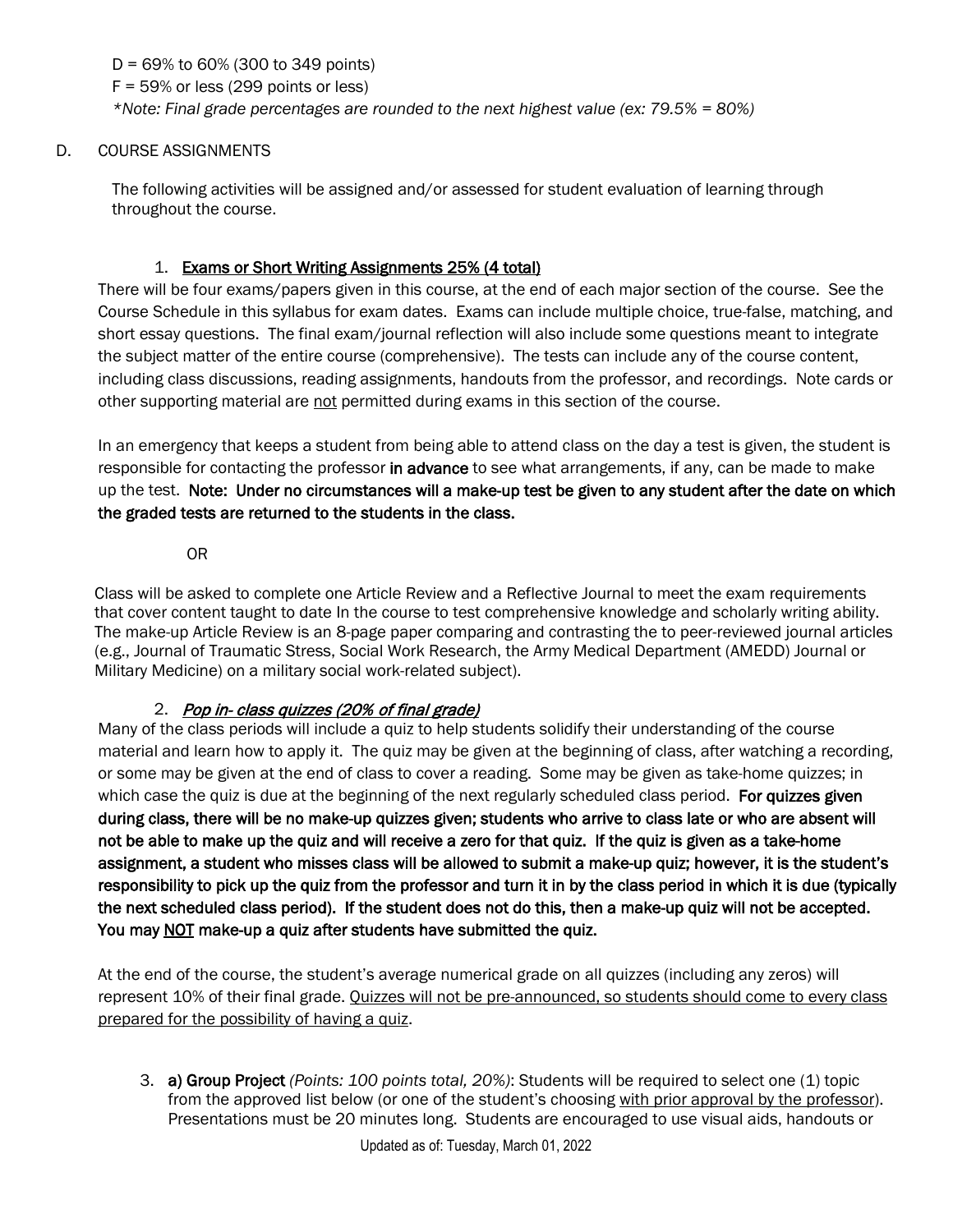other medium. Each student will receive a peer review evaluation of their project. Peers will assess the presenter's communication skills, depth of knowledge of the subject presented, how relevant the material is to military social work. Students will use the selected text to complete the paper for this course.

Grading: Points will be obtained using the Grading Rubric located at the end of this syllabus.

## b) Military Social Work Paper 5-7 pages typed: APA format with five references. Assignment *(Points:*

*100 points total, 20%)*: Students will write a paper on a topic related to the Military and Social Work. Topics can include but are not limited to:

- Pre-Deployment Related Issues
- Post Deployment Related Issues
- Social Services available to the military and families
- Domestic Violence
- Suicide and the Military
- Women in Combat
- Diversity amongst the Armed Forces
- Veterans and Health Services
- Parenting in the Military
- Single Parents in the Military
- Substance Abuse
- Military Sexual Assault
- Trauma, PTSD and Treatment
- Secondary Trauma
- LGBTQ+
- Social Work Code of Ethics and the Military
- Ethical Dilemma's and Military Social Work
- Other topics with the permission of the professor

For topics that are not listed the student must request approval by the professor*.* You are encouraged to challenge yourself to go beyond your comfort zone and select an area that you have little/minimal awareness and/or familiarity with.

Assignment Requirements: For successful completion of the assignment, students are expected to cover the items provided in the Assignment outline and rubric attached to the syllabus. The paper should be must be 5-7 pages in length (not inclusive of the cover page, references, and appendices), double spaced, with 1" margins and Times New Roman font. One (1) point will be deducted for every page over or under the page limit requirement. The completed assignment must also include an APA 6th edition style cover page that includes: running head, page number, the assignment title, student name, university name. References should be citied appropriately following APA 6<sup>th</sup> edition guidelines.

Grading: Points will be obtained using the Assignment Grading Rubric.

2 Attendance & Participation *(Points: 100 points total, 20%):* Students are expected to be present and engaged for every scheduled class session to enrich the learning experience. Students receive zero (0) for an unexcused absence, tardiness, or early departure from class without prior discussion and approval by the instructor. If you are unable to avoid missing a class, *you must notify the professor via*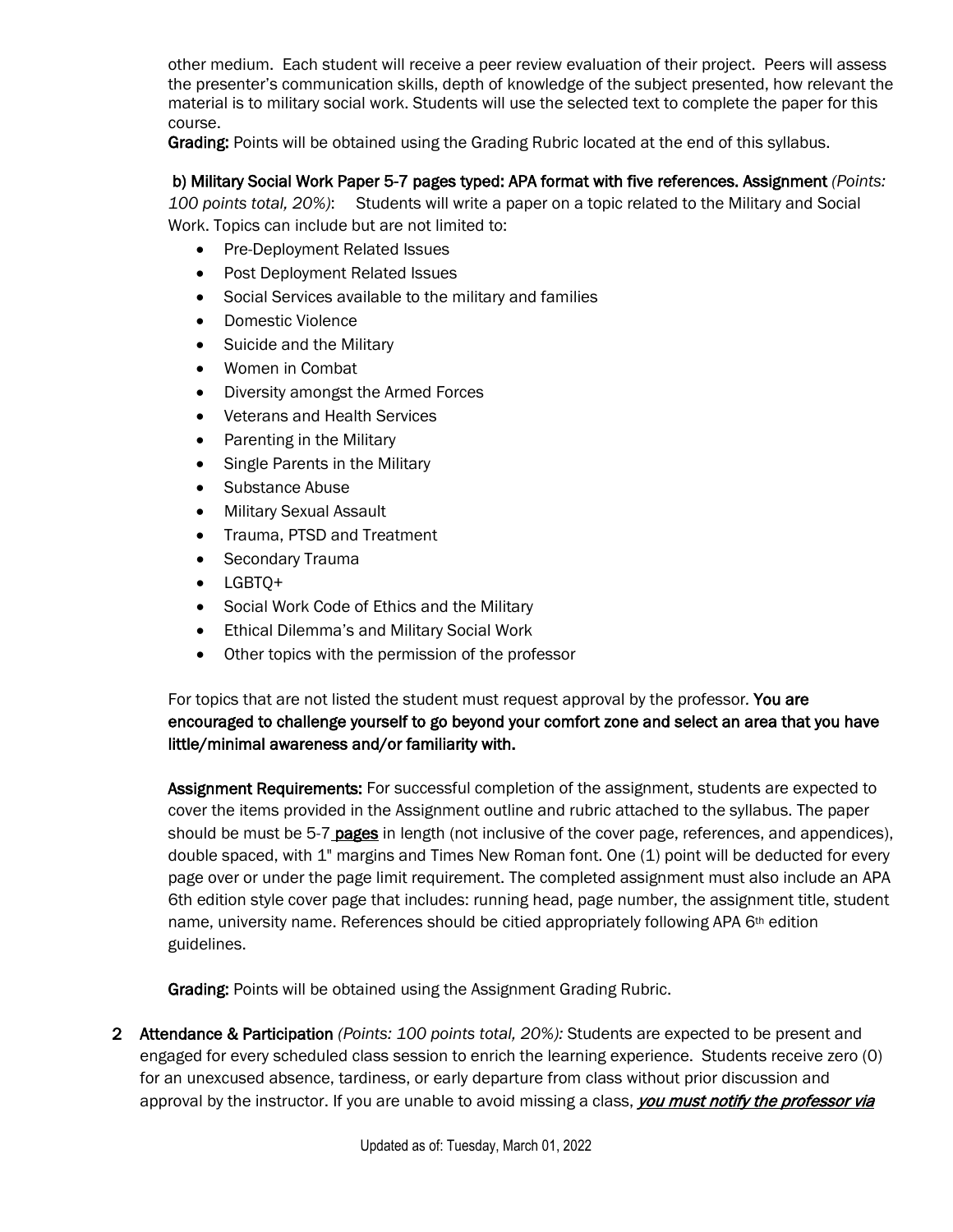email before the class period to explain the absence. It is up to the discretion of the professor if the absence will be excused (i.e., will not count against your attendance grade).

**Important Note:** No more than three (3) absences will be considered excused during the semester (i.e., will not count against your grade). Following 3 excused absences, the fourth (4th) and all subsequent absences will be deducted as an unexcused absence (i.e., you will receive a zero). The rationale for this policy is that attendance and participation are critical elements to the full breadth and depth of learning in the course; therefore, students are expected to be present and to richly engage in class (i.e., be prepared with readings and assignments, participate in in-class discussions, actively listening to discussions and lectures taking place in class, etc.). The instructor assumes that attendance will yield positive and active engagement as outlined above. Failure to attend or to actively engage in positive ways as outlined above, and in accordance with the class policies, will yield a 0 for attendance/participation. Hence, it is important to be aware that unexcused absences and failure to adhere to class policies while in class can and will impact this portion of your grade.

### Online etiquette

Students will come to class and are expected to be on camera (unless excused) to receive credit. Students will be in an environment conducive to learning and not distracting to others (not at work, not in bed, not driving, cooking etc.). Students will come to class dressed appropriately. No vaping, drinking alcohol, or other behaviors that do not occur normally in the classroom will be tolerated. Violations of this policy will result in counseling on professional behavior and loss of credit for the day's class.

### 3 Class Policies

The following policies apply to all students enrolled in this course:

- 1. Students are not permitted to enter class more than ten (10) minutes late. Exceptions will be made with *prior discussion and approval by the professor only*.
- 2. Once class has begun, students are expected to remain for the duration of the class. It is expected that all students will take care of personal affairs (i.e., get beverages, take care of phone calls, meeting with students and other professors, use the restroom, etc.) before class begins. Students who have a medical/physical condition for which they need to request an exception to this policy are advised to speak with the Disability Services Coordinator and/or discuss this with the professor to see if an exception can be granted. Students leaving the class outside of these parameters should not attempt to re-enter the class and will receive a 0 for class participation and/or attendance that day. Please note: *During the summer when classes are 2 hours and 30 minutes in length, the instructor will have a minimal 10-minute break built into each scheduled learning period to support student needs.*
- Updated as of: Tuesday, March 01, 2022 3. Students are expected to display professional decorum at all times. This includes, but is not limited to, respecting classmates and the instructor. In this regard, it is expected that students will not speak to/hold conversations with/pass notes to other students, use cell phones, or engage in other types of unprofessional behaviors once class has begun. Talking during lecture, out of turn, or while other students are talking is disruptive to the learning environment, disrespectful to peers, and unprofessional in demeanor. Students are strongly encouraged to engage in discussion in a respectful and appropriate manner; hence, it is expected that students apply classroom etiquette and raise a hand if there is something to share or to answer a question. It is also expected that students will display patience in raising a hand and recognize that the professor will eventually call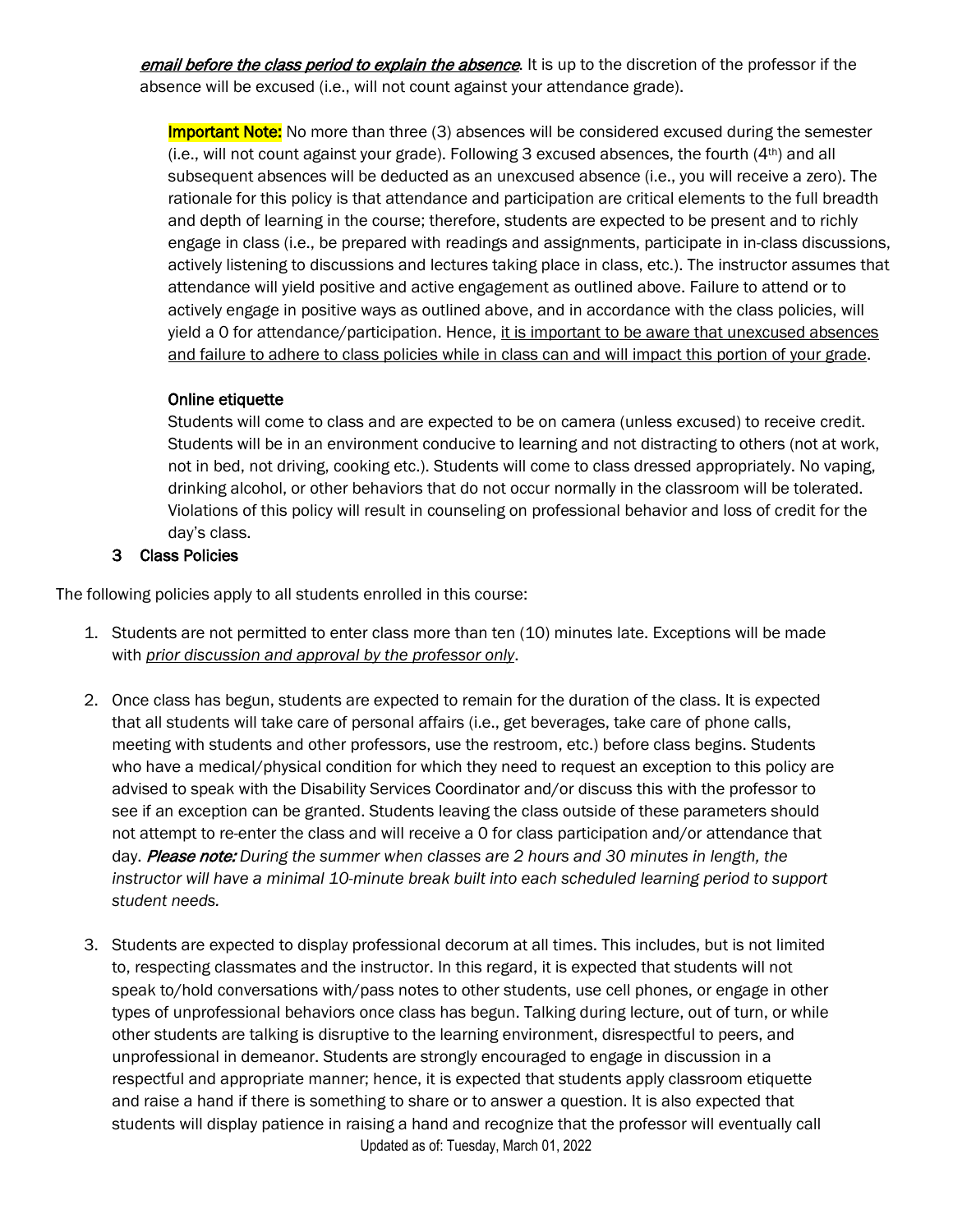on the student and/or may attempt to vary responses from peers and not call on the student in an effort to do so. Shouting out answers, making loud noises, and/or waving a hand vigorously to capture attention is unprofessional and inappropriate behavior. Consistent display of such behavior will result in consultation by the professor and can potentially impact the attendance/participation grade.

Please note: *This professor will NOT assign seats to students. If behavior accelerates to such a need, a meeting will be requested with the student, the instructor and potentially the department to address appropriateness to be able to continue with the course. If it is determined that the behavior significantly impacts/impairs learning for other students, the student may be asked to leave the class permanently, resulting in an F for the course.* 

- 4. To support the academic learning environment, students are asked to refrain from sharing personal information in class that will not support/add significantly to the class discussion. Sharing of personal stories and/or issues that are not related to the topic can distract class learning and limit knowledge sharing by the professor and other students. In this regard, please note that the professor reserves the right to redirect/limit such conversations in class unless students are expressly asked to share such information by the instructor.
- 5. NO TECHNOLOGY IS PERMITTED DURING IN CLASS EXAMS, QUIZZES, OR OTHER TYPES OF ASSIGNMENTS AS DEFINED BY THE PROFESSOR, UNLESS GIVEN SPECIFIC PERMISSION BY THE PROFESSOR. During such assignments, students may be asked to turn in cell phones to the professor, place bags beneath desk or to the side of class, or other request to minimize use of such technology. Students discovered to be using cell phones, I-pads, e-readers, recording devices, etc. during assignments without expressed or written approval by the professor to do so will receive a zero (0) for the assignment and referred to Student Affairs for academic integrity concerns. Students warned against doing so once and found to do so again *in this or any subsequent course* will receive an F for the course in which the behavior was identified and referred to Student Affairs.
- 6. Students are NOT permitted to work collaboratively (together) on *any* assignment unless given EXPRESSED permission by the instructor to do so. This includes homework, take home quizzes, papers, etc. Failure to adhere to this policy can result in a zero (0) on the assignment and referral to Student Affairs for academic integrity concerns.
- 7. All assignments must be turned in at the beginning of class on the day they are due. The professor will explain to you when the beginning of class is for the course (*for example*: 10 minutes after the start of class, following the class greeting by the instructor, etc.). Late work *will not* be accepted or graded unless this has been discussed with and approved by the professor BEFORE the due date (not the time) of the assignment. *Being absent from class on a day when an assignment is due does NOT grant a student an extension to the due date*; the student must still arrange to get that assignment turned in to the professor before class starts. Allowing students to turn in assignments late for a grade is not fair to other students who get their work done on time, disrupts the grading process for the professors, and sends a message that such behavior is professionally "okay," which it is not. This, as well as all other policies, will be held to strict code, and failure to adhere to this policy will result in a zero (0) for the assignment. This is inclusive of all assignments.

Please note: *This professor considers it unprofessional and unacceptable to run into class with a newly printed paper and attempt to assemble the paper at the professor's desk/podium (getting*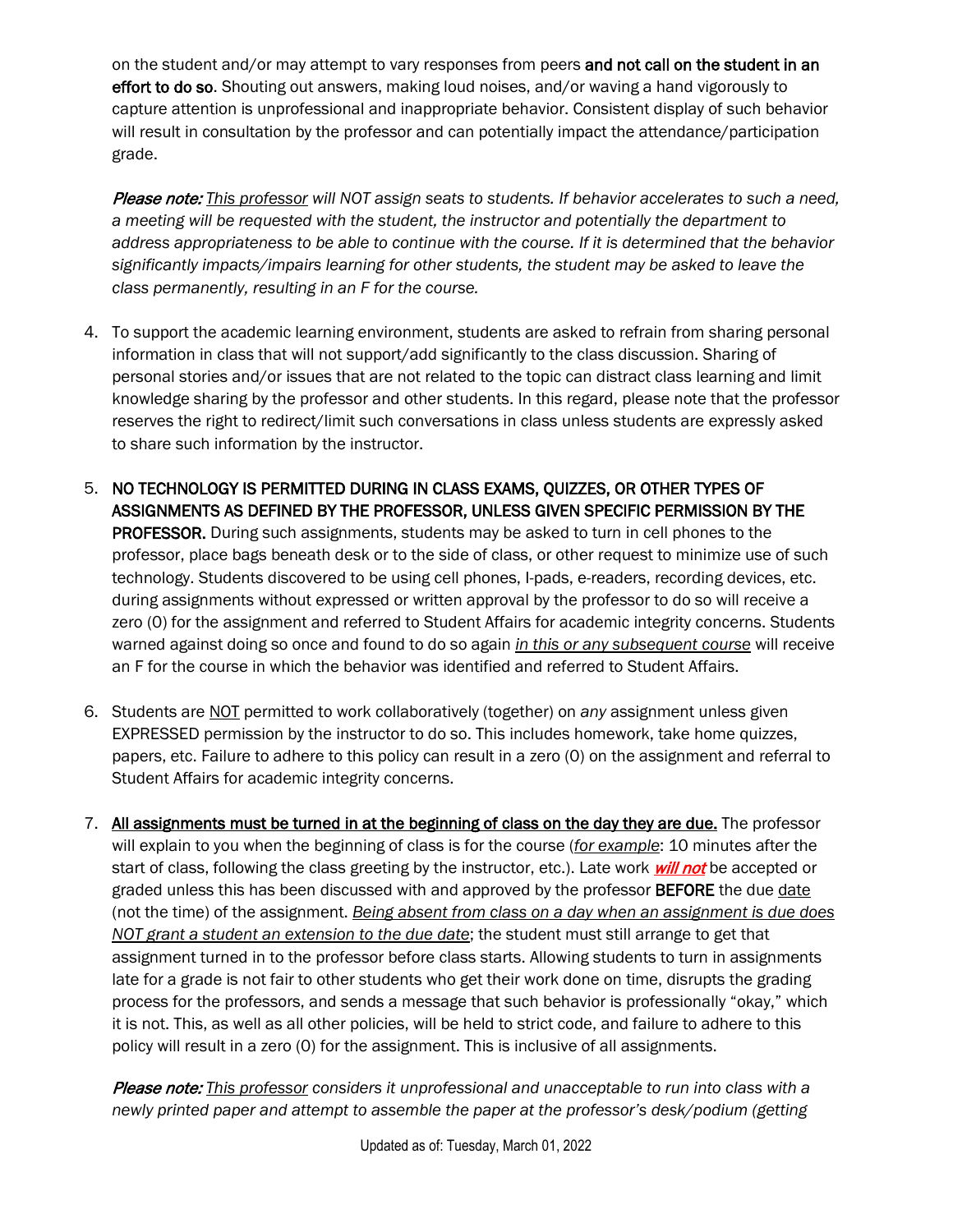*pages together, stapling, etc.) prior to turning the paper/assignment in. This shows failure to effectively plan and take initiative to get assignments turned in on time. Two (2) points will be* deducted from any paper/assignment (even if turned in before class) that is prepared and submitted in such a manner*; hence, it is advisable to appropriately assemble papers for submission BEFORE entering class.* 

- 8. Unless otherwise noted, hard copies of papers must be submitted. Students should be prepared to submit electronic copies of any paper for class at the discretion of the instructor.
- 9. All papers submitted for grading MUST adhere to APA 7<sup>th</sup> edition standards unless otherwise stated by the professor. This means that all papers must, *minimally*, be: 1) typed, 2) double spaced, 3) use Times New Roman font, 4) use 12 point font, 5) include an APA style cover page, and 6) include intext citations AND a reference page for ANY SOURCED INFORMATION (this includes information learned in current or previous classes, read online, learned during a personal communication, reviewed over email, read in a text-book, etc.). Further, all typed papers submitted in class MUST be stapled or clipped together (if too large for staple). It is not acceptable, nor professional, to hand in a paper that is not professionally bound (in academia, professionally bound means stapled or securely clipped together). Unless instructed to do so, submitting papers in folders, binders, etc. are not required and should be limited in use.
- 10. TAMU-CT expects all students to maintain high standards of personal and scholarly conduct and avoid any form of academic dishonesty. Academic dishonesty includes, but is not limited to, plagiarism (intentional or unintentional), copying another person's work, turning in someone else's work as your own, downloading material from the internet and inserting it into a paper as if it was your own work, taking ideas from classes or readings and putting them in a paper without citations/references, cheating on an examination or other academic work, collusion, and the abuse of resource materials. Any idea, even paraphrased ideas, used or borrowed must be given credit by showing the source with an appropriate citation and reference. Any student who violates class and/or university policies regarding Academic Honesty will be sanctioned according to the Writing Integrity Outline (WIO) attached to this syllabus. More information on university policies can be found at www.ct.tamus.edu/studentconduct. A copy of the University's policy is also located at the end of this syllabus.
- 11. Additional & Important Note on Writing Assignments: All written assignments are expected to be the original work of the student. While paraphrasing and some direct quotations are permitted, it is expected this will be done within the context of your own analysis and synthesis of the information read. Paraphrasing is a skill of reading information and, using your own thoughts, summarizing the information in a way that supports the topic discussed. While the paraphrase involves your own thoughts, it originates from a source and that source is cited. Quoting is a matter of taking words, verbatim, from another source and restating them without, or with minimal, manipulation. Quotations are placed in quotation marks (" ") or placed in a block format within the text. Quoting does not involve analysis and synthesizing and, therefore, does not require critical thinking except when used appropriately to support (not substitute) an idea. Because of this, students are discouraged from using significant quotations as this limits your learning experience. Students found to excessively quote will be penalized. Students using words as their own without appropriately citing will be penalized – including failing the assignment and up to failing the course. Students found to have plagiarized (using words as your own without giving **proper credit**, whether paraphrasing or directly quoting) will also be referred to the Student Affairs. Therefore, it is VERY important that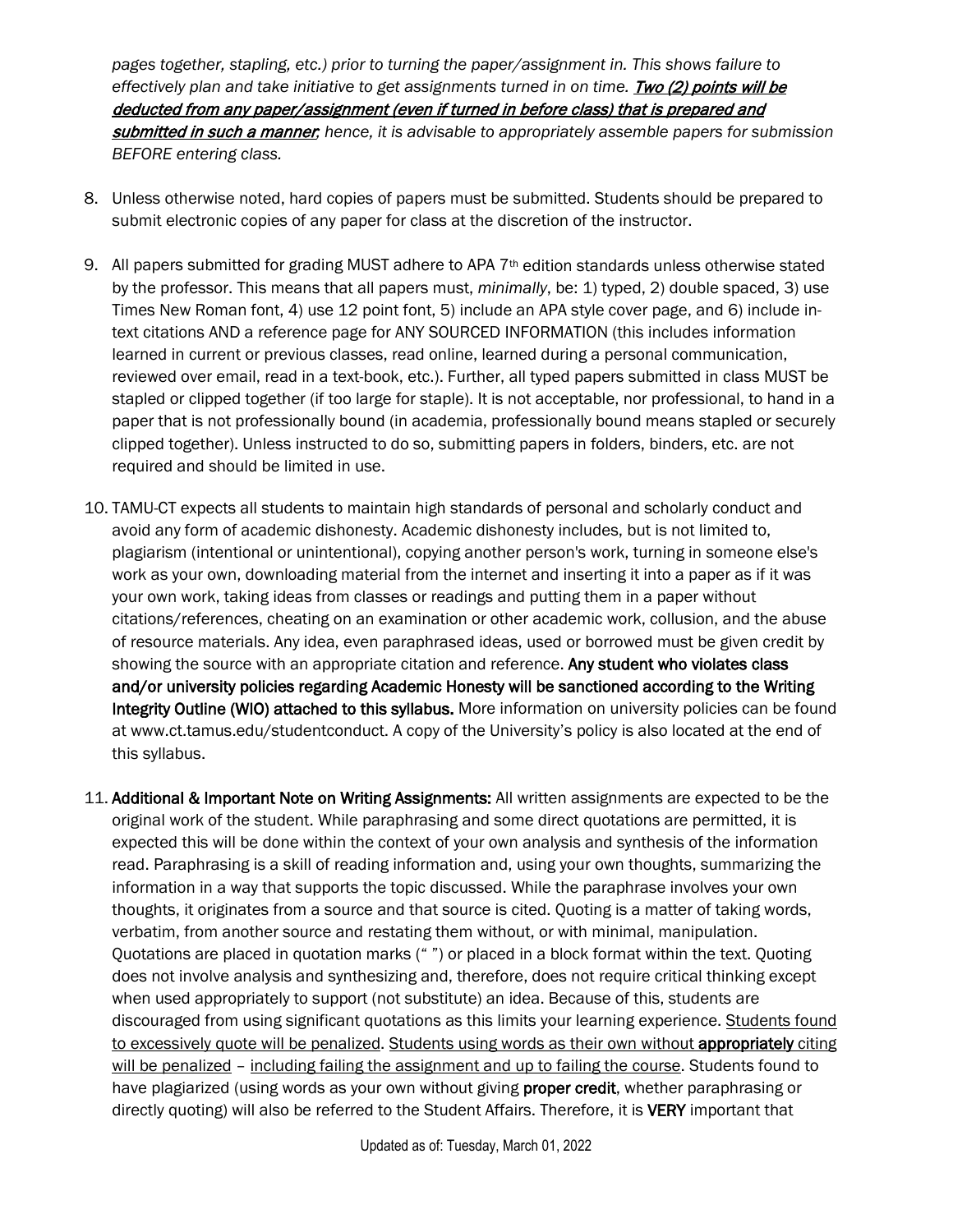students take academic integrity in writing very seriously. If you are in doubt, it is always best to cite your source and/or speak with your professor for more guidance. The Writing Center, Library, and Owl Purdue are also resources that can help you. A copy of this statement, along with the WIO, is located at the end of this syllabus. You are required to acknowledge receipt and understanding regarding the policy for academic integrity in this course by signing and submitting the acknowledgement statement no later than the second ( $2<sup>nd</sup>$ ) week of class. Failure to do so will result in consultation with the professor, program faculty and/or Student Affairs and could limit your successful continuation in this course.

12. Class discussions, oral presentations, and written materials must adhere to professional standards of expression and conform to the style described by the American Psychological Association (APA, 2020). This includes avoidance of the use of language that degrades women, people of color, gays, lesbians, bisexuals, transgendered, and other diverse and at-risk populations. All students are expected to display the utmost respect for all people, regardless of differences.

## 13. **Use of Technology in the Field:**

The Internet has created the ability for students and social workers to communicate and share information quickly and to reach millions of people easily. Participating in social networking and other similar Internet opportunities can support a students' personal expression, enable individual social workers to have a professional presence online, foster collegiality and camaraderie within the profession, and provide opportunity to widely advocate for social policies and other communication. Social networks, blogs, and other forms of communication online also create new challenges to the social worker-client relationship. Students should weigh a number of considerations when maintaining a presence online:

(a) Students should be cognizant of standards of client privacy and confidentiality that must be maintained in all environments, including online, and must refrain from posting identifiable client information online or conducting searches using client information.

(b) When using the Internet for social networking, students should use privacy settings to safeguard personal information and content to the extent possible, but should realize that privacy settings are not absolute and that once on the Internet, content is likely there permanently. Thus, students should routinely monitor their own Internet presence to ensure that the personal and professional information on their own sites and, to the extent possible, content posted about them by others, is accurate and appropriate.

(c) Students should never interact with clients, co-workers, or supervisors on the Internet, students must maintain appropriate boundaries of the social worker-client relationship in accordance with professional ethical guidelines, just as they would in any other context. *Example, do not ask your supervisor, clients, or coworkers to be your friends on Facebook.*

*Example, do not accept friend request of any client or anyone you work with at your field agency.*

(d) To maintain appropriate professional boundaries students should consider separating personal and professional content online. Should a client seek out a student online, the student should direct the client with the students professional contact information.

(f) Students must recognize that actions online and content posted may negatively affect their reputations among clients and colleagues, may have consequences for their social work careers and can undermine public trust in the social work profession.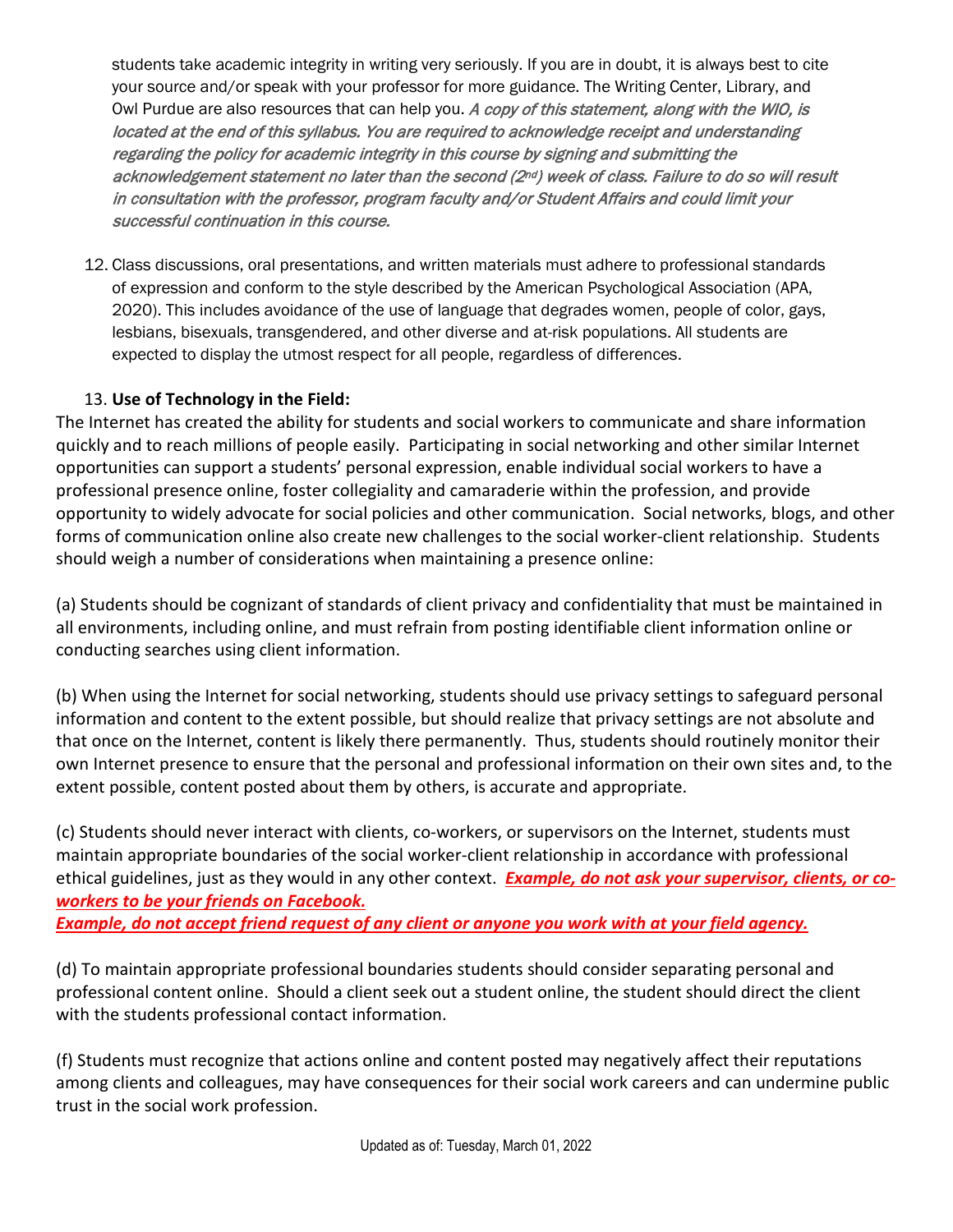## *(Adopted from the American Medical Association, 2010)* 14. *Final Note Regarding Class Policies*

*The aforementioned policies are designed to create and foster a positive and rewarding learning environment for all students. Failure to adhere to the aforementioned class policies, as well as university policies, demonstrates a potential inability to conduct oneself professionally in the field of study. These policies are applicable throughout the program and, as such, students who consistently fail to comply with these policies will be considered inappropriate candidates for field placement and/or the degree of Bachelor of Social Work at TAMU-CT, as their behavior is considered inappropriate for a social work practitioner.* 

*An assessment of student behavior as it relates to class policies, and overall decorum required throughout the TAMU-CT social work program and the University, is provided via the "Rubric for Assessing Professional Behaviors" (attached to this syllabus). Any student in this course found to perform below the standard requirements will be provided with a rubric outlining areas for concern. Failure to obtain scores of 3 or 4 in any of the 15 professional behavior areas listed in the rubric will limit a student's ability to be assigned a field placement and/or can result in removal from a field placement. These behaviors, which align with the National Association of Social Workers (NASWs) core values and ethics, TAMU-CTs Code of Conduct, and the Social Work Program class policies, are considered the expected professional behaviors of social work interns and future generalist social workers and, therefore, are held to the strictest code.* 

#### VII. University Policies

#### 1. Drop Policy

If you discover that you need to drop this class, you must go to the Records Office and ask for the necessary paperwork. Professors cannot drop students; this is always the responsibility of the student. The records office will give a deadline for which the form must be completed, returned, and signed. Once you return the signed form to the records office and wait 24 hours, you must go into Duck Trax and confirm that you are no longer enrolled. If you are still enrolled, FOLLOW-UP with the records office immediately. You are to attend class until the procedure is complete to avoid penalty for absence. Should you miss the deadline or fail to follow the procedure, you will receive an F in the course.

#### 2. Academic Integrity

Texas A&M University - Central Texas expects all students to maintain high standards of personal and scholarly conduct. Students guilty of academic dishonestly are subject to disciplinary action. Academic dishonesty includes, but is not limited to, cheating on an examination or other academic work, plagiarism, collusion, and the abuse of resource materials. The faculty member is responsible for initiating action for each case of academic dishonestly. More information can be found at www.tamuct.org/studentconduct.

#### 3. Disability Services

It is the policy of Texas A & M University – Central Texas to comply with the American with Disabilities Act. If you have or believe you have a disability, you may wish to self-identify. You can do so by providing documentation to the Disability Support Coordinator, Gail Johnson. Students are encouraged to seek information about accommodations to help ensure success in this class. Please contact Gail Johnson at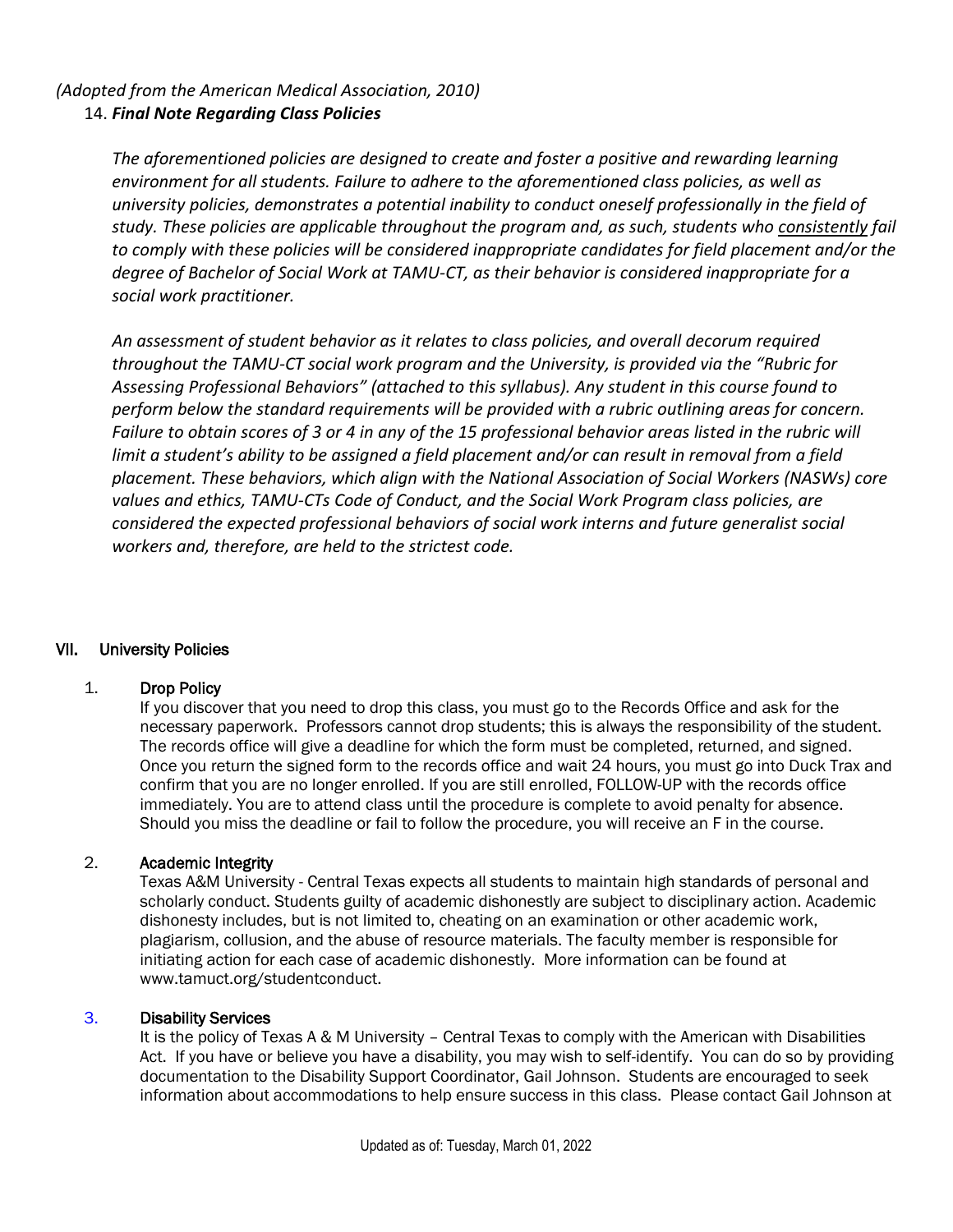254-501-5831 or g.johnson@ct.tamus.edu. Additional information can be found at [http://www.tamuct.org/StudentAffairs.](http://www.tamuct.org/StudentAffairs)

### 4. Library Services

INFORMATION LITERACY focuses on research skills which prepare individuals to live and work in an information-centered society. Librarians will work with students in the development of critical reasoning, ethical use of information, and the appropriate use of secondary research techniques. Help may include, yet is not limited to: exploration of information resources such as library collections and services, identification of subject databases and scholarly journals, and execution of effective search strategies. Library Resources are outlined and accessed at.

[http://www.tarleton.edu/centraltexas/departments/library/.](https://exchange.tarleton.edu/owa/redir.aspx?C=6e35b91bae48435187f7e89fd11fee7a&URL=http%3a%2f%2fwww.tarleton.edu%2fcentraltexas%2fdepartments%2flibrary%2f)

#### 5. Tutoring Services

TAMUCT offers its students tutoring, both on-campus and online. Subjects tutored include: Accounting, Finance, Statistics, Mathematics, and Writing (MLA and APA). For hours, or if you're interested in becoming a tutor, contact Academic Support Programs at 254-519-5496 or by emailing [cecilia.morales@ct.tamus.edu.](mailto:cecilia.morales@ct.tamus.edu) In addition, students desiring assistance with academic writing can receive online support by visiting Tutor.com. Support can be located at [http://www.ct.tamus.edu/departments/academicsupport/tutoring.php.](http://www.ct.tamus.edu/departments/academicsupport/tutoring.php)

#### 6. Textbook Purchasing

A student of this institution is not under any obligation to purchase a textbook from a university-affiliated bookstore. The same textbook may also be available from an independent retailer, including an online retailer.

- 7. At Texas A&M University Central Texas, we value an inclusive learning environment where every student has an equal chance to succeed and has the right to an education that is barrier-free. The Office of Disability Support and Access is responsible for ensuring that students with a disability enjoy equal access to the University's programs, services and activities. Some aspects of this course or the way the course is taught may present barriers to learning due to a disability. If you feel this is the case, please contact Disability Support and Access at (254) 501-5831 in Warrior Hall, Ste. 212. For more information, please visit their website at [www.tamuct.edu/disabilitysupport.](http://www.tamuct.edu/disabilitysupport) Any information you provide is private and confidential and will be treated as such.
- 8. \*The TAMUCT Social Work Program is accredited by the Council on Social Work Education (CSWE). For the current status and questions, please contact Dr. Michael Daley, PhD. Program Director, at mdaley@tamuct.edu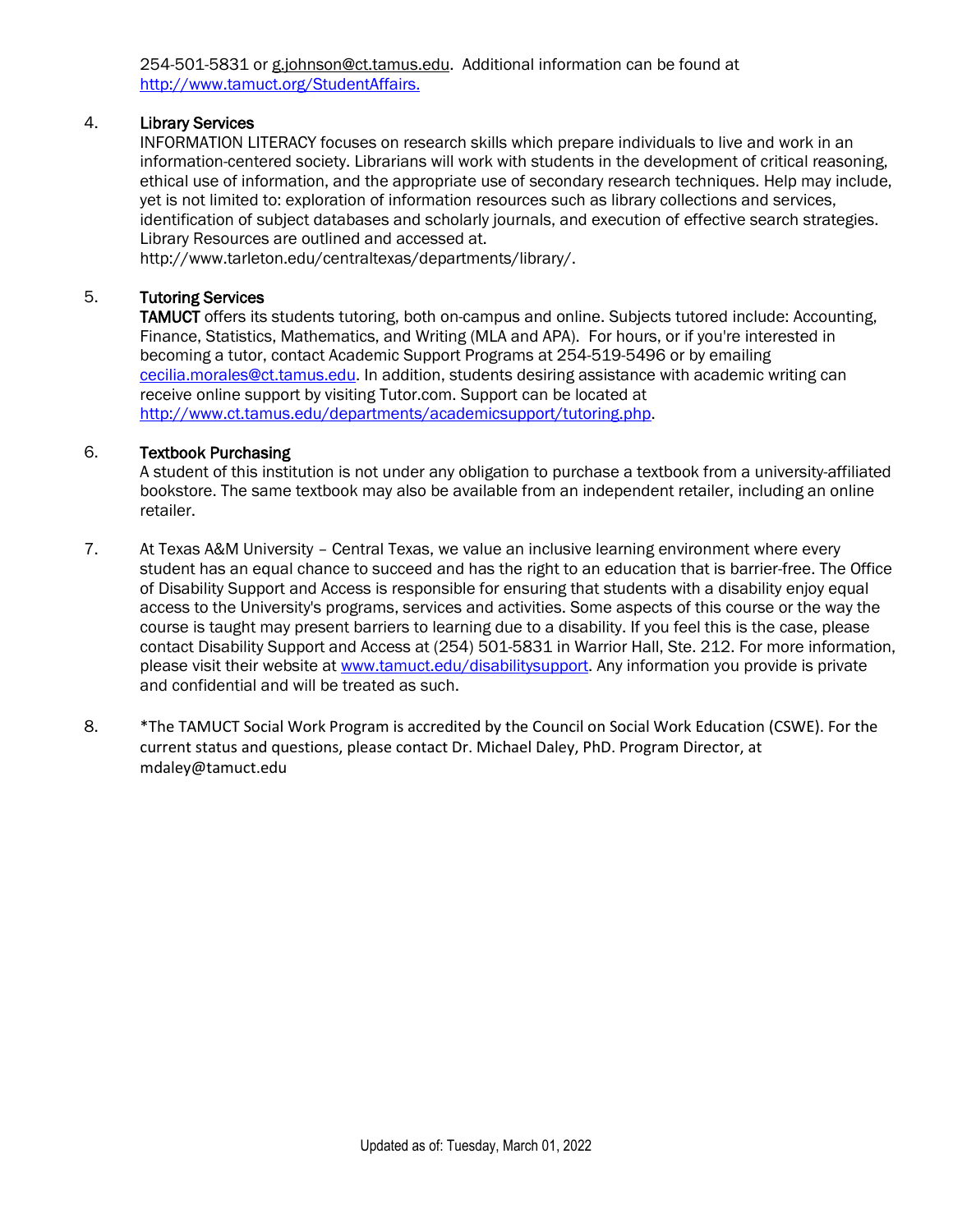#### VIII. COURSE SCHEDULE\*

*\*Please note: Lessons are often adapted based upon the learning needs/progress of the class. Therefore, the professor reserves the right to amend the course schedule at any time. It is advisable that students consult with professor on assignment completion before moving too far ahead in the course schedule.* 

| Date                                                                                   | <b>Activity</b>                                                                                                                                                                                                                                                                                           | Reading/Assignments Due                                                                                                                                          |
|----------------------------------------------------------------------------------------|-----------------------------------------------------------------------------------------------------------------------------------------------------------------------------------------------------------------------------------------------------------------------------------------------------------|------------------------------------------------------------------------------------------------------------------------------------------------------------------|
|                                                                                        | <b>HISTORY</b>                                                                                                                                                                                                                                                                                            |                                                                                                                                                                  |
| Tuesday<br>1/18                                                                        | Introduction<br>Introductions<br>$\bullet$<br>Syllabus Review/Course Overview<br>٠<br>Foundations of Social Work with Service Members<br>$\bullet$<br>and Veterans<br>Military Social Work=Socially Progressive?<br>$\bullet$<br>Women, LGBTQ+, Race, Economic Adversity, MST<br><b>RIME</b><br>$\bullet$ | Rubin Chapters 1-3<br>$\bullet$<br>Figley Intro                                                                                                                  |
| Thursday<br>1/20<br>Lecture, Group<br>Activity &<br><b>Discussion</b>                  | Ethics, Dilemmas, and Military Social Work<br>Code of Ethics<br>$\bullet$<br>Group Exercise/Ice Breaker<br>٠                                                                                                                                                                                              | Rubin Chapters 4<br>٠<br>Prep for Group Projects<br>٠                                                                                                            |
|                                                                                        | <b>HEALTH PROBLEMS</b>                                                                                                                                                                                                                                                                                    |                                                                                                                                                                  |
| Tuesday<br>1/25<br>No class-READ<br>Thursday<br>1/27<br>Lecture &<br><b>Discussion</b> | Cultural Boot Camp/Cultural Competence<br>The Intimacy of Trauma and Transmission to Families<br><b>Combat Trauma and Combat Stress Reactions</b>                                                                                                                                                         | Rubin Chapters 5-8, 19<br>٠<br>Figley Section 1<br>٠<br>Yarvis Handout - Intimacy<br>$\bullet$<br>Rubin Chapters 9-11<br>٠<br>Figley pp. 15-27.<br>$\bullet$     |
| Tuesday<br>2/1<br><b>Watch Film</b><br>2/3<br><b>Writing Time</b>                      | <b>Witness the Evil</b><br>https://www.youtube.com/watch?v=jL65QRLW1F4<br>Turn in Paper<br>PTSD and TBI<br>Assessment<br>Prevention<br><b>Domestic Violence</b>                                                                                                                                           | Film 1 <sup>st</sup> Quiz/Reaction<br>Reaction Paper 1 Due 2/3 in<br><b>CANVAS</b><br>and<br>all<br>papers<br>thereafter in CANVAS too!!<br>Rubin Chapters 12-13 |
|                                                                                        | Cycles of Deployment/OPTEMPO                                                                                                                                                                                                                                                                              |                                                                                                                                                                  |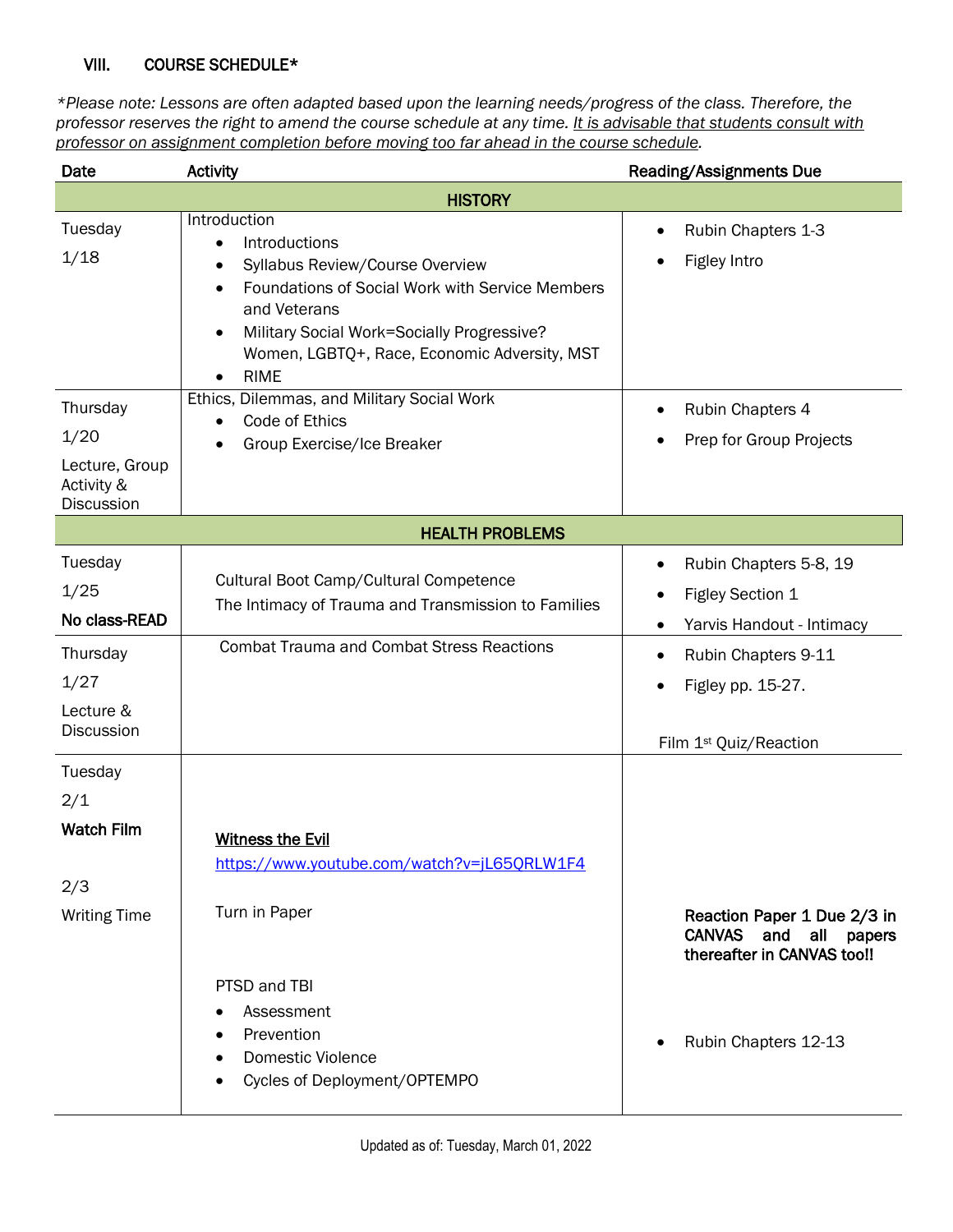|                                                                                                                    | <b>SUICIDE</b>                                                                                                                                                                                                                      |                                                                                                                             |
|--------------------------------------------------------------------------------------------------------------------|-------------------------------------------------------------------------------------------------------------------------------------------------------------------------------------------------------------------------------------|-----------------------------------------------------------------------------------------------------------------------------|
| Tuesday<br>2/8 Meet<br>Thursday &<br>2/10<br><b>Watch Film</b><br><b>Writing Time</b>                              | PTSD & Substance Use in the Military & Suicide<br>Assessment<br>$\bullet$<br>Prevention<br>$\bullet$<br>Wartorn<br>https://tamuct.libguides.com/er.php?course_id=74773                                                              | Rubin Chapter 14<br>٠<br>Yarvis handouts on<br>subthreshold PTSD<br>Reaction Paper 2 Due 2/10                               |
| Tuesday<br>2/15<br><b>Discuss</b><br>previous films<br>and course<br>content                                       | Self-Directed Violence in the Military<br>Assessment/Risk Factors<br>$\bullet$<br>Prevention<br>$\bullet$<br>Treatment<br>٠<br>Resilience                                                                                           | Rubin Chapter 14<br>$\bullet$                                                                                               |
|                                                                                                                    | <b>SEXUAL ASSAULT</b>                                                                                                                                                                                                               |                                                                                                                             |
| Thursday<br>2/17<br><b>Watch Film</b><br><b>Writing Time</b>                                                       | Evidenced-Based Treatments for Combat-related<br>$\bullet$<br>PTSD & Depression, and Sexual Trauma<br><b>Novel Treatments</b><br>$\bullet$<br>The Invisible War<br>$\bullet$<br>https://tamuct.libguides.com/er.php?course_id=74773 | Rubin Chapters 15-17                                                                                                        |
| Tuesday<br>2/22<br>Class<br>Discussion of<br>Film<br>Lecture on<br>Evidenced-<br><b>Based</b><br><b>Treatments</b> | History<br><b>Novel Treatments</b>                                                                                                                                                                                                  | Reaction Paper 3 Due 2/22<br>٠<br>Rubin Chapters 18,<br>٠<br>Yarvis-Handout-<br>$\bullet$<br><b>Hypnotherapy Under Fire</b> |
| Thursday<br>2/24<br><b>Watch Film</b><br><b>Writing Time</b>                                                       | Women in the Military<br>Lioness the Film (Rent for \$3.99) - Required<br><b>Text</b><br>https://tv.apple.com/us/movie/lioness/umc.cmc.6pbubqf                                                                                      |                                                                                                                             |
|                                                                                                                    | 3kmrohiob3fig0wm21?action=play<br>Women in Combat Roles & VA CARE after service                                                                                                                                                     |                                                                                                                             |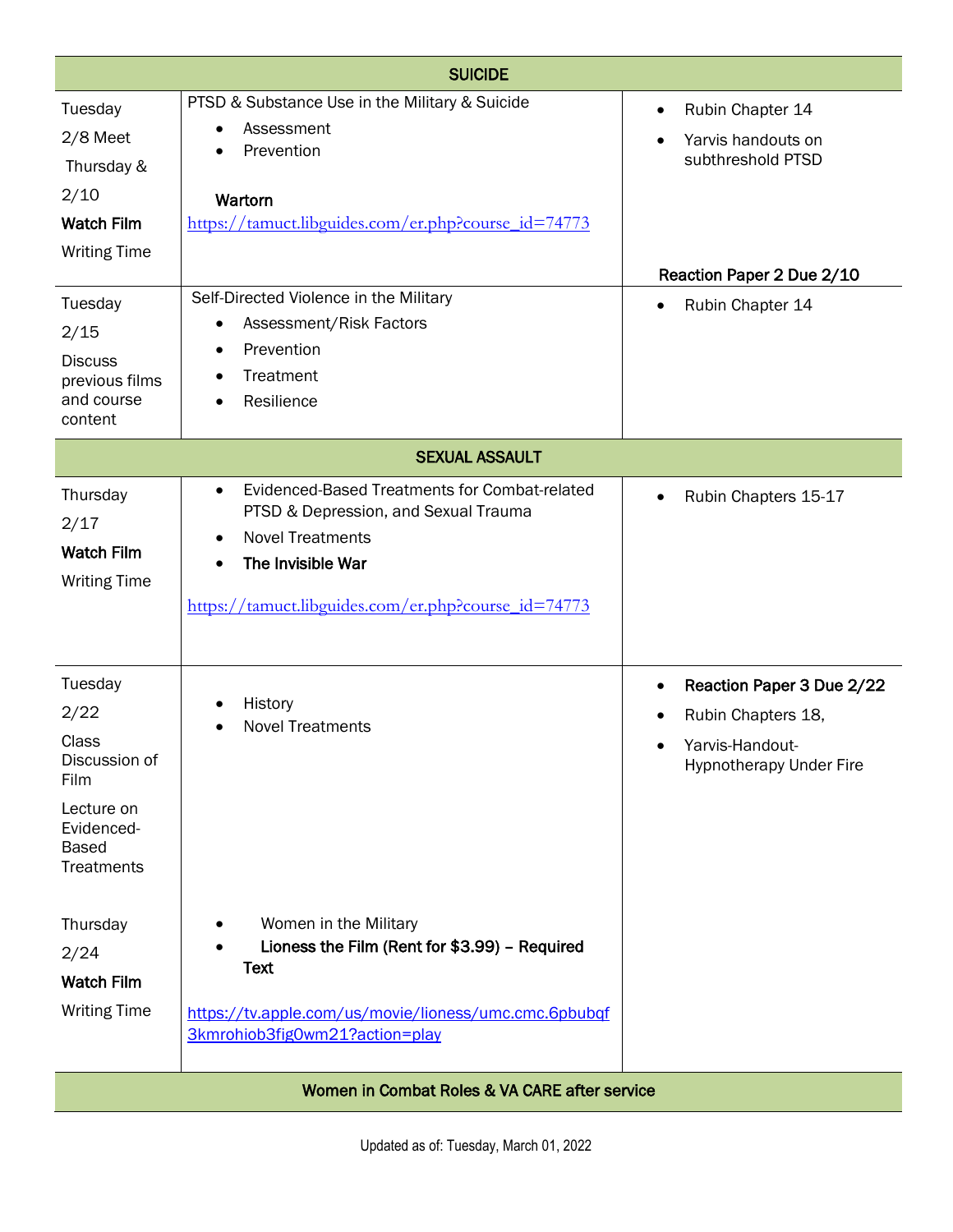| $3/1 - 3/18$<br>No class<br>Tuesday<br>3/22<br>Class<br>Discussion of<br>Lioness                                            | Homelessness<br>Courts<br><b>SUDS</b><br>Group Work Time<br><b>Writing Time</b><br><b>NATIONAL GUARD and RESERVE MEMBERS &amp; FAMILIES</b>                                                                       | Rubin Chapter 19<br>$\bullet$<br>Figley Section Two: Parts 6,<br>9, & 10.<br><b>Reaction Paper 4 +</b><br>$\bullet$<br>Journal/Reflection Due 22<br>March                                                                                                                                                     |
|-----------------------------------------------------------------------------------------------------------------------------|-------------------------------------------------------------------------------------------------------------------------------------------------------------------------------------------------------------------|---------------------------------------------------------------------------------------------------------------------------------------------------------------------------------------------------------------------------------------------------------------------------------------------------------------|
|                                                                                                                             |                                                                                                                                                                                                                   |                                                                                                                                                                                                                                                                                                               |
| Thursday<br>3/24<br>Class<br>Discussion                                                                                     | <b>The Parallel</b><br><b>GWOT</b><br>$\bullet$<br>5 Stage Emotional Cycle of Deployment<br>Interventions<br>Group Presentations-begin the following week                                                         | Rubin Chapter 20<br>$\bullet$                                                                                                                                                                                                                                                                                 |
| Tuesday<br>3/29<br>Group<br>Presentation                                                                                    | History of Minorities in the Military<br><b>Group Presentations</b>                                                                                                                                               | Rubin Chapter 21<br><b>Final Military Social Work</b><br>$\bullet$<br>paper due 3/31                                                                                                                                                                                                                          |
| Class<br>Discussion                                                                                                         |                                                                                                                                                                                                                   |                                                                                                                                                                                                                                                                                                               |
| Thursday<br>3/31<br>Group<br>Presentation<br>Class<br><b>Discussion</b><br>4/5 Possible<br><b>Class Research</b><br>outing. | Grief, Loss and Bereavement<br>Traditions (Death Notification, Burial)<br>$\bullet$<br>Line of Duty and Death Investigations<br>٠<br>Entitlements<br><b>Washington Post Article</b><br><b>Group Presentations</b> | Rubin Chapter 22<br>٠<br>Jim Sheeler Handout (link)<br>https://www.washingtonpost<br>.com/lifestyle/magazine/as-<br>first-military-social-work-<br>officer-killed-in-action-army-<br>It-col-david-cabrera-was-a-<br>soldier-of-<br>kindess/2012/11/02/0dce<br>8cf4-e1a6-11e1-98e7-<br>89d659f9c106 story.html |
| Tuesday<br>4/7<br>No class<br>Other topics<br>for discussion                                                                | Other Topics Relevant to Mil SW Practice:<br>Caregivers<br><b>Stress Process Model</b><br><b>Stressors</b>                                                                                                        | Rubin Chapter 24-26                                                                                                                                                                                                                                                                                           |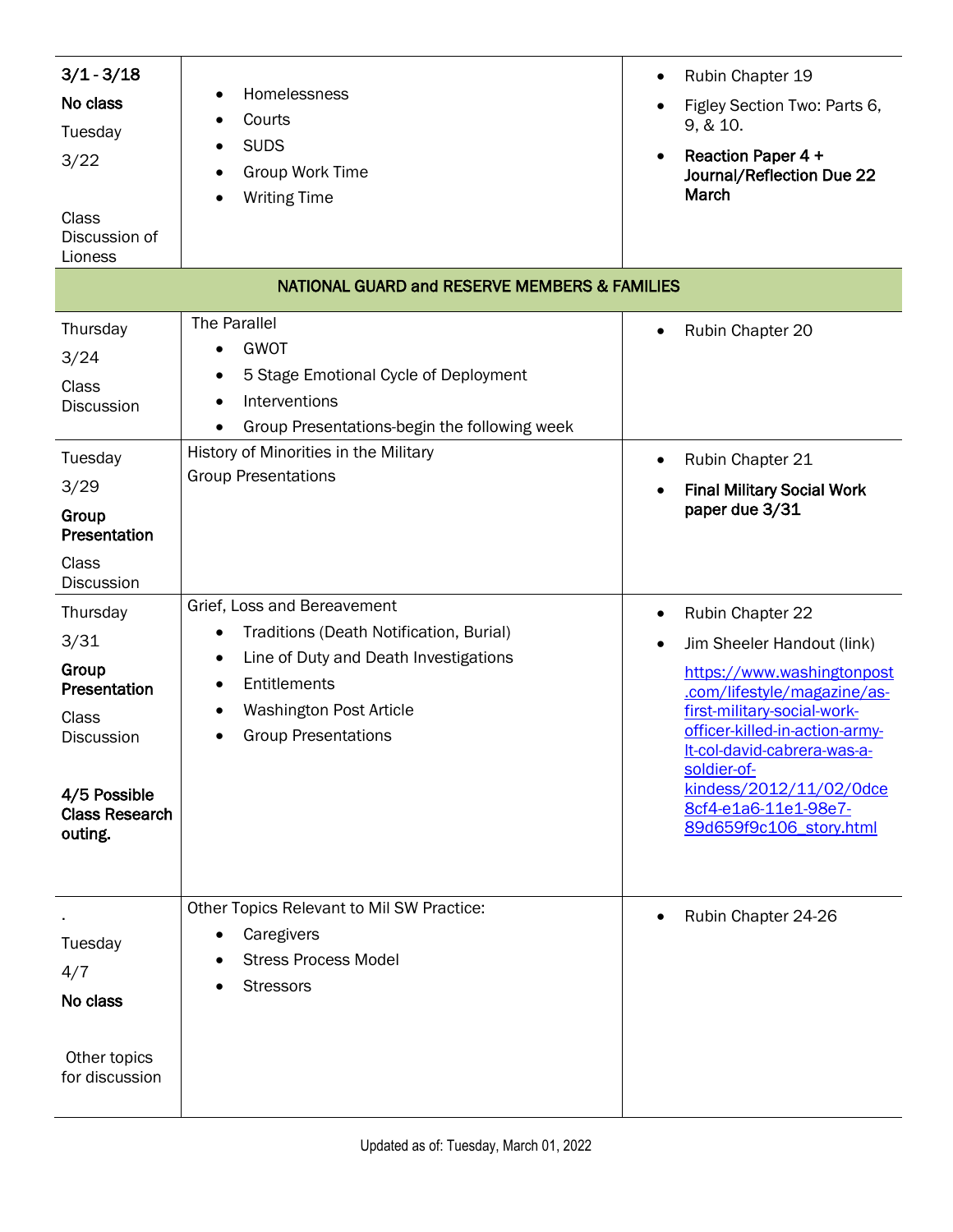|                                    | <b>Research on Military Families</b>                |  |  |  |
|------------------------------------|-----------------------------------------------------|--|--|--|
| Thursday                           | Latest Research<br>$\bullet$                        |  |  |  |
| 4/12                               | Proposed Research<br>$\bullet$                      |  |  |  |
|                                    | <b>Novel Treatments</b><br>$\bullet$                |  |  |  |
| Course pot luck<br>or social event | Course termination and final thoughts.<br>$\bullet$ |  |  |  |
| $4/14 - 5/13$                      | Make up days                                        |  |  |  |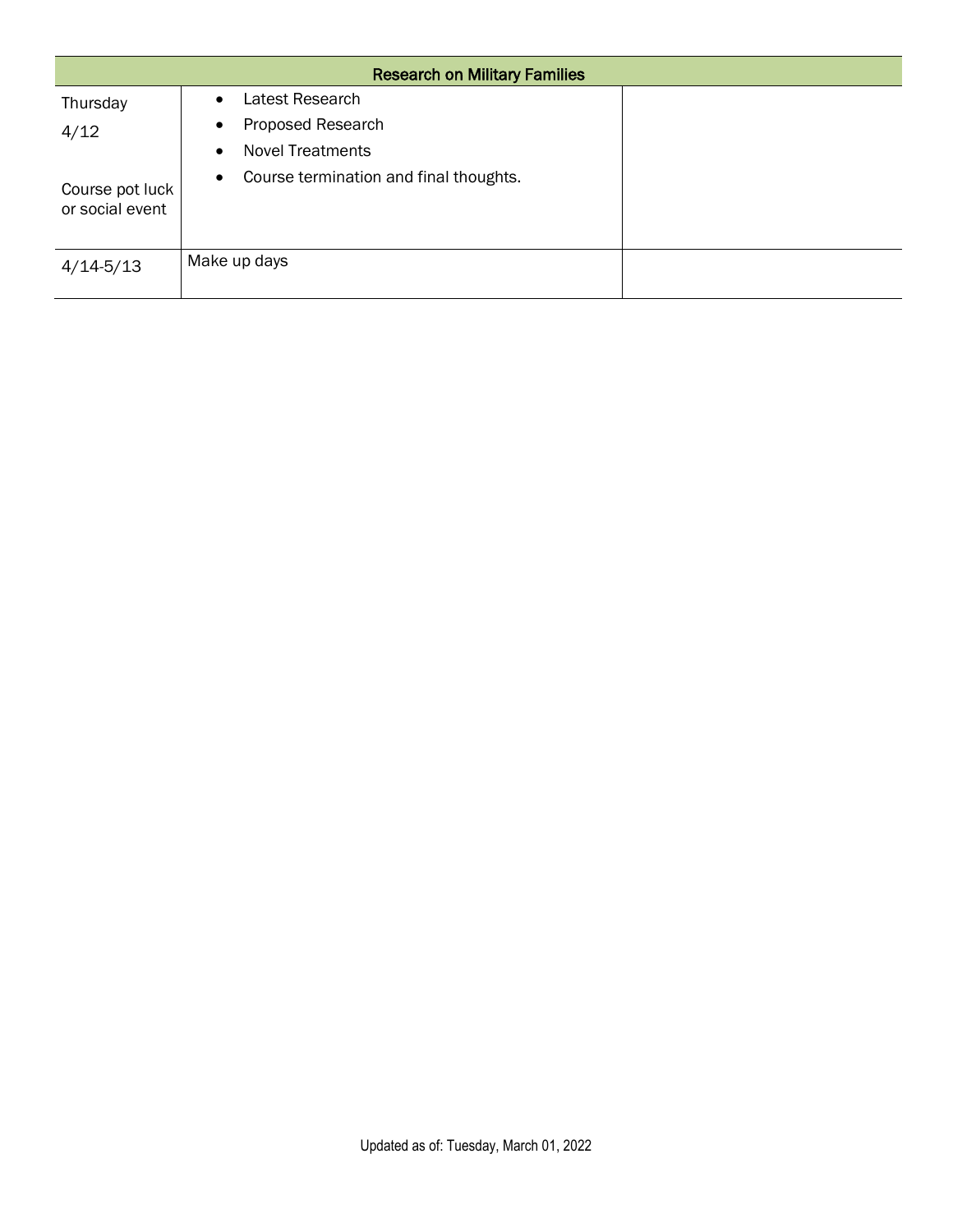| <b>Group Presentation Rubric</b>  |                                                                                                                                                                                              |                                                                                                                              |                                                                                                               |                                                                                                               |
|-----------------------------------|----------------------------------------------------------------------------------------------------------------------------------------------------------------------------------------------|------------------------------------------------------------------------------------------------------------------------------|---------------------------------------------------------------------------------------------------------------|---------------------------------------------------------------------------------------------------------------|
| Name:                             |                                                                                                                                                                                              | Date:                                                                                                                        | Score:                                                                                                        | /100                                                                                                          |
| <b>Nonverbal</b><br><b>Skills</b> | 10=Exceptional                                                                                                                                                                               | 5=Acceptable                                                                                                                 | 3=Needs Improvement                                                                                           | $1 = Poor$                                                                                                    |
| <b>Eye Contact</b><br>Score:      | Holds attention of<br>entire audience with<br>the use of direct eye<br>contact, seldom<br>looking at notes or<br>slides.                                                                     | Consistent use of<br>direct eye contact<br>with audience, but<br>still returns to<br>notes.                                  | Displayed minimal eye<br>contact with audience,<br>while reading mostly<br>from notes.                        | No eye contact with<br>audience, as entire<br>report is read from<br>note.                                    |
| <b>Body Language</b><br>Score:    | Movements seem<br>fluid and help the<br>audience visualize.                                                                                                                                  | Made movements<br>or gestures that<br>enhance<br>articulation.                                                               | Very little movement or<br>descriptive gestures or<br>Movements/gestures<br>were out of<br>place/distracting. | No movement or<br>descriptive gestures or<br>Movements/gestures<br>were out of place and<br>very distracting. |
| Poise<br>Score:                   | Displays relaxed,<br>self-confident nature.                                                                                                                                                  | Displays little or no<br>tension.<br>Quickly recovers<br>from mistakes<br>professionally and<br>without repeated<br>apology. | Displays mild tension;<br>has trouble recovering<br>from mistakes.                                            | Tension and<br>nervousness is obvious:<br>has significant trouble<br>recovering from<br>mistakes.             |
| <b>Attire</b><br>Score:           | Professional<br>appearance and<br>hygiene. It is evident<br>that care, attention,<br>and consideration<br>was made for attire<br>that was appropriate<br>to the audience and<br>information. | Appearance and<br>hygiene are<br>acceptable.                                                                                 | Appearance and<br>hygiene are noticeably<br>unkempt.                                                          | Appearance and<br>hygiene are significantly<br>unkempt and<br>disheveled.                                     |

Section Total: \_\_\_\_\_\_\_\_\_/40

| <b>Verbal Skills</b>            | 10=Exceptional                                                                                                                                     | 5=Acceptable                                                                                                                                                                       | 3=Needs<br>Improvement                                                                                                                                                             | $1 =$ Poor                                                                                                                                                                     |
|---------------------------------|----------------------------------------------------------------------------------------------------------------------------------------------------|------------------------------------------------------------------------------------------------------------------------------------------------------------------------------------|------------------------------------------------------------------------------------------------------------------------------------------------------------------------------------|--------------------------------------------------------------------------------------------------------------------------------------------------------------------------------|
| Enthusiasm<br>Score:            | Demonstrates a<br>strong, positive<br>feeling about topic<br>during entire<br>presentation.                                                        | Occasionally shows<br>positive feelings<br>about topic.                                                                                                                            | Shows some<br>negativity toward<br>topic presented.                                                                                                                                | Shows absolutely<br>no interest in topic<br>presented.                                                                                                                         |
| Speaking/Articulation<br>Score: | Uses a clear voice and<br>speaks at a good<br>pace so audience<br>members can hear<br>presentation. Less<br>than 5% of speaking<br>is from slides. | Presenter's voice is<br>clear. The pace is a<br>little slow or fast at<br>times. Most<br>audience members<br>can hear<br>presentation. 10% -<br>15% of speaking is<br>from slides. | Presenter's voice is<br>low. The pace is<br>much too<br>rapid/slow.<br>Audience members<br>have<br>difficulty hearing<br>presentation. 20% -<br>40% of speaking is<br>from slides. | Presenter<br>mumbles, talks<br>very fast, and<br>speaks too quietly<br>for a majority of<br>students to hear &<br>understand. 50%<br>or more of<br>speaking is from<br>slides. |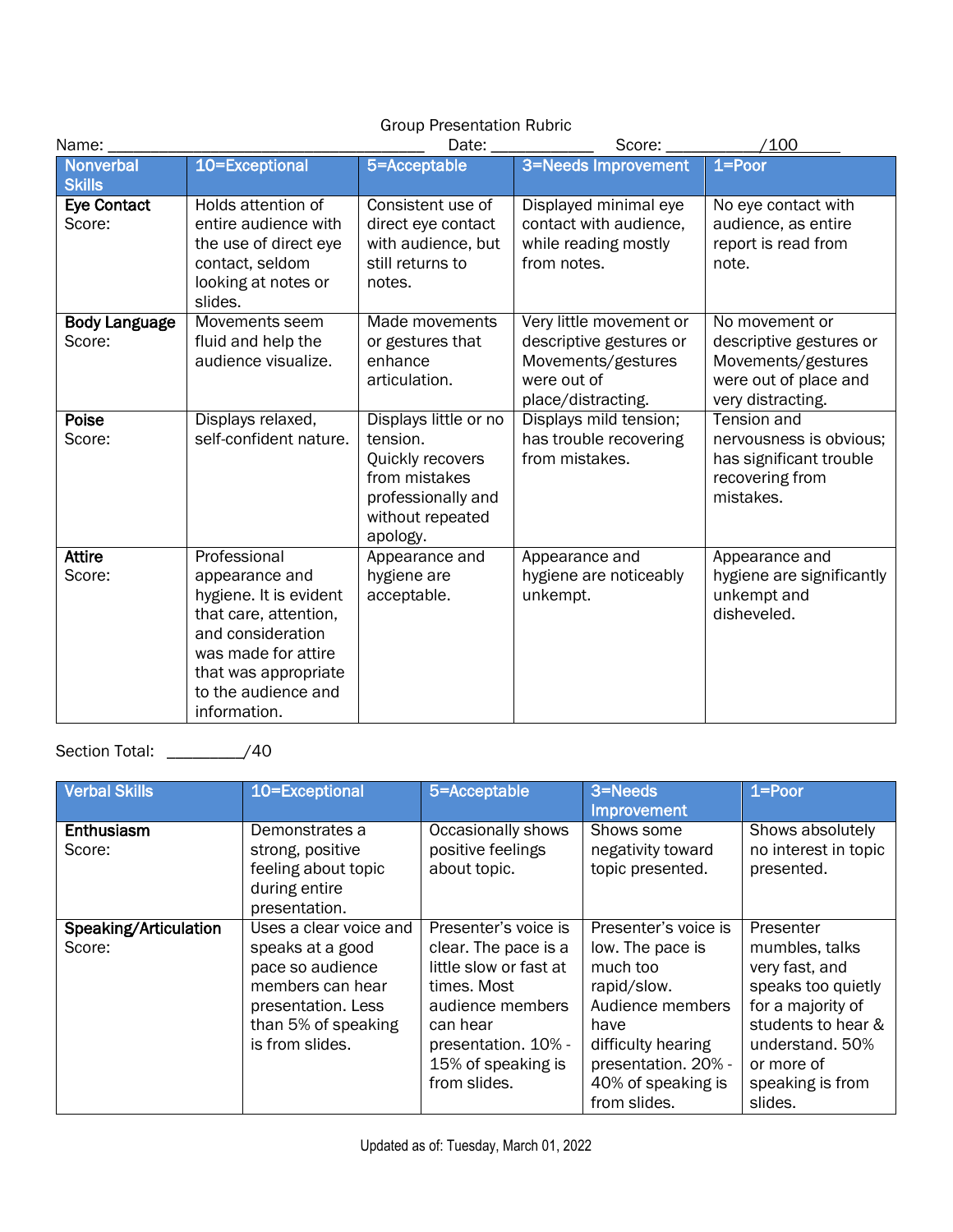| Timing                              | 5=Exceptional                                  | 3=Acceptable                                    | $1 = Needs$<br><b>Improvement</b>              | $O = Poor$                                                                          |
|-------------------------------------|------------------------------------------------|-------------------------------------------------|------------------------------------------------|-------------------------------------------------------------------------------------|
| Length of<br>Presentation<br>Score: | Within two minutes of<br>allotted time $+/-$ . | Within four minutes<br>of allotted time $+/-$ . | Within six minutes of<br>allotted time $+/-$ . | Too long or too<br>short; 10 or<br>more minutes<br>above or below<br>allotted time. |

Section Total: \_\_\_\_\_\_\_\_\_/5

| <b>Content</b>                                    | 15=Exceptional                                                                                                                                                                   | 10=Acceptable                                                                                                                                                | 5=Needs                                                                                                                                                                              | $1 = P0$                                                                                                                          |
|---------------------------------------------------|----------------------------------------------------------------------------------------------------------------------------------------------------------------------------------|--------------------------------------------------------------------------------------------------------------------------------------------------------------|--------------------------------------------------------------------------------------------------------------------------------------------------------------------------------------|-----------------------------------------------------------------------------------------------------------------------------------|
|                                                   |                                                                                                                                                                                  |                                                                                                                                                              | <b>Improvement</b>                                                                                                                                                                   |                                                                                                                                   |
| Inclusion of<br>Required<br>Information<br>Score: | All information<br>required included and<br>expanded upon in a<br>way that is appropriate<br>and significantly adds<br>to the value of the<br>information presented.             | Most required<br>information is<br>included and<br>elaborated upon in a<br>way that adds general<br>support to the<br>information<br>presented.              | Only half of the<br>required information<br>is included.                                                                                                                             | Less than half of the<br>required information<br>is included.                                                                     |
| Knowledge<br>Score:                               | An abundance of<br>material clearly<br>related to the topic<br>is presented and<br>discussed. Points are<br>clearly made and<br>evidence is used to<br>support claims.           | Sufficient information<br>with many good points<br>made.                                                                                                     | There is a great deal<br>of information that is<br>not clearly integrated<br>or connected to the<br>topic. Information<br>presented is uneven<br>and there is little<br>consistency. | Purpose of provided<br>information unclear.<br>There is information<br>included that<br>does not support the<br>topic in any way. |
| Organization<br>Score:                            | Information is<br>presented in a<br>logical and interesting<br>sequence which<br>audience can follow.<br>Flows well.                                                             | Information is<br>presented in<br>logical sequence<br>which audience can<br>follow.                                                                          | Audience has difficulty<br>following presentation<br>because the<br>presentation<br>jumps around and<br>lacks clear<br>transitions.                                                  | Audience cannot<br>understand<br>presentation because<br>there is<br>no sequence of<br>information.                               |
| <b>Creativity &amp;</b><br>Engagement<br>Score:   | <b>Excellent visuals and</b><br>other<br>items/props/activities<br>that are tied into the<br>overall<br>topic/presentation.<br>The audience remains<br>attentive and<br>engaged. | Appropriate visuals<br>and other<br>items/props/activities<br>that are tied into the<br>overall<br>topic/presentation.<br>The audience rarely<br>disengages. | Visuals and other<br>items/props/activities<br>are used but are<br>inappropriate and/or<br>do not tie in to the<br>presentation. The<br>audience is minimally<br>engaged.            | There are no visuals<br>other<br>items/props/activities<br>used. The audience<br>expresses little to no<br>interest.              |
| <b>Mechanics</b><br>Score:                        | Presentation has no to<br>very minimal (2)<br>misspellings or<br>grammatical<br>errors.                                                                                          | Presentation has no<br>more than 3-4<br>misspellings and/or<br>grammatical errors.                                                                           | Presentation has 5-7<br>misspellings and/or<br>grammatical errors                                                                                                                    | Presentation has 8+<br>spelling and/or<br>grammatical<br>errors.                                                                  |

Section Total: \_\_\_\_\_\_\_\_\_/40

| Incl                                               |  |  |  |  |  |
|----------------------------------------------------|--|--|--|--|--|
| າ∩າາ<br>: Tugeday, March 01.<br>i indatad ac nt: . |  |  |  |  |  |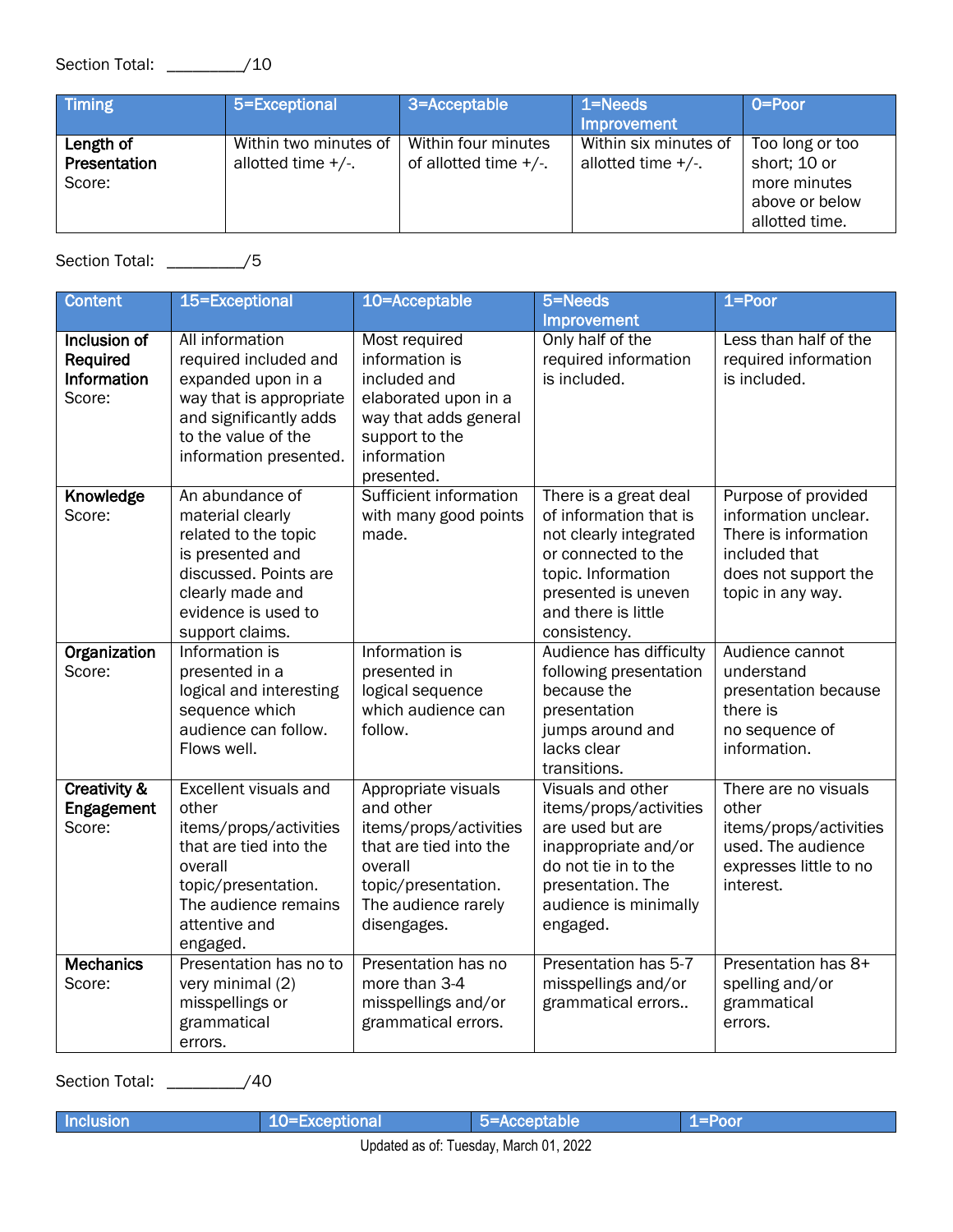| <b>Student Inclusion of</b><br><b>Relevant Topics</b><br>Score: | Student displayed<br>exceptional ability to tie in<br>material learned,<br>reviewed, and/or<br>discussed in class to the<br>presentation in a way that<br>seamlessly supported the<br>presentation and student<br>was able to do so in more<br>than half of the<br>presentation. | Student displayed a<br>reasonable ability to tie in<br>material learned.<br>reviewed, and/or<br>discussed in class to the<br>presentation.                                                                                             | Student did not<br>references/include any or<br>very minimal material<br>learned, reviewed, and/or<br>discussed in class to the<br>presentation. |
|-----------------------------------------------------------------|----------------------------------------------------------------------------------------------------------------------------------------------------------------------------------------------------------------------------------------------------------------------------------|----------------------------------------------------------------------------------------------------------------------------------------------------------------------------------------------------------------------------------------|--------------------------------------------------------------------------------------------------------------------------------------------------|
| Section Total: /5                                               |                                                                                                                                                                                                                                                                                  |                                                                                                                                                                                                                                        |                                                                                                                                                  |
| Comments:                                                       | Total Presentation Score: /100                                                                                                                                                                                                                                                   | $\%$<br>Grade: The Contract of the Contract of the Contract of the Contract of the Contract of the Contract of the Contract of the Contract of the Contract of the Contract of the Contract of the Contract of the Contract of the Con |                                                                                                                                                  |

\_\_\_\_\_\_\_\_\_\_\_\_\_\_\_\_\_\_\_\_\_\_\_\_\_\_\_\_\_\_\_\_\_\_\_\_\_\_\_\_\_\_\_\_\_\_\_\_\_\_\_\_\_\_\_\_\_\_\_\_\_\_\_\_\_\_\_\_\_\_\_\_\_\_\_\_\_\_\_\_\_\_\_\_\_\_\_\_\_\_

\_\_\_\_\_\_\_\_\_\_\_\_\_\_\_\_\_\_\_\_\_\_\_\_\_\_\_\_\_\_\_\_\_\_\_\_\_\_\_\_\_\_\_\_\_\_\_\_\_\_\_\_\_\_\_\_\_\_\_\_\_\_\_\_\_\_\_\_\_\_\_\_\_\_\_\_\_\_\_\_\_\_\_\_\_\_\_\_\_\_ \_\_\_\_\_\_\_\_\_\_\_\_\_\_\_\_\_\_\_\_\_\_\_\_\_\_\_\_\_\_\_\_\_\_\_\_\_\_\_\_\_\_\_\_\_\_\_\_\_\_\_\_\_\_\_\_\_\_\_\_\_\_\_\_\_\_\_\_\_\_\_\_\_\_\_\_\_\_\_\_\_\_\_\_\_\_\_\_\_\_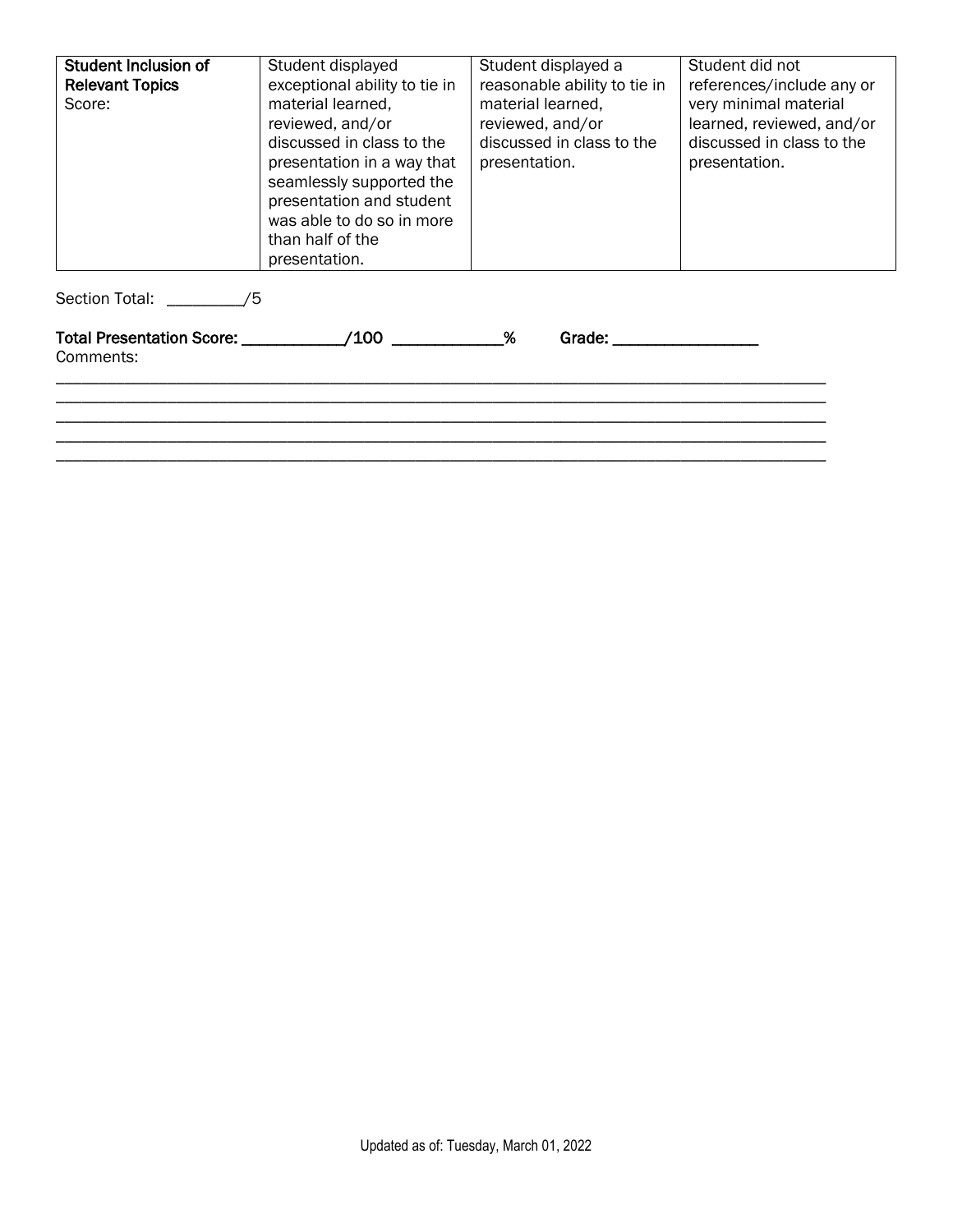#### *Texas A&M University-Central Texas (TAMU-CT) Social Work Program* WRITING INTEGRITY OUTLINE (WIO) *Pronounced "Wee-Oh"*

The following outline is designed to assist you, a TAMU-CT social work student, with understanding the expectations of the TAMU-CT social work program regarding academic integrity (i.e. plagiarism). The outline is based on the social work core value, Integrity, which states: "Social workers behave in a trustworthy manner…Social workers act honestly and responsibly and promote ethical practices on the part of the organizations with which they are affiliated" (National Association of Social Workers [NASW], 2008, para. 23).

### Section I: WHAT IS PLAGIARISM

- If you paraphrase and do not cite the source, this is plagiarism
- If you paraphrase, cite the source and this source is not on your reference page, this is plagiarism
- If your citation within the paper is not formatted correctly, this is plagiarism
- If your reference in the reference page is not formatted correctly, this is plagiarism
- If you cite within your paper and your source is not in the reference page, this is plagiarism
- If you quote a source and do not cite it, this is plagiarism (even if it is in your reference page)
- Copy and paste any source word for word and use it as your own, without citing and referencing it, this is plagiarism

#### SECTION II: AVOIDING PLAGIARISM

- APA requires that any in-text citation must also show clearly in the reference page
- In-text citations must be written out correctly
- References must be written out correctly
- Direct quotes should have, in-text, quotation marks and identifying source information such as the author, year, page number or paragraph number where the source can be found
- Quotes that are more than 40 words should be indented and do not require the quotation marks, but should contain specifics such as page # or paragraph number
- Even when you are paraphrasing you must cite your source (author and year)

#### SECTION III: SOURCES TO HELP YOU AVOID PLAGIARISM

The social work program offers many resources to help support your goal of academic integrity. Included in these sources are:

- Student affairs tutors/trainings on academic integrity
- APA PowerPoint/Tutorial provided online (Blackboard) for every class
- APA Little Brown Compact Book examples provided online (Blackboard) for every class
- An APA checklist to use when writing papers in your course (attached)
- In person trainings providing during New Student Orientation and in-class by professor
- Personal (one-on-one) advisement on appropriate APA use

#### SECTION IV: PLAGIARISM NOTIFICATION

Students who fail to adhere to the policies regarding academic integrity (i.e. plagiarism) will be sanctioned according to the Plagiarism Notification process listed below. Please note: ALL infractions (at every level of sanction/offense) will be referred to Student Affairs. See Section VII of the WIO for more detailed examples of infractions and samples to support APA use.

| <b>Infraction Category</b> | Notification | <b>Definition</b> |                  | Examples       | Sanction                                  |
|----------------------------|--------------|-------------------|------------------|----------------|-------------------------------------------|
| <b>UNINTENTIONAL</b>       | Citation     | Neglecting to     | ❖                | Missing comma  | Writing error marked according to         |
| An unintentional           | Error        | use               |                  | after name and | rubric for class.                         |
| infraction is one          |              | appropriate       |                  | before year.   | <b>Note:</b> Repeated errors with failure |
| that occurs without        |              | format when       | $\ddot{\bullet}$ | Missing        | to correct (more than $3$                 |
| intent due to              |              |                   |                  | parenthesis    | notifications for corrections in a        |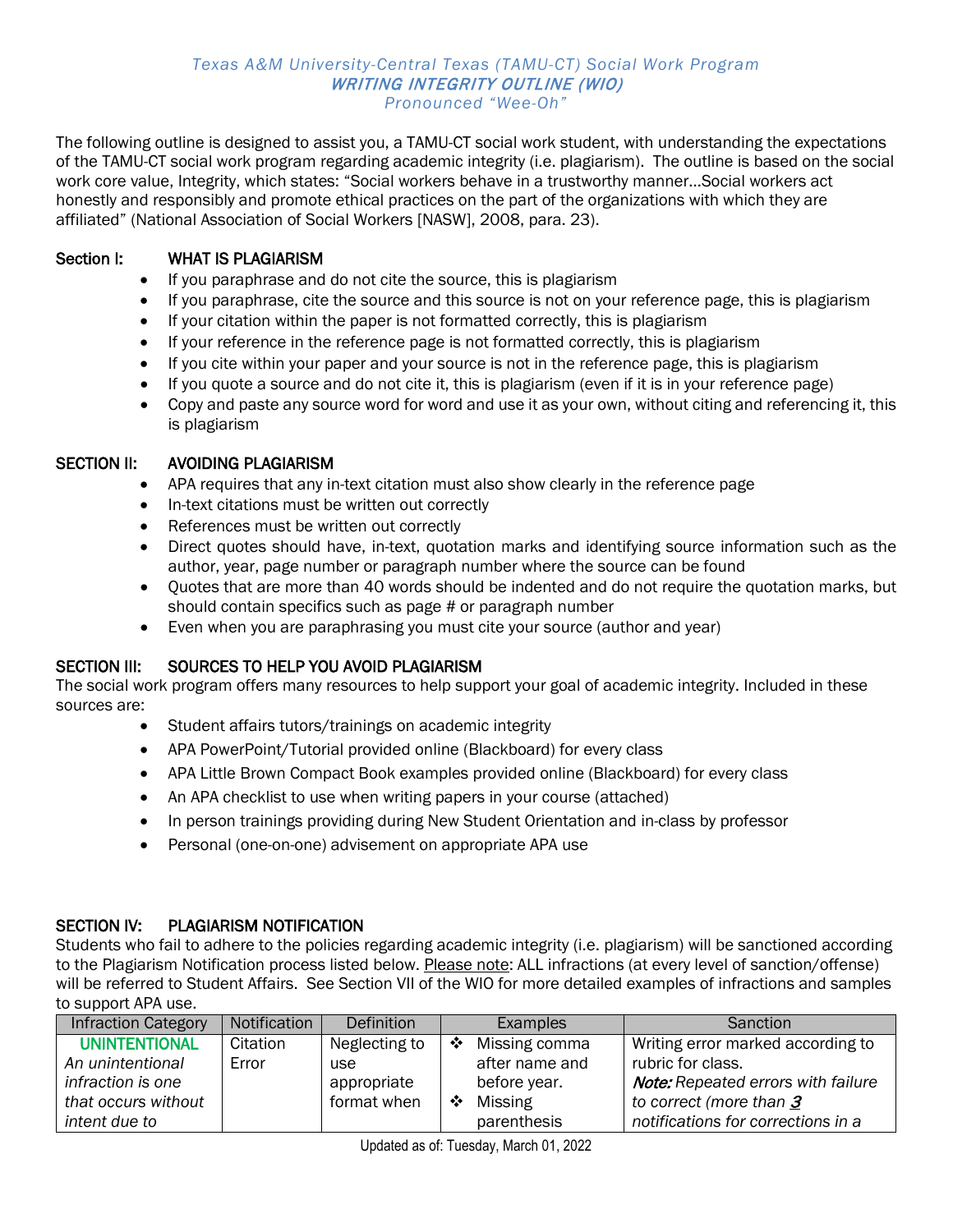| <b>Infraction Category</b>                                                                                                                                                                                                                                  | Notification        | Definition                                                                                                                            |                  | Examples                                                                                                                                                                                                                                                                             | Sanction                                                                                                                                                                                                                                                                                                                                                                                                                                                                                                                                                                                                                                                                                                                                                                                                                                                     |
|-------------------------------------------------------------------------------------------------------------------------------------------------------------------------------------------------------------------------------------------------------------|---------------------|---------------------------------------------------------------------------------------------------------------------------------------|------------------|--------------------------------------------------------------------------------------------------------------------------------------------------------------------------------------------------------------------------------------------------------------------------------------|--------------------------------------------------------------------------------------------------------------------------------------------------------------------------------------------------------------------------------------------------------------------------------------------------------------------------------------------------------------------------------------------------------------------------------------------------------------------------------------------------------------------------------------------------------------------------------------------------------------------------------------------------------------------------------------------------------------------------------------------------------------------------------------------------------------------------------------------------------------|
| limited/lack of<br>knowledge. An<br>unintentional<br>infraction can<br>become<br><b>INTENTIONAL</b><br>following the<br>provision of<br>knowledge (i.e.<br>verbal and/or<br>written warnings,<br>meeting with                                               | <b>Credit Error</b> | citing a<br>source.<br>Failing to give<br>appropriate<br>credit to a                                                                  | ❖<br>❖<br>❖<br>❖ | Using and instead<br>of & in a citation.<br>Using "pp." instead<br>of "p." to denote<br>page.<br><b>Missing</b><br>punctuation at the<br>end of sentences<br>when citing.<br>Placing source<br>information in<br>reference page but                                                  | course) will result in a decrease in<br>letter grade beginning at the 4th<br>notification. For instance, if the<br>final grade for the assignment is a<br>C. If you have been notified to<br>correct CITATION ERRORS 3 times,<br>the fourth notification results in a<br>D as the final grade on the paper.<br>$1st$ offense - Warning and one (1)<br>letter grade deduction on<br>assignment in class. For instance,                                                                                                                                                                                                                                                                                                                                                                                                                                        |
| instructor,<br>classroom<br>instruction/lesson<br>on issue, etc.).                                                                                                                                                                                          |                     | source.                                                                                                                               | ❖<br>❖<br>❖      | not in text.<br>Placing source<br>information in text<br>but not in<br>reference page.<br>Using quotation<br>marks without<br>page<br>number/paragraph<br>information.<br>Missing quotation<br>marks.                                                                                | if the final grade for the<br>assignment is a B. The addition of<br>the credit error will result in a C on<br>the assignment.<br>$2nd$ offense - Zero (0) on the<br>assignment in class or subsequent<br>class in which offense occurs. For<br>example, you submit a paper in<br><b>HBSE II and receive a CREDIT</b><br>ERROR sanction (warning). Next<br>semester, you submit a paper in<br>Policy and receive a second<br><b>CREDIT ERROR sanction. You will</b><br>receive a zero (0) on your<br>assignment in Policy. Second<br>example: You submit a paper in<br>Intro and receive a CREDIT ERROR<br>sanction (warning). You submit<br>another paper in Intro and receive<br>a second CREDIT ERROR sanction.<br>You receive a zero (0) on your<br>second paper in Intro.<br>3rd offense - Fail class or<br>subsequent class in which offense<br>occurs. |
| <b>INTENTIONAL</b><br>An intentional<br>infraction is one<br>that occurs with<br><u>intent and/or with</u><br><u>knowledge of</u><br>engaging in<br>behavior that<br>involves the illicit<br>use of<br>sources/information<br>to complete an<br>assignment. | Theft               | Stealing from<br>another<br>source and<br>attempting to<br>pass the work<br>of as your<br>own and/or<br>as your own<br>original work. | 豪。               | Copying work,<br>verbatim, from<br>another source<br>and <i>failing to use</i><br>quotation marks<br>and/or block<br>guote and<br>appropriate<br>citation (author,<br>year, and<br>page/paragraph<br>number). Unless<br>otherwise noted, 3<br>or more sentences<br>or 1 paragraph is | $1st$ offense – Zero (0) on<br>assignment. 2 <sup>nd</sup> offense - Fail<br>class or subsequent class in which<br>offense.                                                                                                                                                                                                                                                                                                                                                                                                                                                                                                                                                                                                                                                                                                                                  |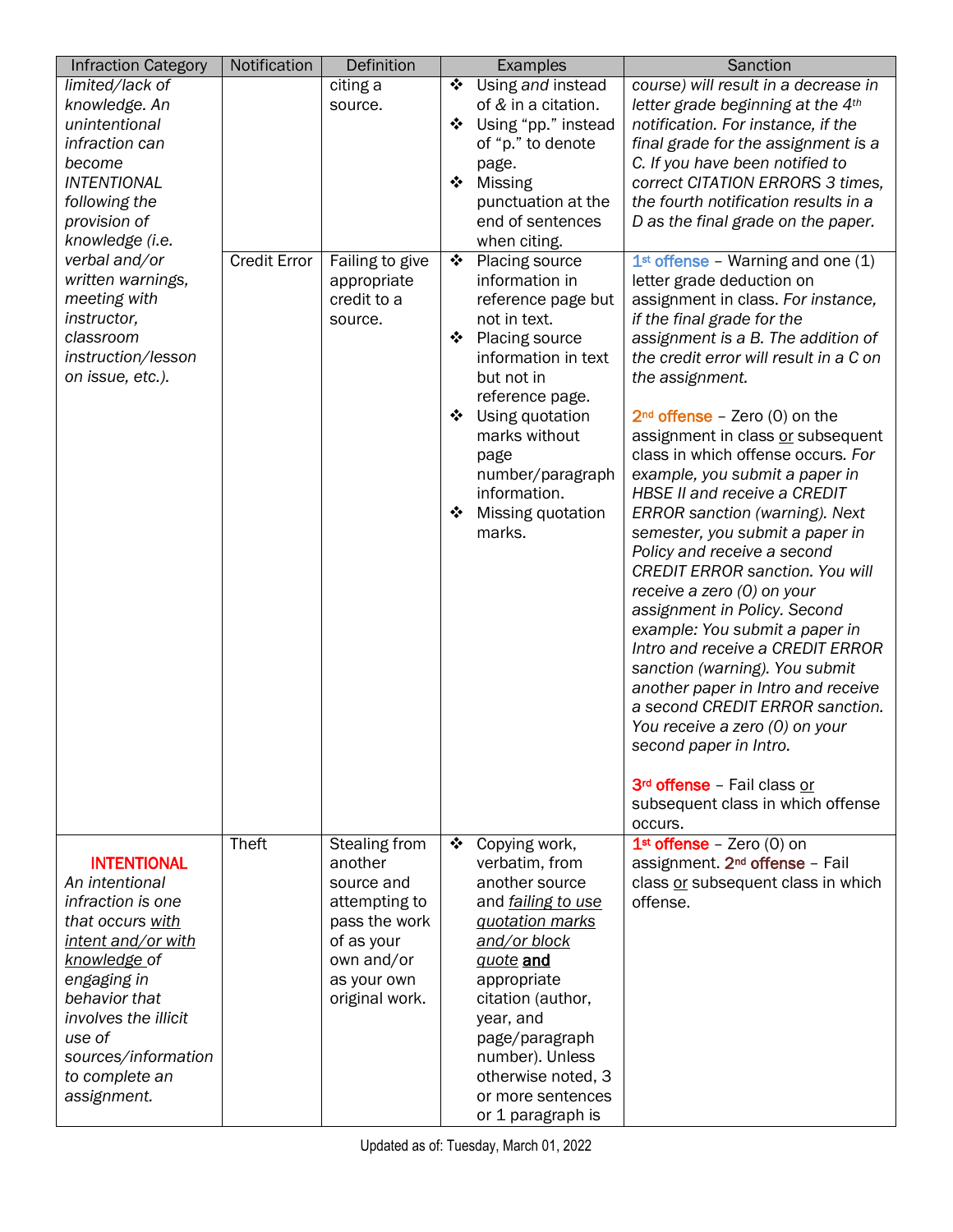| <b>Infraction Category</b> | Notification | Definition | Examples                                                                                                                                                                                                                   | Sanction |
|----------------------------|--------------|------------|----------------------------------------------------------------------------------------------------------------------------------------------------------------------------------------------------------------------------|----------|
|                            |              |            | in a paper this<br>way.<br>❖<br>Taking a paper<br>(full or partial) you<br>completed in<br>another class and<br>resubmitting that<br>paper in a new<br>class with an<br>attempt to pass<br>the work off as an<br>original. |          |
|                            |              |            | Giving another<br>$\ddot{\bullet}$<br>student your work<br>(paper, quiz, exam,<br>etc.) to complete<br>their assignment.<br>Cheating on an<br>❖<br>exam, quiz, or<br>other assignment.                                     |          |

It is the expectation of the Social Work Program that all students be aware of the academic penalties connected to matters of academic integrity. All students will be expected to adhere to the policies. As is university and program policy, any student expressing concern regarding grades and/or policy related to this matter has the right to appeal and/or submit a grievance. Information on submitting an appeal can be found at

[http://www.ct.tamus.edu/departments/provost.](http://www.ct.tamus.edu/departments/provost/extras/AcademicAppeals.pdf) Information regarding the submission of a grievance can be found at [http://www.ct.tamus.edu/studentconduct.](http://www.ct.tamus.edu/studentconduct)

## Section V: APA CHECKLIST

The following checklist is designed to serve as a guide for you when writing papers in the social work program. Use of this guide will support your success when using APA and help to prevent plagiarism. All instructors in the social work program will use this checklist as a guide when grading your papers for APA policy adherence, so it is advisable that you become familiar with and apply these rules to all papers.

#### APA CHECKLIST

- B. Entire document MUST HAVE
	- □ Times New Roman Font
	- $\Box$  12 font size
	- $\Box$  1 inch margins on all four sides
	- $\Box$  Double spacing after periods at the end of a sentence (except in the "Reference" page)
	- Double spacing *between lines* in paragraphs (remove double spacing between paragraphs)
	- □ Numbers 1-10 spelled out (e.g. "one", "five", "seven")
	- $\Box$  Numbers above 10 written out (except at the beginning of a sentence)
	- □ Introduction of acronyms (e.g. "Writing Integrity Outline (WIO)", "WIO" may be used alone thereafter)
	- $\Box$  Paragraphs versus bullets (unless approved by professor)
	- $\Box$  No use of "I" (unless approved by professor)
	- $\Box$  No contractions (won't, can't, don't), lbs, %, \$ (percent signs may be used directly after numbers)
	- □ Complete sentences
	- $\Box$  Indented paragraphs (tab once from margin)
	- $\Box$  Introduction, body and conclusion (unless otherwise noted by professor)
	- □ Cover page, abstract page, reference page (unless otherwise advised by professor)

#### C. Cover Page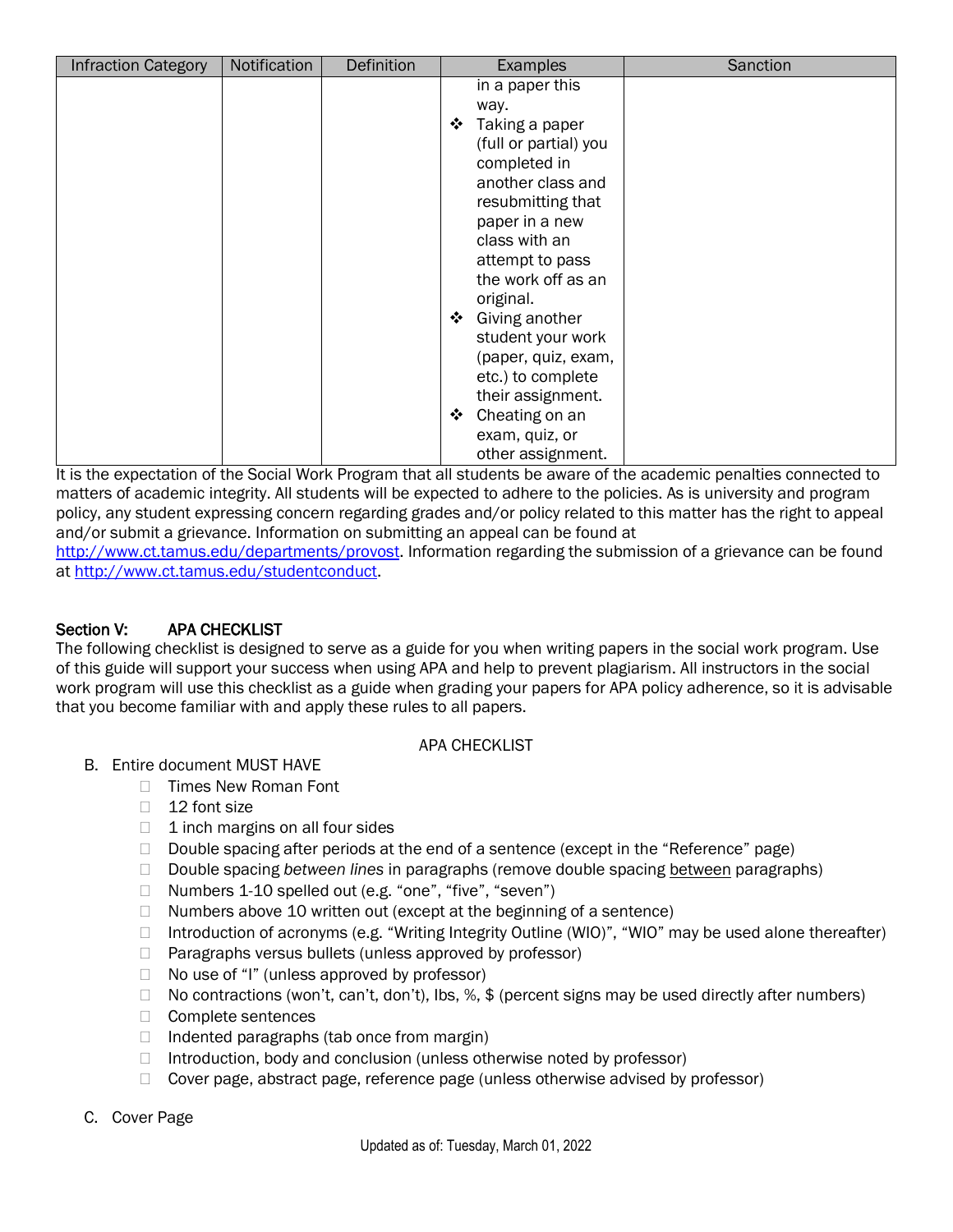- $\Box$  Header flushed left and written as "Running head: SHORT TITLE" (note how "Running head:" is written)
- $\Box$  Page # (always starts with "1" at the top right)
- $\Box$  Title of work, your name, and the name of the university (in this order), centered and not in bold. This should also be double spaced and *the title of the work should begin 9 single spaces after the header*.
- $\Box$  Title should be no more than 12 words, first letters of words are capitalized except "and", etc.
- $\Box$  The "SHORT TITLE" is always in capital letters and is a shortened version of your title. This can be no more than 50 characters
- D. Abstract Page
	- $\Box$  This is page 2 (upper right corner)
	- In the Header section flushed left will show on this page "SHORT TITLE" only. No "Running head:" used on this or subsequent pages
	- $\Box$  The word "Abstract" is centered, not bold at the top of the paper
	- $\Box$  The Abstract is only 4-5 sentences (max 150-250 words)
	- $\Box$  There is no indention at the beginning of this paragraph
	- □ Must be double spaced
- E. Start of the Body of the Paper
	- □ Continue your "SHORT TITLE" and page number on every page
	- $\Box$  Write the title at the very top. This should be the same one used on the cover page above your name
	- $\Box$  The title is centered and not in bold
	- $\Box$  All paragraphs must be indented
	- $\Box$  Paragraphs have a minimum of 5 sentences
	- $\Box$  Using Level Headings where appropriate (refer to your professor on when to use; see APA manual for all levels of headings: 1-5)

#### F. Reference Page

- $\Box$  Header section flushed left should show the "SHORT TITLE" and the page # on the right side.
- □ The word "Reference" is centered and not bold
- $\Box$  The references must be alphabetized (by last name of author of work as listed on the work. DO NOT reorganize the authors in alphabetical order from the source).
- Double space references
- $\Box$  Remove space between references
- $\Box$  Only single spacing after punctuation
- $\Box$  Remove hyperlinks from websites (a line should not appear under websites in your reference page)
- $\Box$  If the reference is long and continues on the next line, then you must indent the second line (this is called a "hanging indent")
- $\Box$  All references MUST have an in-text citation to match (except in personal communications; only in-text citations are used).

#### SECTION VI: APA EXAMPLES & SOURCES

Following are explicit examples that can serve as guides for you when writing your papers.

- Boston University School of Social Work: <http://www.bu.edu/ssw/files/2010/10/BUSSW-style-guide-6th-ed-April-13.pdf>
- Sample APA Paper Owl Purdue: [http://owl.english.purdue.edu/media/pdf/20090212013008\\_560.pdf](http://owl.english.purdue.edu/media/pdf/20090212013008_560.pdf)
- Son of Citation Machine Citing Support: <http://citationmachine.net/index2.php?reqstyleid=2&newstyle=2&stylebox=2>

## SECTION VII: SAMPLES & TEMPLATES

In addition to the links provided in Section VI of the WIO, the following pages provide a few specific examples to assist you. Please note that these are only *select* examples. It is the expectation of social work faculty that students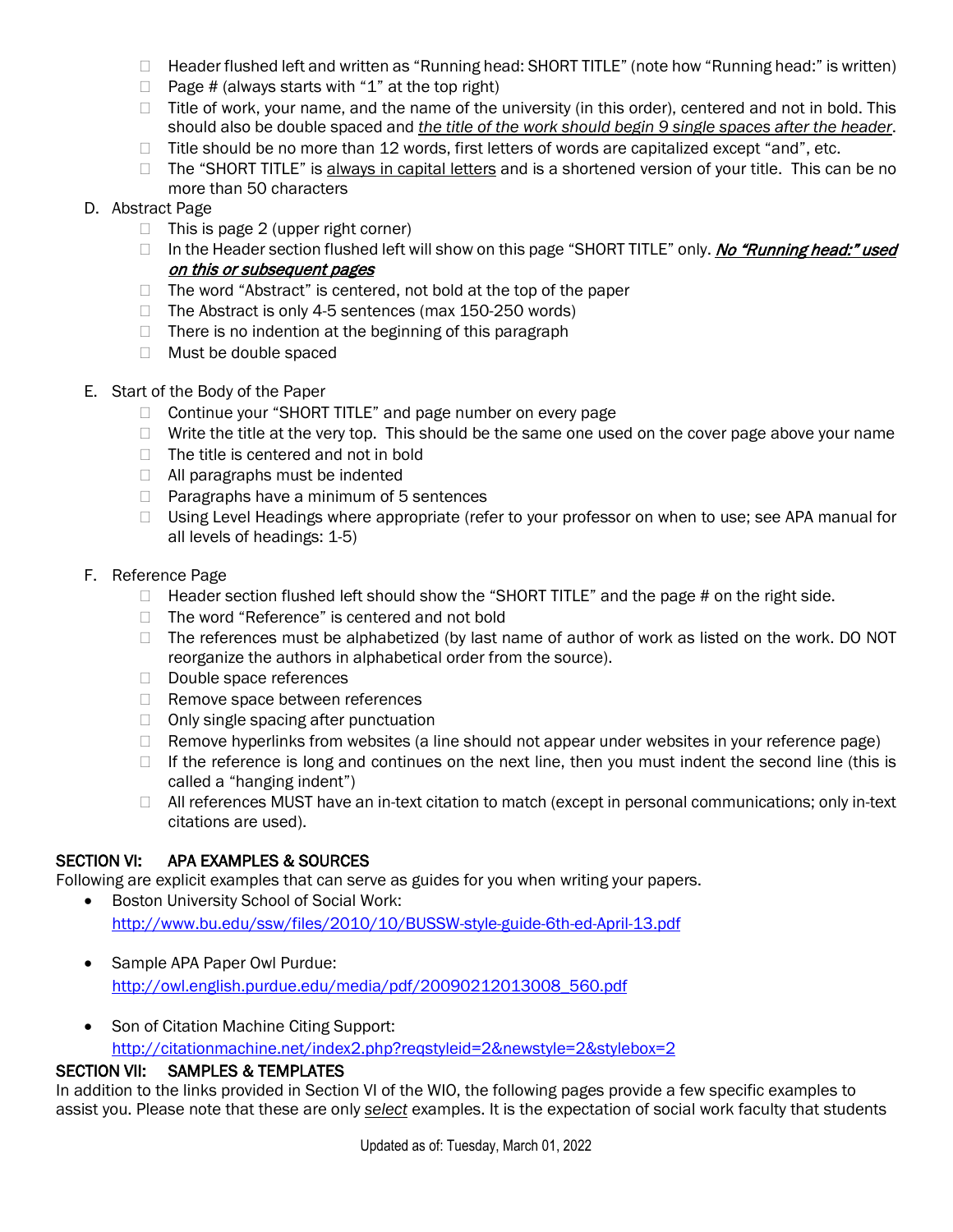will apply their knowledge and skills to use ALL available resources provided in this WIO and throughout the University to assist with their academic success. Following is the order of the sample documents:

- 1. Examples of infraction errors
- 2. Sample APA paper (personal philosophy paper for Methods and Skills) with cover page, abstract, and body of paper with a few APA headers.
- 3. Sample APA citations & references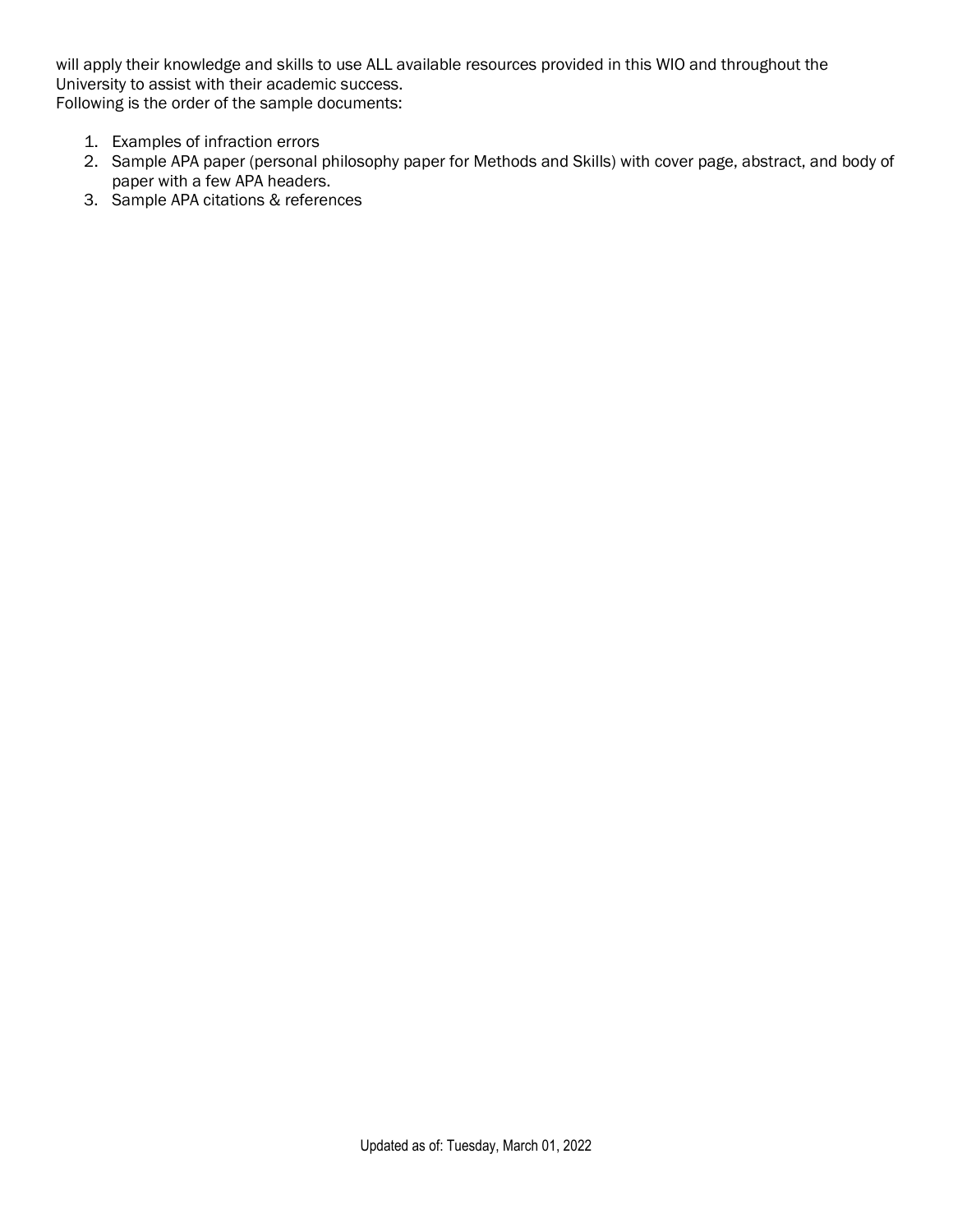### EXAMPLE INFRACTION ERRORS

- ❖ Missing comma after name and before year
	- o Incorrect: (Dobson & Pewter 2013)
	- o Correct: (Dobson & Pewter, 2013)
- $\triangleleft$  Missing parenthesis
	- $\circ$  Incorrect: Many children in America are diagnosed with ADHD Dobson & Pewter, 2013.
	- $\circ$  Correct: Many children in America are diagnosed with ADHD (Dobson & Pewter, 2013).
- Using *and* instead of *&* in a citation
	- o Incorrect (Dobson and Pewter, 2013)
	- o Correct: (Dobson & Pewter, 2013)
- Using "pp." instead of "p." to denote page.
	- $\circ$  Incorrect: "Many children in America are diagnosed with ADHD" (Dobson & Pewter, 2013, pp. 5).
	- o Correct: "Many children in America are diagnosed with ADHD" (Dobson & Pewter, 2013, p. 5).
- $\div$  Missing punctuation at the end of sentences when citing.
	- $\circ$  Incorrect: Many children in America are diagnosed with ADHD. (Dobson & Pewter, 2013)
	- o Correct: Many children in America are diagnosed with ADHD (Dobson & Pewter, 2013).
- $\cdot \cdot$  Placing source information in reference page but not in text.
	- o Incorrect

**In-Text:** No citation for reference found.

## Reference Page:

Dobson, J.H. & Pewter, W.P. (2013). Understanding writing for bachelor social work students. *Journal of* 

*American Health, 4,* 24-29.

o Correct

In-Text: (Dobson & Pewter, 2013)

## Reference Page:

Dobson, J.H. & Pewter, W.P. (2013). Understanding writing for bachelor social work students. *Journal of* 

*American Health, 4,* 24-29.

- Placing source information in text but not in reference page.
	- o Incorrect

In-Text: (Dobson & Pewter, 2013).

Reference Page: No citation for Dobson & Pewter found.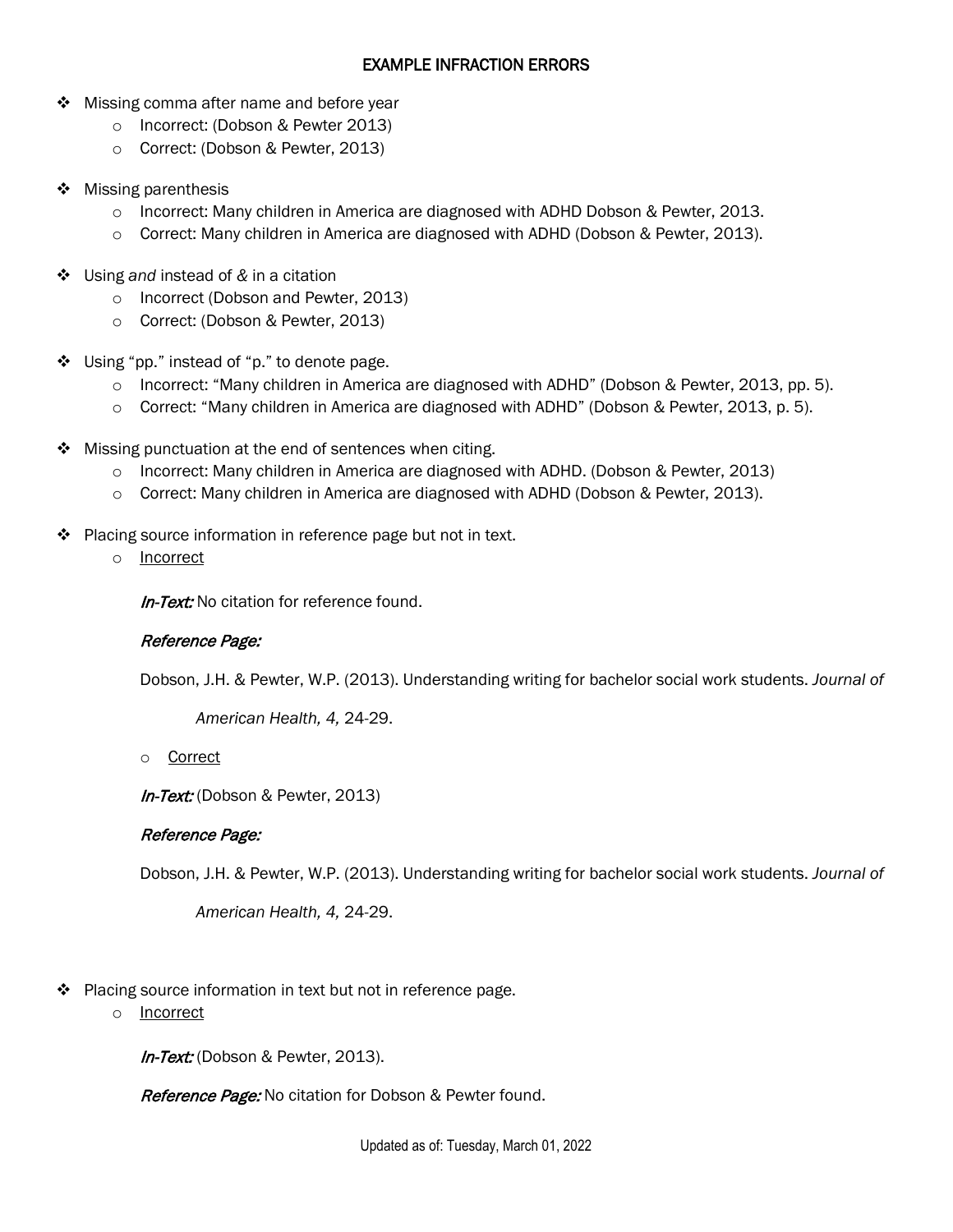#### Correct

In-Text: (Dobson & Pewter, 2013)

## Reference Page:

Dobson, J.H. & Pewter, W.P. (2013). Understanding writing for bachelor social work students. *Journal of* 

*American Health, 4,* 24-29.

- Using quotation marks without page number/paragraph information.
	- o Incorrect: "Many children in America are diagnosed with ADHD" (Dobson & Pewter, 2013).
	- o Correct: "Many children in America are diagnosed with ADHD" (Dobson & Pewter, 2013, p. 5).
	- o Correct: "Many children in America are diagnosed with ADHD" (Dobson & Pewter, 2013, para. 2).
- ❖ Missing quotation marks.
	- o Incorrect: Many children in America are diagnosed with ADHD (Dobson & Pewter, 2013, p. 5).
	- o Correct: "Many children in America are diagnosed with ADHD" (Dobson & Pewter, 2013, p. 5).
- Copying work, verbatim, from another source and attempting to pass off as your own by *failing to use quotation marks and/or block quote* and appropriate citation (author, year, and page/paragraph number). Unless otherwise noted by the professor, three (3) or more sentences or one (1) paragraph is used in a paper this way.
	- o Incorrect: Many children in America are diagnosed with ADHD. These children are usually prescribed medications that can have negative side effects. The issue for mental health providers is attempting to determine if the side effects are worth the medication.
	- $\circ$  Correct: "Many children in America are diagnosed with ADHD. These children are usually prescribed medications that can have negative side effects. The issue for mental health providers is attempting to determine if the side effects are worth the medication" (Dobson & Pewter, 2013, p. 5).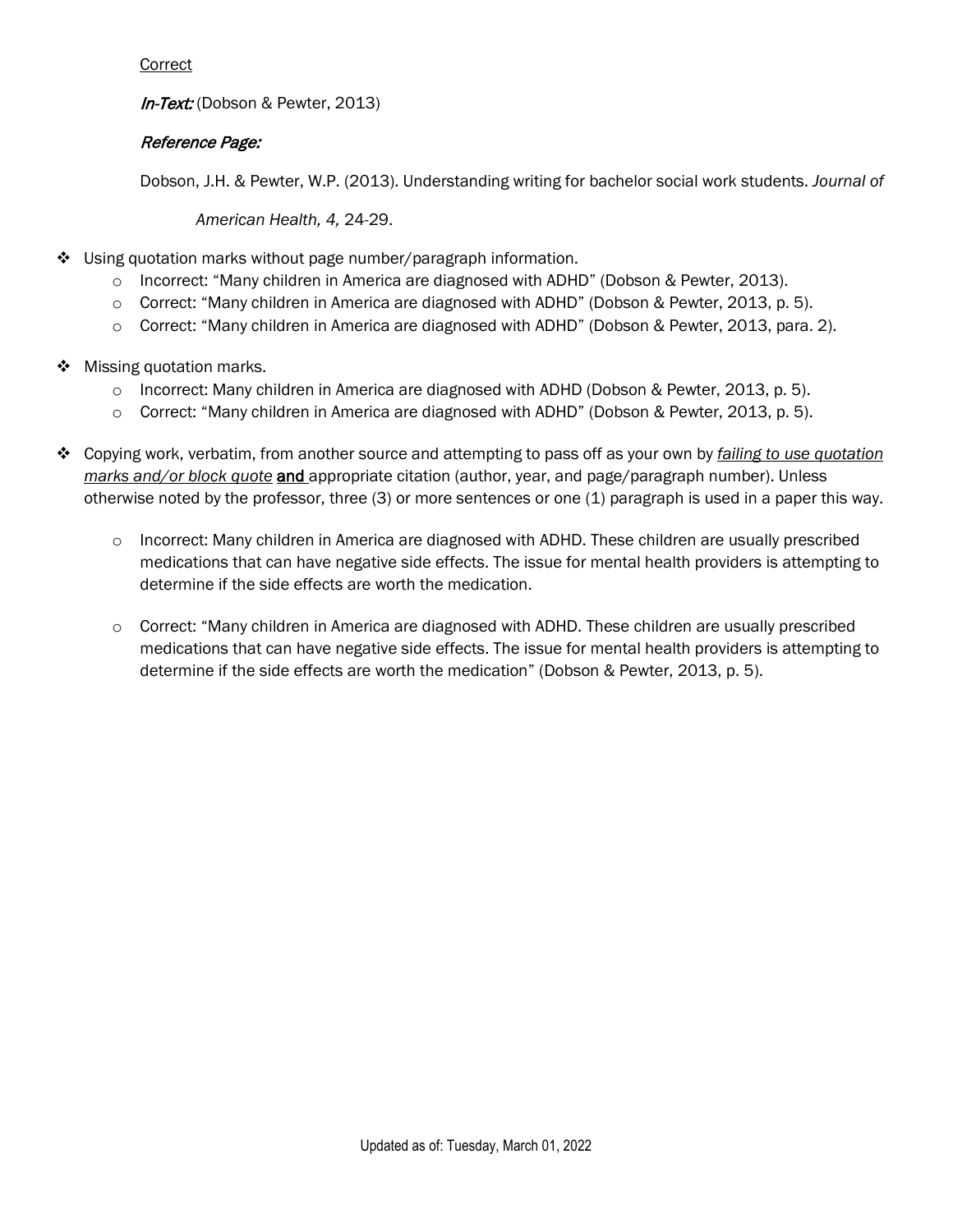



### SAMPLE APA CITATIONS AND REFERENCES

Referencing a journal article in the reference section of your paper with two authors and without a DOI

Dobson, J.H. & Pewter, W.P. (2013). Understanding writing for bachelor social work students. *Journal* 

*of American Health, 4,* 24-29.

#### Using the in-text citation

(Dobson & Pewter, 2013) or Dobson & Pewter (2013)

Referencing a journal in the reference section of your paper with seven authors and with a DOI

Smith, K.P., Williams, S.H., Worley, T., Yuen-Sang, T., Pearly, A., Author, B. & Pickles, M.H. (1999).

Children in America managing healthcare crisis. *Journal of Health and Research, 12*(2), 621-

645. doi: 10.1037/02789

#### Using the in-text citation

(Smith et al., 1999) or Smith et al. (1999)

#### Citing and interview (note: No information from personal communication is included in the reference list).

(C. Rappaport, personal communication, January 16, 2013) or

C. Rappaport….(personal communication, January 16, 2013)

#### Reference

National Association of Social Workers. (2008). *Code of ethics of the national association of social* 

*workers*. Retrieved from https://www.socialworkers.org/pubs/code/code.asp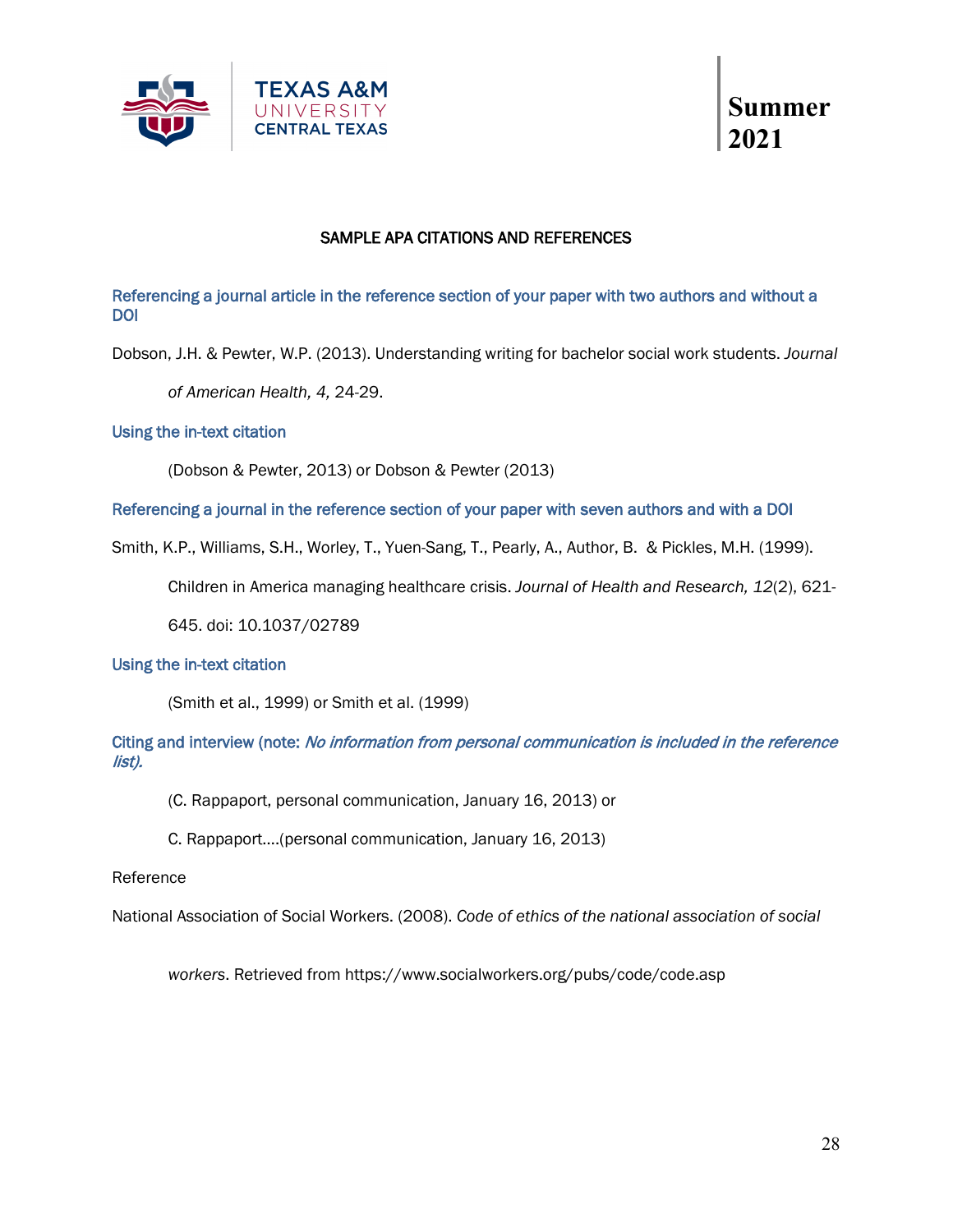

## TEXAS A&M UNIVERSITY – CENTRAL TEXAS

## ACADEMIC HONESTY CODE

(From: [http://www.ct.tamus.edu/departments/student-affairs\)](http://www.ct.tamus.edu/departments/student-affairs/student-conduct.php)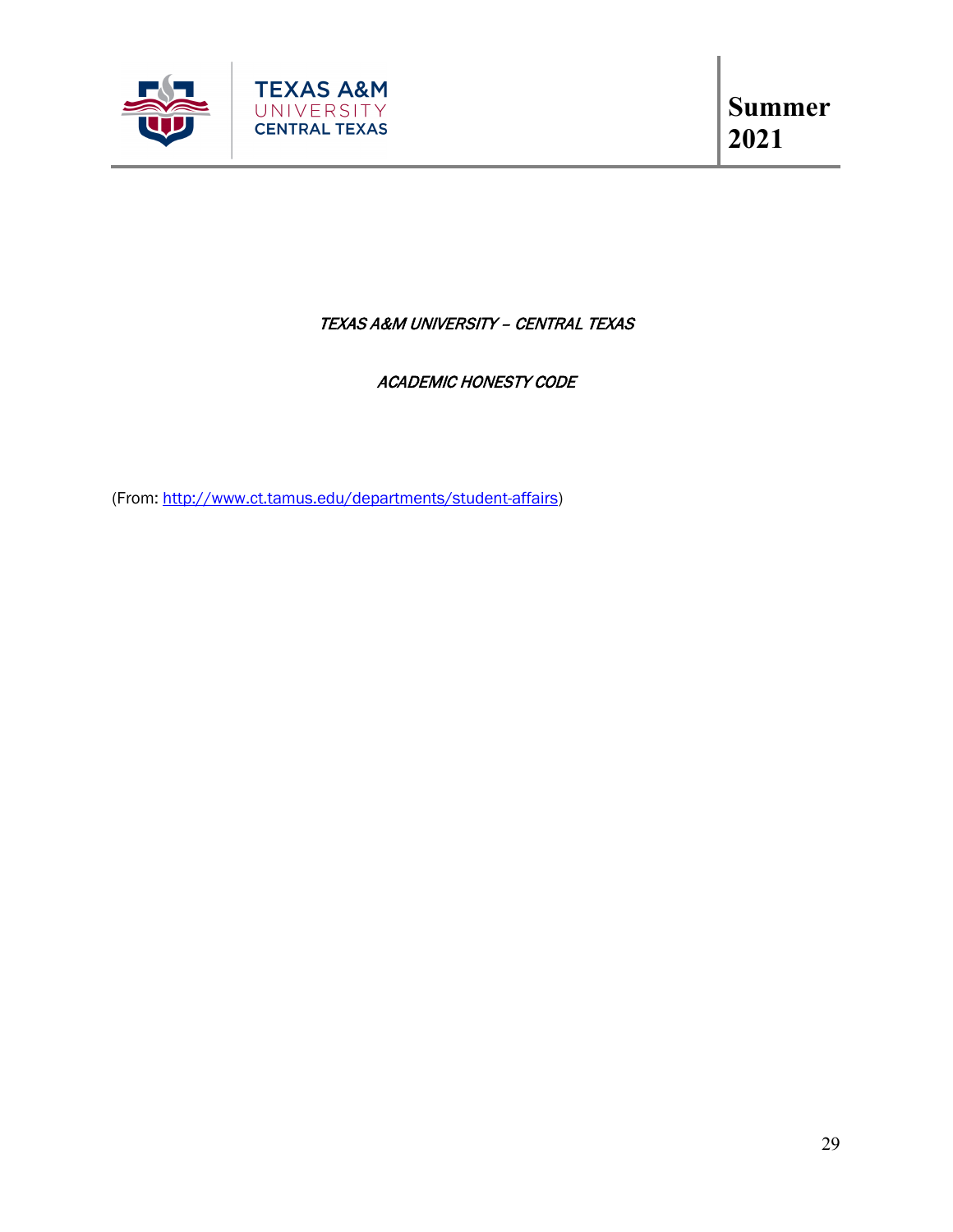

#### General Statement

Texas A&M University-Central Texas expects its students and faculty to maintain high standards of personal and scholarly conduct to preserve the honor and integrity of the creative community. Students' responsibilities include, but are not limited to, maintaining integrity in their own academic work; reporting incidents of academic dishonesty to the faculty member involved; learning about the general principles of academic integrity as well as those that pertain to particular disciplines and courses; and promoting academic integrity.

#### Violations of Academic Honesty

Academic dishonesty includes, but is not limited to, cheating on an examination or other academic work, plagiarism, collusion, unauthorized use of technology and the abuse of resource materials.

- 1. Academic work means the preparation of an essay, thesis, problem, assignment or other projects submitted or completed for course credit and to meet other requirements for noncourse credit.
- 2. What constitutes an act of academic dishonesty may, in part, depend on the particular course and expectations of academic integrity in the context of the course objectives. This includes, but is not limited to, the following:
	- a.Copying, without instructor authorization, from another student's test paper, laboratory report, other report, computer files, data listing, and/or programs.
	- b.Using, during a test, materials not authorized by the person giving the test.
	- c.Collaborating with another person without instructor authorization during an examination or in preparing academic work.
	- d.Knowingly and without instructor authorization, using, buying, selling, stealing, transporting, soliciting, copying, or possessing, in whole or in part, the contents of an un-administered test or other required assignment.
	- e.Substituting for another student or permitting another person to substitute for oneself in taking an examination, preparing academic work, or attending class.
	- f. Bribing another person to obtain an un-administered test or information about an unadministered test.
	- g.Using technological equipment such as calculators, computers or other electronic aids in taking of tests or preparing academic work in ways not authorized by the instructor or the university.
- 3. Plagiarism means the appropriation of another's work and the unacknowledged incorporation of that work in one's own written work in any academic setting.
- 4. Collusion means the unauthorized collaboration with another person in preparing written work in any academic setting.
- 5. Abuse of resource materials means the mutilation, destruction, concealment, theft, or alteration of materials provided.

#### Academic Sanctions

Each faculty member is responsible for initiating action for each case of suspected academic dishonesty that occurs in his/her class and for determining appropriate academic sanctions. The faculty member will use the following procedure:

1. The faculty member will make a good faith effort to inform the student of the particular charge against him/her, either verbally or in writing, and give the student an opportunity to respond. The faculty member will explain any academic penalties that will be imposed.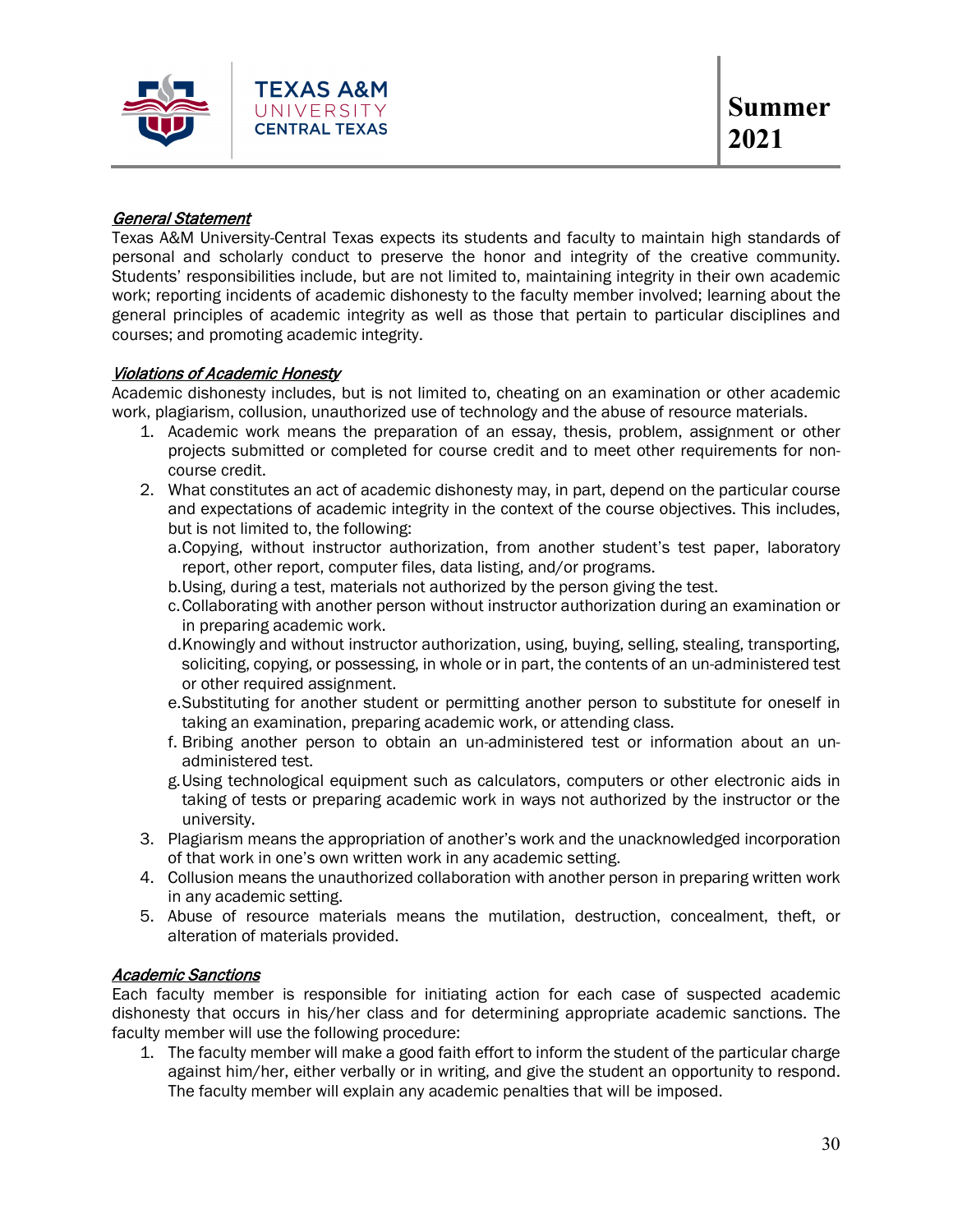

#### 2. Specific Academic Sanctions

The faculty member may impose one or more of the following academic sanctions, or other reasonable sanctions that are appropriate to the particular case: a student may not drop a class in which there is an unresolved question of academic dishonesty.

- a.A requirement to perform additional academic work not required of other students in the course.
- b.A grade of "F" in the course.
- c.A requirement to be administratively withdrawn from the course with the instructor being allowed to determine the grade of W or WF (a student may be withdrawn from a course mandated for THEA remediation).
- d.A reduction of the grade in the course or on the examination or for other academic work affected by the academic dishonesty.
- 3. Instances of academic dishonesty will be reported to the Director of Student Affairs, which will allow the detection of multiple violations over a student's career at the university. The Division of Student Affairs is responsible for keeping records of all formally reported violations of academic integrity and for determining any and all sanctions beyond the academic sanctions imposed by the faculty member. The Director of Student Affairs may impose, after following the procedures in the Code of Student Conduct, one or more of the following sanctions:
	- 1. Reprimand
	- 2. Loss of privileges
	- 3. Imposition of certain tasks
	- 4. Probation
	- 5. Suspension
	- 6. Expulsion
	- 7. Recommendation to the Provost and Vice President for Academic and Student Affairs for revocation of a degree.

#### Communication and Coordination

The school head will continue to keep the Director of Student Affairs informed of subsequent action, including processing of appeals on a violation. The Director of Student Affairs will inform the School Director of any university action or sanction relative to the violation as well as any appeal of the university-imposed sanctions.

#### *Academic Appeals*

*Student academic appeals are handled according to the following guidelines. Extenuating circumstances may cause the University to deviate from the defined time frames. Any question of interpretation or application of this procedure shall be referred to the Office of the Provost. Please visit [www.ct.tamus.edu/StudentConduct](http://www.ct.tamus.edu/StudentConduct) for the detailed and the most recent copy of these procedures.* 

- 1. A student who wishes to appeal a decision of a faculty member of a school should ask for a review by that person within 30 calendar days of the originating event. The respondent is expected to give the student a response within 15 calendar days.
- 2. If the respondent is unavailable, if a response is not made within 15 calendar days, or if the student is unsatisfied with the response and wishing to appeal a decision of a faculty member the student should inform the Department Chair of the appeal in writing within 60 calendar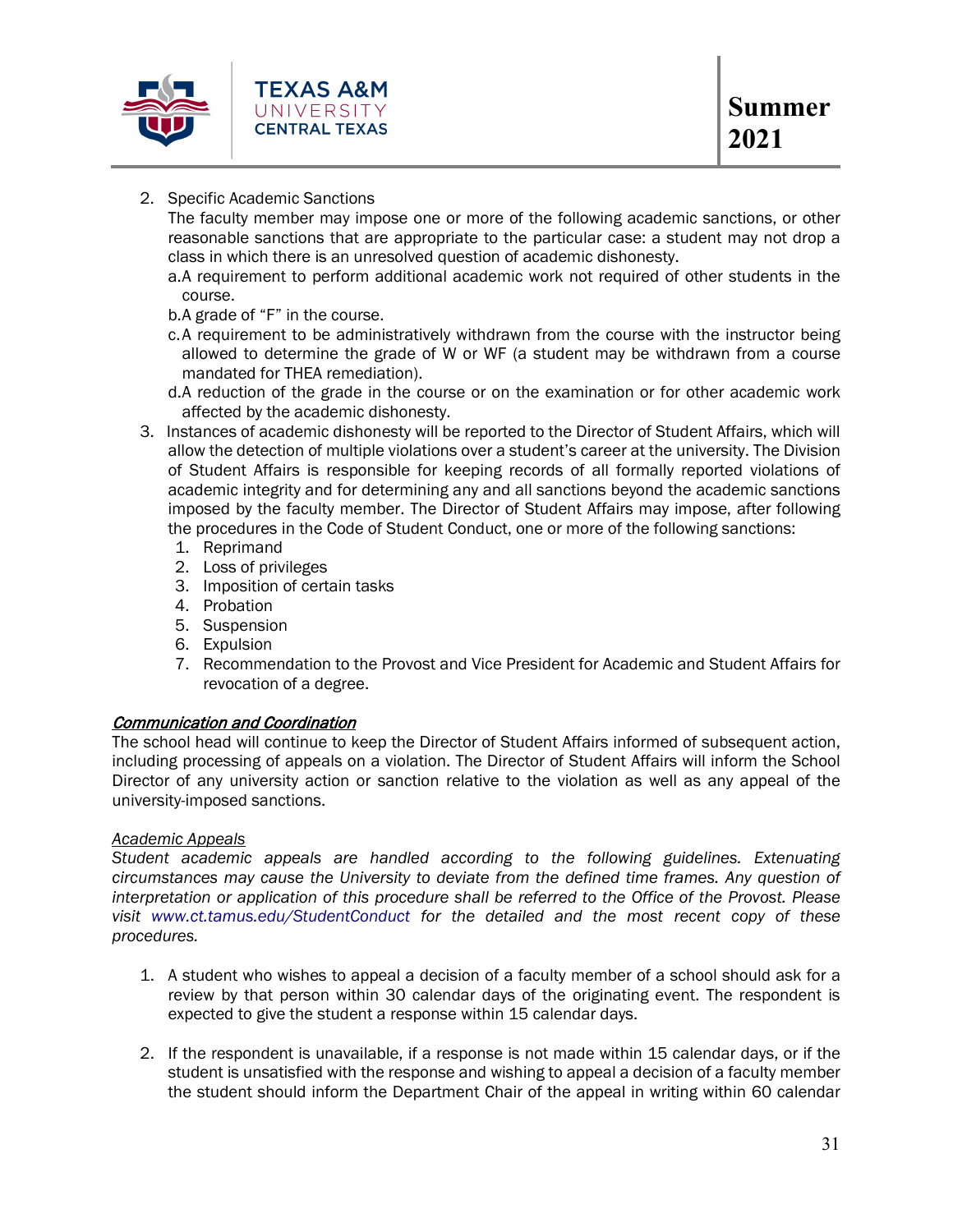

days of the originating event. For an appeal of a course grade, the originating event shall be considered to be the posting of the grade to the university record until the appeal process concludes. The written appeal must include the following:

- i. Name, address, email, telephone number, and University Identification Number (UIN) of the student.
- ii. Date of action against the student and by which faculty member.
- iii. Nature of disciplinary action and copy of applicable materials.
- iv. Circumstances which merit review.
- v. Signature of student and date submitted.

The Department Chair is expected to give a response within 15 calendar days of the filed appeal.

3. A student unsatisfied with the decision of the Department Chair may appeal in writing to the School's Academic Appeals Committee within 15 calendar days of notification of the decision from the Department Chair. The minimum standard for each schools committee is three faculty members; each school is responsible for developing a specific and nonbiased committee structure. After hearing both sides of the incident, the committee may decide that no further review is justified or may render a recommendation to the School Director. The decision of the School Director is final and will be communicated to the student in writing.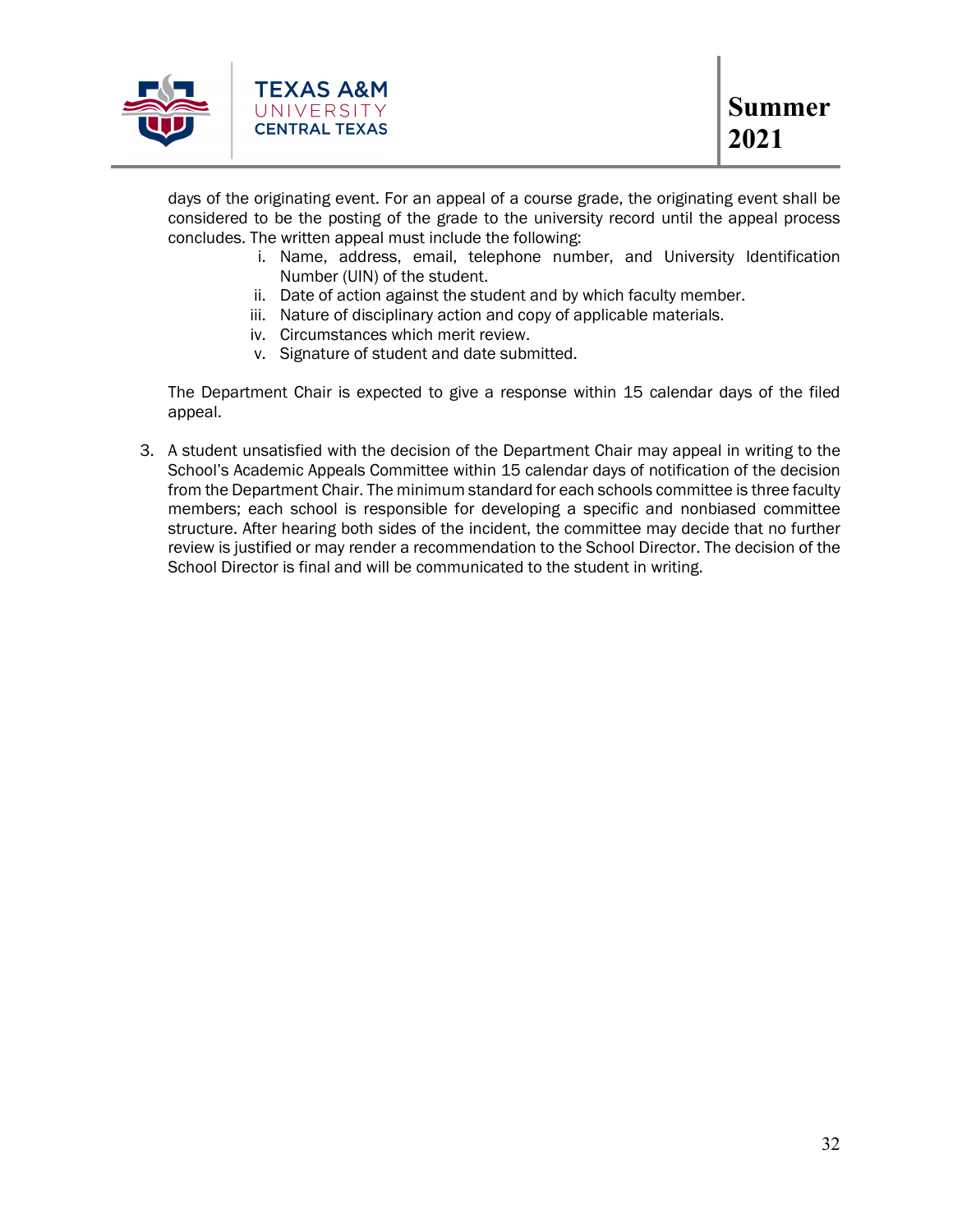

## **SOWK 485 Assignment One: Articles Review Grading Rubric 2017**

(Content 70%; Writing 20%; Administration 10%)

Select and critically analyze two scholarly articles on *working with military affiliated families that are on the same or similar topic.* For example, two articles on the issues related to deployment, transition, or reintegration/readjustment. Submit a four- to six-page, double-spaced paper (not including the title or reference page) of your analysis. Integrate the articles by highlighting points of similarity and difference. The articles should be from scholarly sources such as peer-reviewed journals. They should not be articles from newspapers or popular magazines or media outlets. **Only one article can be from the recommended or required readings in the syllabus.** The assignment should be doublespaced with 12-point font, Times New Roman.

## **Content (70%): Requirements:**

- 1. Selected two scholarly articles. The articles should be on the same or similar topics. For example, two articles that address deployment related issues.
- 2. Summarized the articles briefly: Explained the 2-3 key points the author(s) share about working with military affiliated families.
- 3. Integrated the articles highlighting similarities and differences.
- 4. Evaluated the strengths and weaknesses of the articles in terms of their scholarship.
- 5. Explained the importance of the articles to clinical practice with military affiliated families: In a few sentences, explain why you think the articles are or are not useful to the field of clinical practice with military affiliated families.
- 6. Discussed how the articles fit into a bigger context (or not) of clinical practice with military affiliated families.
- 7. Discussed how the articles can be applied to race, gender, or sexual orientation issues in the context of clinical practice with military affiliated families.
- 8. Discussed the most interesting aspect of the articles. What aspect of the articles did you personally find the most interesting or useful in your work with military affiliated families?

**Grading Scale: Outstanding**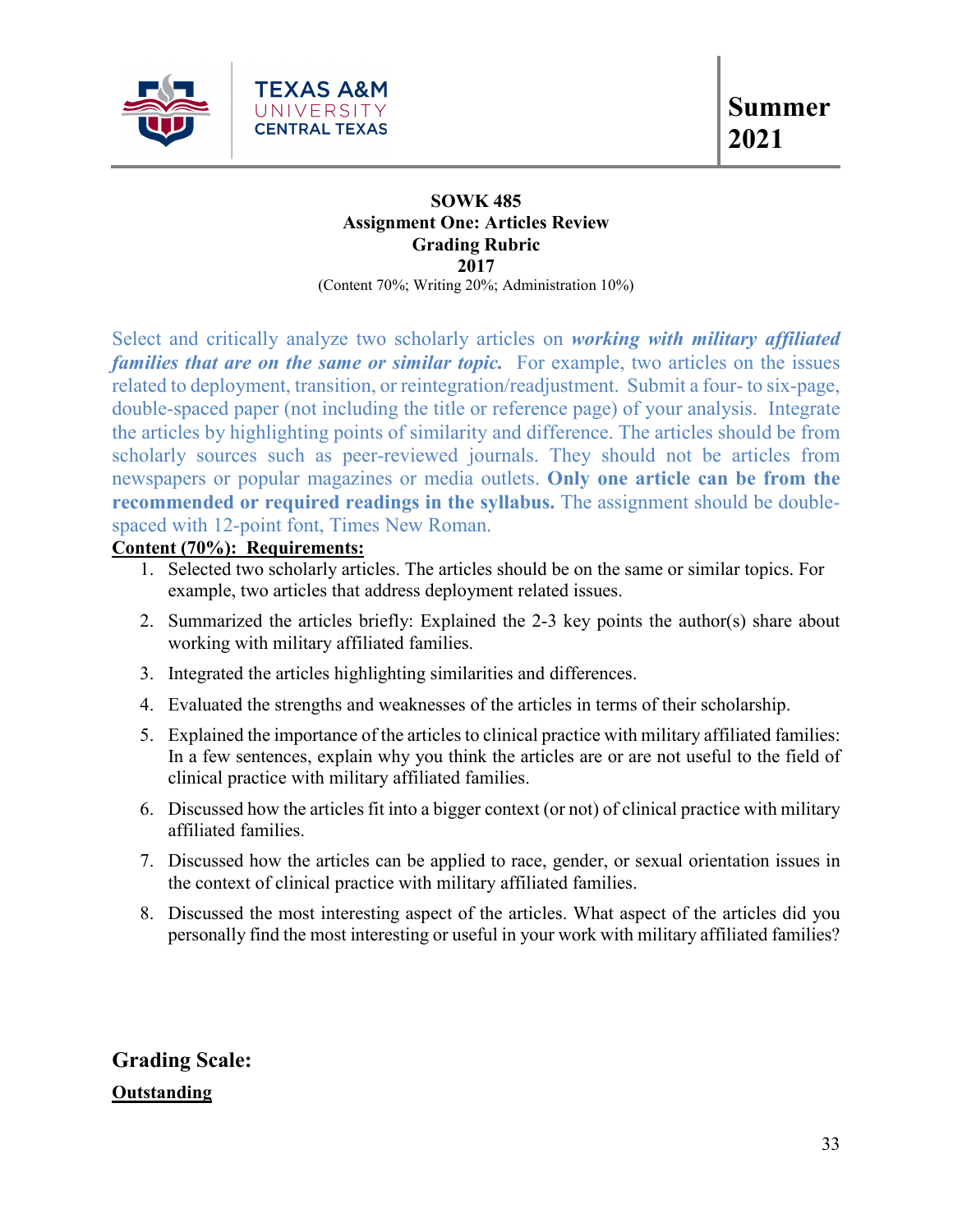

- a. Exceeded the requirements of the assignment.
- b. Argument/Main Points were clear and interesting and demonstrated a robust understanding of the course materials.
- c. Evidence supported the argument and was varied, specific, and unambiguous.
- d. Ideas presented in a logical and coherent fashion with no effort required by the reader.
- e. Showed significant personal insights and awareness and related those to future social work practice.

## **Excellent**

- a. Met the requirements of the assignment.
- b. Argument/Main Points were clear.
- c. Evidence supported the claims.
- d. Ideas were easy to follow with little effort required by the reader.
- e. Showed some personal insights and awareness.

#### **Satisfactory**

- a. Met most but not all of the requirements.
- b. The central argument/points were present but not clear.
- c. Some evidence failed to support the argument/main points.
- d. Ideas were difficult to follow or were not logical.
- e. Showed little personal insights or awareness.

#### **Poor**

- a. Met none of the requirements.
- b. Central arguments/points were not present
- c. Evidence does not support the argument/main points.
- d. Ideas are very difficult to follow and illogical.
- e. No personal insights offered.

#### **Writing (20%): Requirements:**

- 1. Written to graduate level standards of writing.
- 2. Writing is clear and mechanically sound.
- 3. Grammar, structure, spelling and punctuation are correct.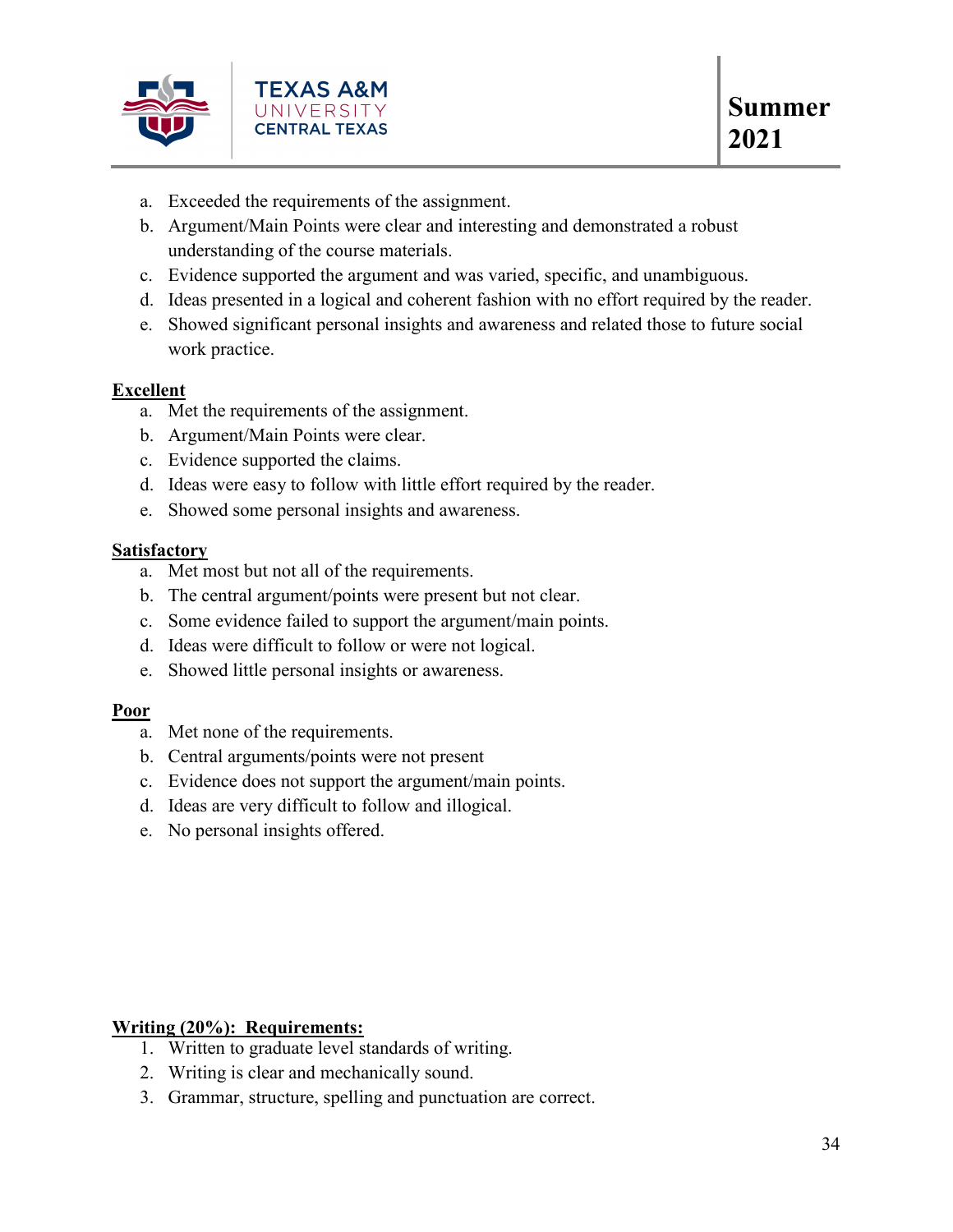

4. Sentences are well-structured, complete, clear and concise

**Outstanding**-Sentences are concise, and the meanings are completely unambiguous. Vocabulary is precise and accurate. The paper does not contain colloquialisms, idioms, or undefined jargon. The paper is relatively free of spelling, grammar, or punctuation errors.

**Excellent**-Sentences are easy to follow, and their meanings are largely unambiguous. The paper contains few colloquialisms, idioms, or undefined jargon. There are few spelling, grammar, or punctuation errors.

**Satisfactory to Poor**-Sentences are difficult to follow and their meanings are sometimes difficult to understand. There are numerous spelling, grammar, or punctuation errors.

### **Administration (10%): Requirements:**

- 1. Completed on time.
- 2. Paper is within the required page range and conforms to other format instructions.
- 3. Provided a copy of the articles to the instructor (electronically or hardcopy)
- 4. Citations are in accordance with APA requirements.
- 5. Adhered to additional turn instructions.

Points will be deducted for failing to meet these requirements.

Five points will be deducted per day for late papers.

\_\_\_\_ of 35 points Content

of 10 points Writing

of 5 points Administration

Final Grade Adapted from USC School of Social Work.

## **SOWK 485**

#### **Exam Two: REFLECTIVE JOURNAL ASSIGNMENT 2017**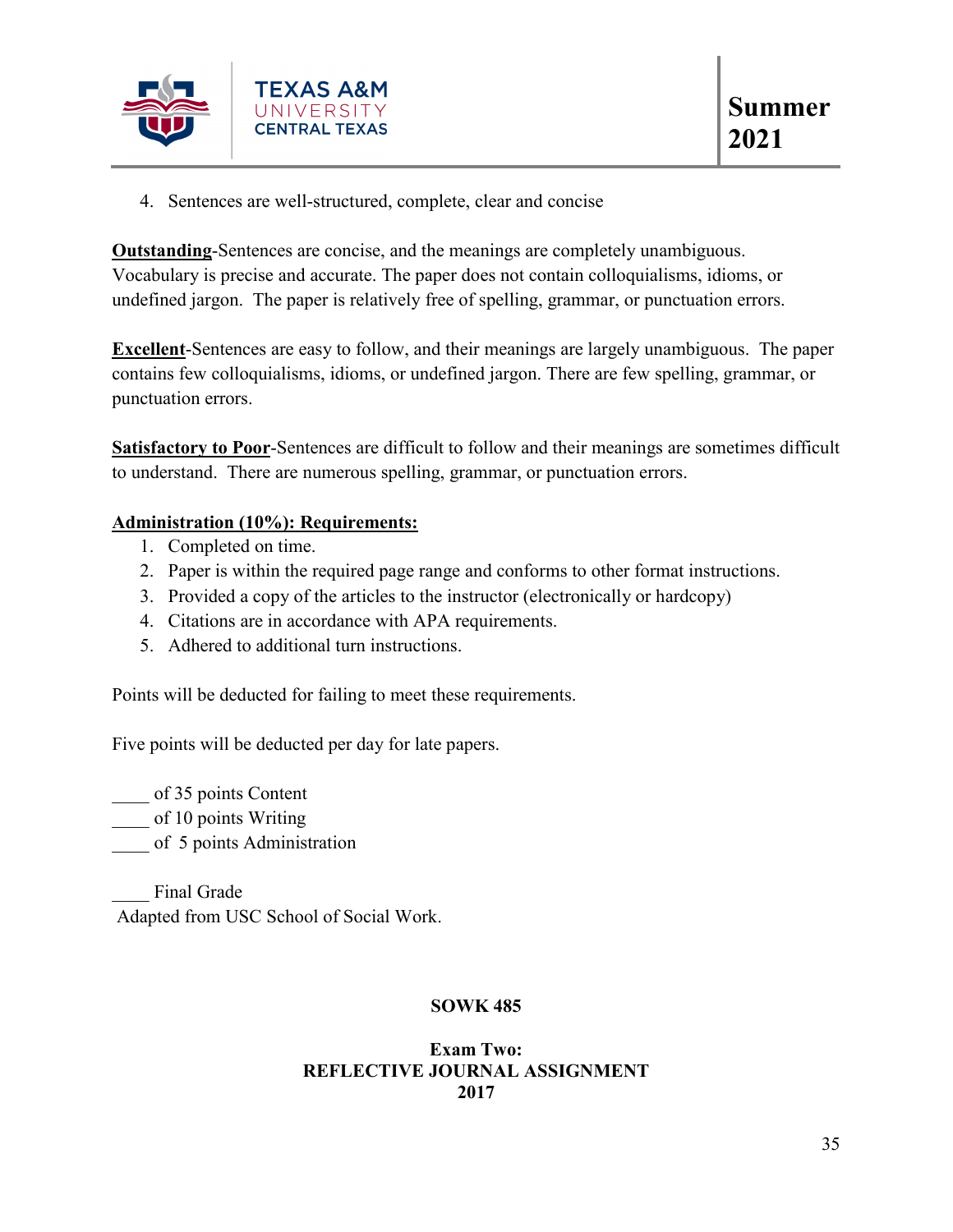

This written assignment is focused on course readings of your choice. You are to select at least six **(6) readings from the required course readings** and *integrate* the main ideas or concepts into an original narrative. Do not use the two articles selected for the first assignment. **DO not summarize readings** (summaries will be returned to be rewritten). Discuss how these readings relate to the cases you have in the field, and/or to the course content with regard to military affiliated family demands/stressors. Use the readings to help you further explore issues that have been challenging to you in the field or to your pre course understanding. Relevant transference and countertransference issues that impact your clinical work should also be included among other topics. The paper should be **no less than four (4) full pages double spaced and no more than six (6) pages long**; you may write in the first person narrative but must use APA style for citations and references.

NOTE: **This assignment needs to integrate readings and personal reflections about field/practice and critical analyses of articles in relation to military affiliated families and not merely a summarization of readings. (Two citations from the same source do not count as two (2) different readings this would only count as one (1) reading).**

**Do not cut, copy, and paste from previous papers you have written. This will be detected by Turnitin.com and is considered plagiarism. You can use the same resources and ideas but verbiage has to be different.**

**Adapted from USC School of Social Work**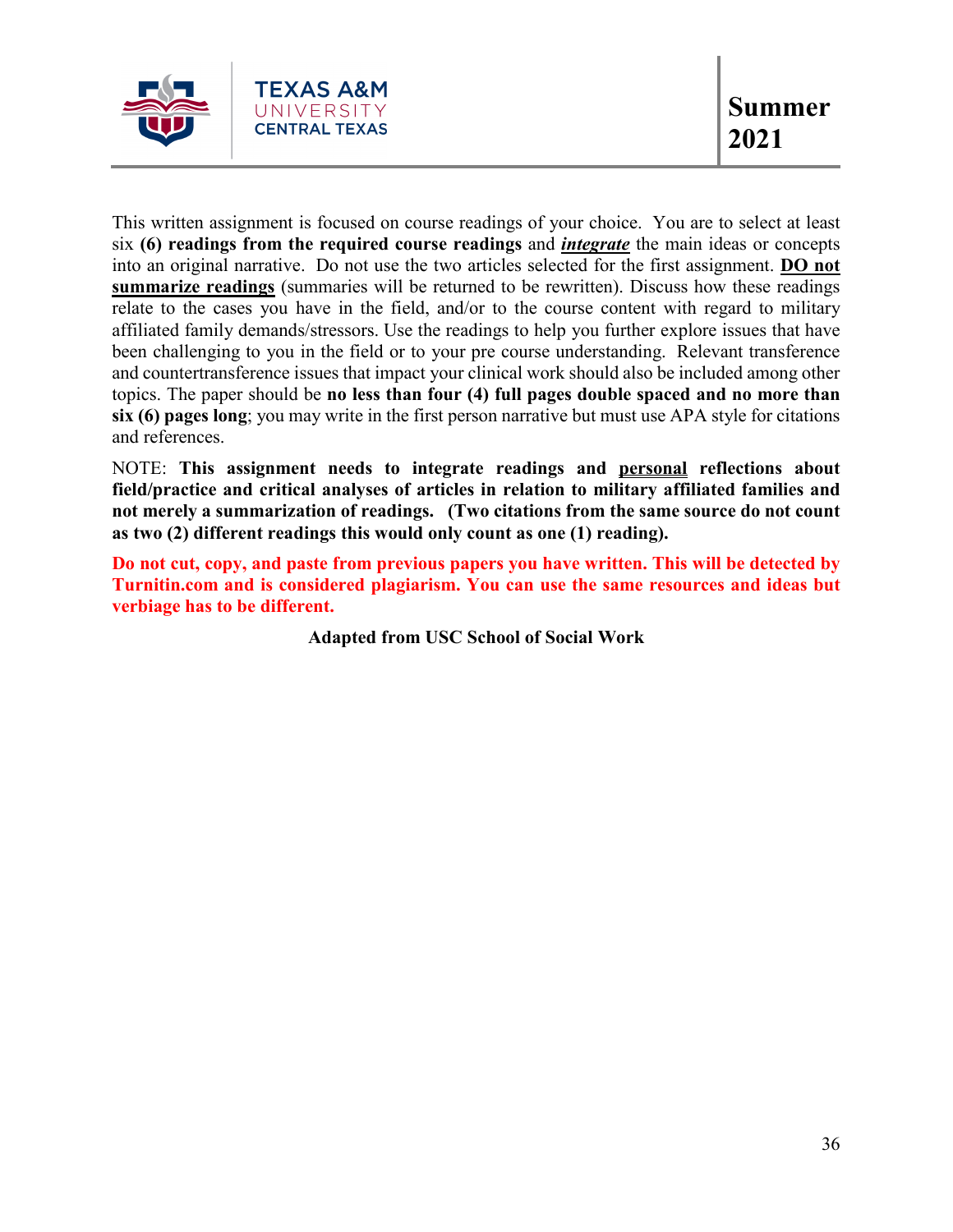

## Tarleton State University Social Work Program

### Rubric for Assessing Professional Behaviors

Students must demonstrate the ability to maintain scores of 3 or 4 in each of the 15 professional behavior areas listed below to be considered for a field placement, as these are the expected professional behaviors of social work interns and professional social workers.

| <b>Professional Behaviors</b> | $\overline{1}$     | $\overline{2}$          | $\overline{3}$  | $\overline{4}$  | Scor        |
|-------------------------------|--------------------|-------------------------|-----------------|-----------------|-------------|
|                               | Unacceptable       | <b>Needs</b>            | Acceptable      | Outstanding     | $\mathbf e$ |
|                               |                    | Improvement             |                 |                 |             |
| 1. Attendance: Attends        | <b>Student has</b> | <b>Student</b>          | Student         | <b>Student</b>  |             |
| classes and related           | missed 20%         | missed class            | attends all     | attends all     |             |
| meetings                      | or more of         | for reasons             | classes         | classes.        |             |
|                               | total class        | that are not            | except in truly |                 |             |
|                               | time in one or     | related to              | rare or         |                 |             |
|                               | more classes.      | allowable               | unusual         |                 |             |
|                               |                    | emergencies             | circumstance    |                 |             |
|                               |                    | but for                 | s that are      |                 |             |
|                               |                    | convenience;            | considered      |                 |             |
|                               |                    | and/or                  | excusable by    |                 |             |
|                               |                    | student has             | the professor.  |                 |             |
|                               |                    | skipped one             |                 |                 |             |
|                               |                    | class to do<br>work for |                 |                 |             |
|                               |                    | another class.          |                 |                 |             |
| Comments:                     |                    |                         |                 |                 |             |
|                               |                    |                         |                 |                 |             |
|                               |                    |                         |                 |                 |             |
| 2. Punctuality: Is            | Student has        | Student has             | Student is on   | Student is      |             |
| punctual and present          | been late to       | occasionally            | time to class   | always on       |             |
|                               | class or left      | (no more than           | and stays       | time and        |             |
|                               | early from         | two) been late          | until the end   | stays until the |             |
|                               | class 3 or         | to class or left        | except in truly | end of class.   |             |
|                               | more times in      | early from              | rare or         |                 |             |
|                               | a semester.        | class in a              | unusual         |                 |             |
|                               |                    | semester.               | circumstance    |                 |             |
|                               |                    |                         | s that are      |                 |             |
|                               |                    |                         | considered      |                 |             |
|                               |                    |                         | excusable by    |                 |             |
|                               |                    |                         | the professor.  |                 |             |
| Comments:                     |                    |                         |                 |                 |             |
|                               |                    |                         |                 |                 |             |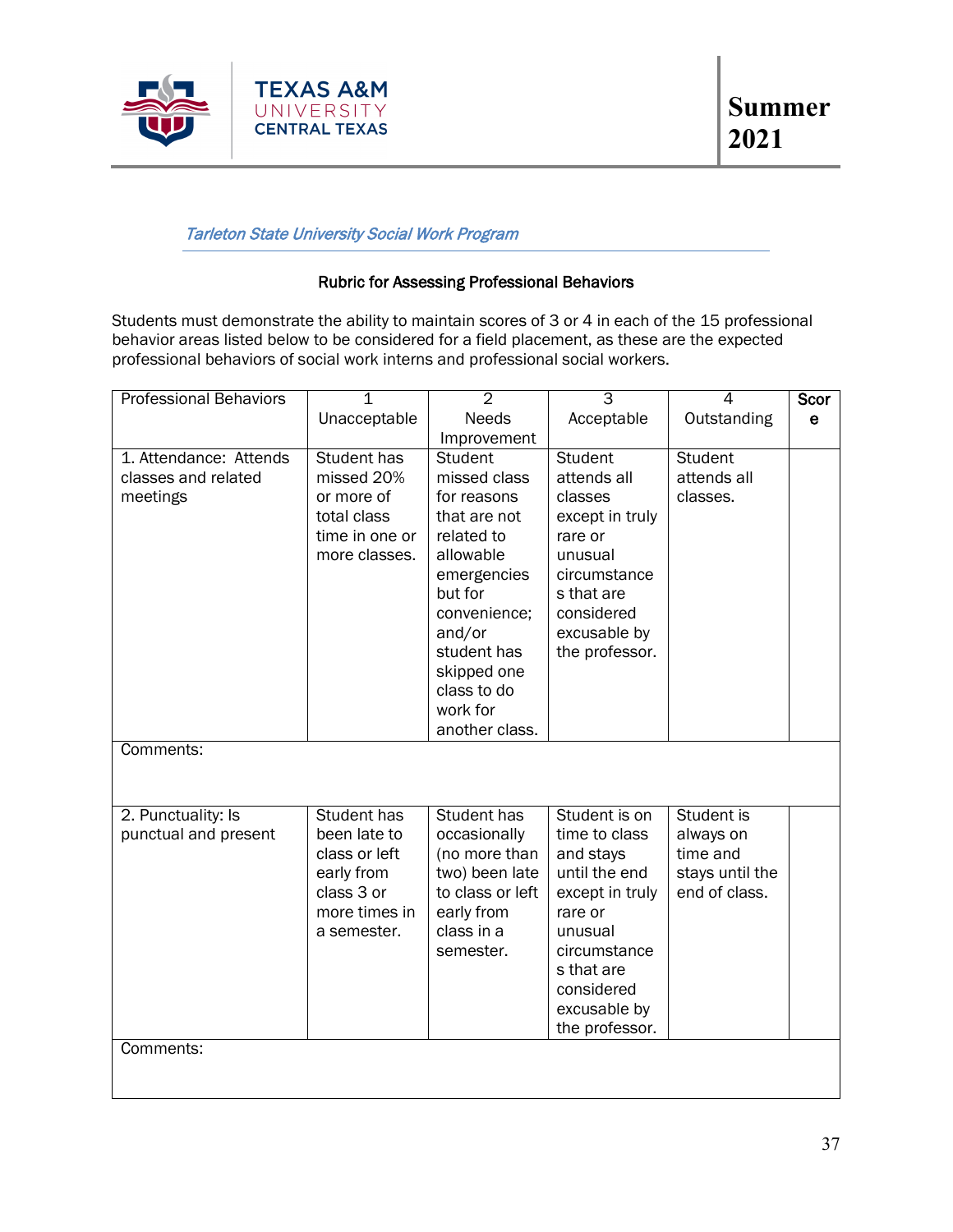

| 3. Communication:<br><b>Manages</b><br>communications and<br>contacts  | Student does<br>not usually<br>contact the<br>instructor to<br>inform of<br>tardiness to/<br>or absence<br>from class<br>and/or<br>student<br>provides no<br>reason for<br>absences. | Student<br>contacts the<br>professor to<br>inform of<br>tardiness or<br>absence, but<br>does it after<br>already<br>missing a<br>class or<br>meeting. | Student<br>contacts the<br>professor<br>prior to the<br>beginning of<br>class most<br>times (at least<br>95%) to<br>inform of<br>tardiness or<br>absence. In<br>the very rare<br>instances<br>when this is<br>not done<br>prior, the<br>student<br>contacts the<br>professor<br>immediately<br>after. | Student<br>always<br>contacts the<br>professor<br>prior to the<br>beginning of<br>class to<br>inform of<br>anticipated<br>tardiness,<br>illness, etc.<br>except in true<br>emergencies<br>and then<br>contacts the<br>professor<br>immediately<br>thereafter. |  |
|------------------------------------------------------------------------|--------------------------------------------------------------------------------------------------------------------------------------------------------------------------------------|-------------------------------------------------------------------------------------------------------------------------------------------------------|-------------------------------------------------------------------------------------------------------------------------------------------------------------------------------------------------------------------------------------------------------------------------------------------------------|---------------------------------------------------------------------------------------------------------------------------------------------------------------------------------------------------------------------------------------------------------------|--|
| Comments:                                                              |                                                                                                                                                                                      |                                                                                                                                                       |                                                                                                                                                                                                                                                                                                       |                                                                                                                                                                                                                                                               |  |
| 4. Respect:<br>Demonstrates respect<br>and support in<br>relationships | Student is<br>frequently<br>disrespectful<br>to and non-<br>supportive of<br>classmates,<br>staff, and/or<br>faculty.                                                                | Student is<br>occasionally<br>disrespectful<br>to and non-<br>supportive of<br>classmates,<br>staff, and/or<br>faculty.                               | Student is<br>usually<br>respectful to<br>and<br>supportive of<br>classmates,<br>staff, and/or<br>faculty.                                                                                                                                                                                            | Student is<br>always<br>respectful to<br>and<br>supportive of<br>classmates,<br>staff, and/or<br>faculty.                                                                                                                                                     |  |
| Comments:                                                              |                                                                                                                                                                                      |                                                                                                                                                       |                                                                                                                                                                                                                                                                                                       |                                                                                                                                                                                                                                                               |  |
| 5. Self-Awareness:<br>Demonstrates self-<br>awareness                  | Student rarely<br>shows self-<br>awareness<br>about the<br>impact of<br>verbal and<br>non-verbal                                                                                     | <b>Student</b><br>occasionally<br>shows self-<br>awareness<br>about the<br>impact of<br>verbal and                                                    | Student<br>almost always<br>maintains a<br>high level of<br>self-<br>awareness<br>about the                                                                                                                                                                                                           | <b>Student</b><br>always<br>maintains a<br>high level of<br>self-<br>awareness<br>about the                                                                                                                                                                   |  |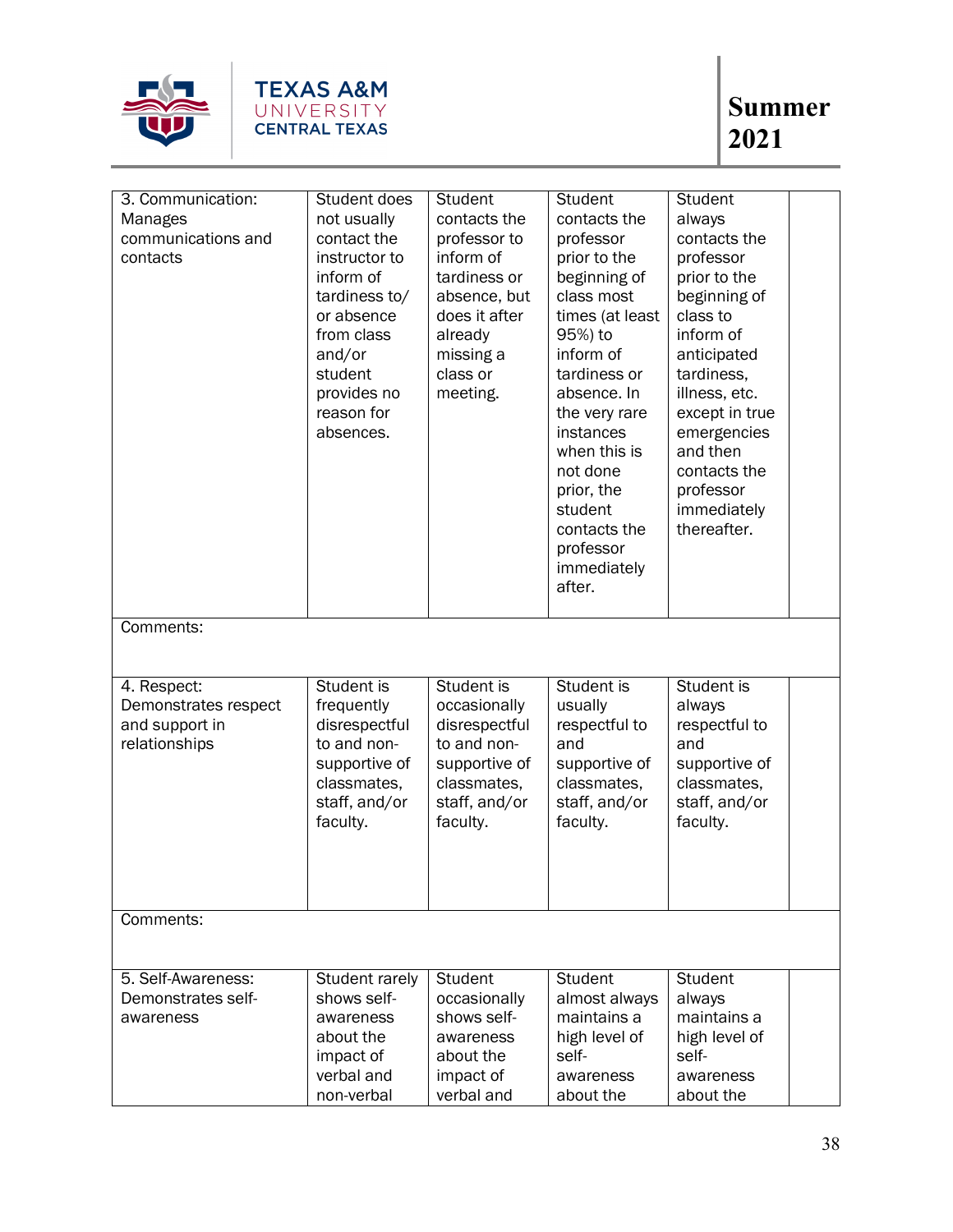

|                         | communicatio   | non-verbal     | impact of       | impact of       |  |
|-------------------------|----------------|----------------|-----------------|-----------------|--|
|                         | ns.            | communicatio   | verbal and      | verbal and      |  |
|                         |                | ns.            | non-verbal      | non-verbal      |  |
|                         |                |                | communicatio    | communicatio    |  |
|                         |                |                | ns.             | ns.             |  |
| Comments:               |                |                |                 |                 |  |
|                         |                |                |                 |                 |  |
|                         |                |                |                 |                 |  |
| 6. Diversity Awareness: | Student's      | <b>Student</b> | Student's       | Student's       |  |
| Demonstrates            | classroom or   | occasionally   | classroom or    | classroom or    |  |
| awareness and           | other student  | reflects       | other student   | other student   |  |
| responsiveness to       | related        | respect for    | related         | related         |  |
| diversity               | interactions   | and            | interactions    | interactions    |  |
|                         | rarely reflect | appreciation   | almost always   | always reflect  |  |
|                         | respect for    | of diverse     | reflect         | respect for     |  |
|                         | and            | opinions,      | respect for     | and             |  |
|                         | appreciation   | experiences,   | and             | appreciation    |  |
|                         | of diverse     | and/or people  | appreciation    | of diverse      |  |
|                         | opinions,      | in the         | of diverse      | opinions,       |  |
|                         | experiences,   | classroom or   | opinions,       | experiences,    |  |
|                         | and/or         | during other   | experiences,    | and/or          |  |
|                         | people.        | student        | and/or          | people.         |  |
|                         |                | related        | people.         |                 |  |
|                         |                | interactions.  |                 |                 |  |
| Comments:               |                |                |                 |                 |  |
|                         |                |                |                 |                 |  |
|                         |                |                |                 |                 |  |
| 7. Collegiality:        | Student rarely | Student is     | Student         | Student         |  |
| Demonstrates            | demonstrates   | occasionally   | almost always   | always works    |  |
| collegiality and        | collaborative  | reluctant to   | works           | collaborativel  |  |
| collaborative           | skills in work | collaborate    | collaborativel  | y with all      |  |
| interactions            | with others    | with others    | y with team     | team            |  |
|                         | and/or         | and/or         | members         | members         |  |
|                         | student has    | struggles with | and/or          | and/or          |  |
|                         | poor           | maintaining    | student         | student         |  |
|                         | relationships  | positive       | almost always   | always relates  |  |
|                         | with           | relationships. | engages         | positively with |  |
|                         | classmates or  |                | positively with | others.         |  |
|                         | others         |                | others.         |                 |  |
|                         | involved in    |                |                 |                 |  |
|                         | student        |                |                 |                 |  |
|                         | learning.      |                |                 |                 |  |
| Comments:               |                |                |                 |                 |  |
|                         |                |                |                 |                 |  |
|                         |                |                |                 |                 |  |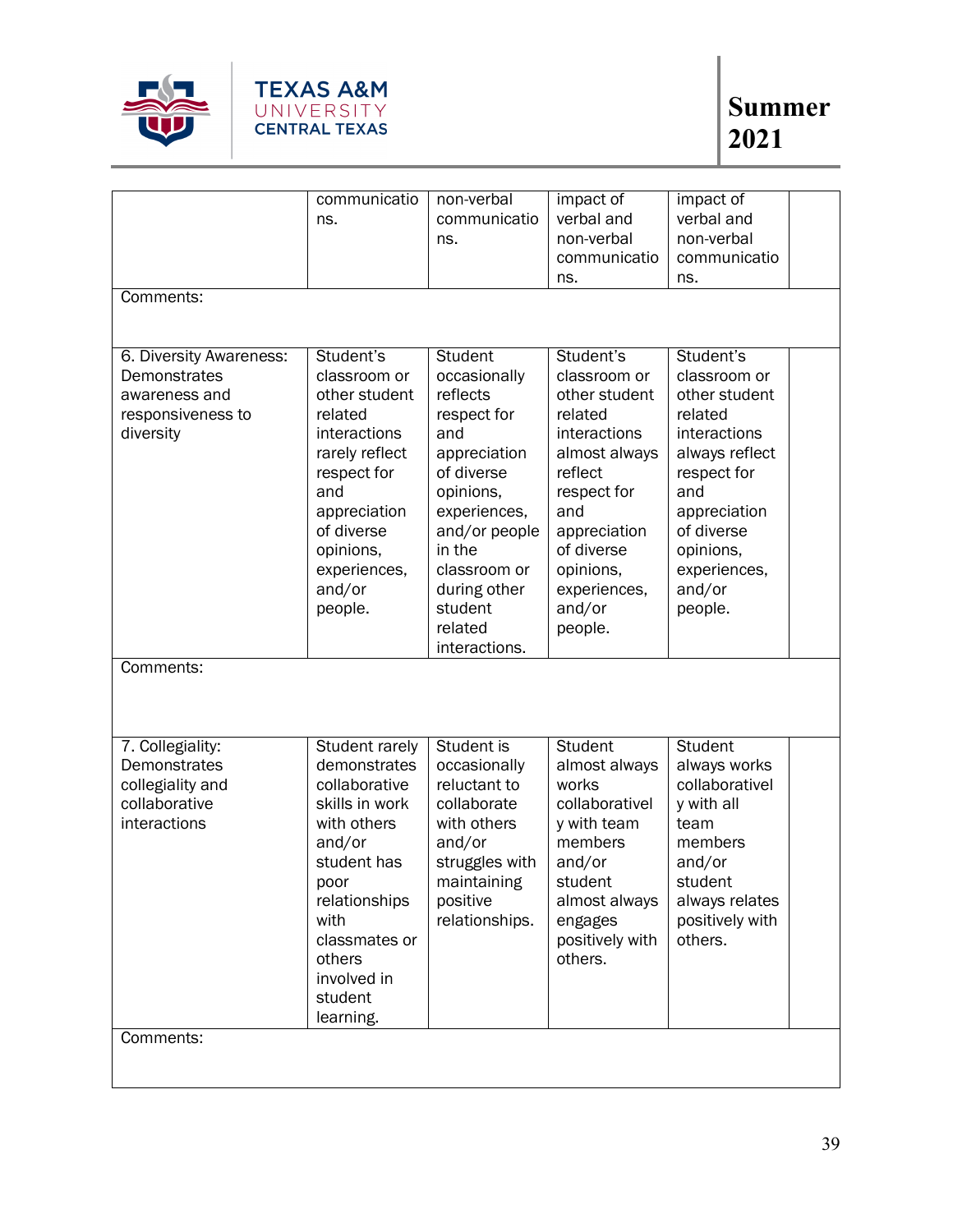

| 8. Oral Expression:<br>Strives for a high level of<br>oral expression                            | Student<br>consistently<br>gets feedback<br>from<br>instructor that<br>oral<br>expression is<br>unprofessiona<br>I and does not<br>make efforts<br>to correct.                                                                       | <b>Student</b><br>frequently<br>gets feedback<br>from<br>instructor that<br>oral<br>expression is<br>unprofessiona<br>I and rarely<br>makes<br>adjustments | Student<br>frequently<br>displays<br>appropriate<br>oral<br>expression<br>and, when<br>necessary,<br>makes clear<br>effort to<br>correct errors                                              | Student<br>consistently<br>displays<br>appropriate<br>and<br>professional<br>oral<br>expression.                                                                                              |  |
|--------------------------------------------------------------------------------------------------|--------------------------------------------------------------------------------------------------------------------------------------------------------------------------------------------------------------------------------------|------------------------------------------------------------------------------------------------------------------------------------------------------------|----------------------------------------------------------------------------------------------------------------------------------------------------------------------------------------------|-----------------------------------------------------------------------------------------------------------------------------------------------------------------------------------------------|--|
|                                                                                                  |                                                                                                                                                                                                                                      | and/or efforts<br>to correct.                                                                                                                              | when<br>provided<br>feedback.                                                                                                                                                                |                                                                                                                                                                                               |  |
| Comments:                                                                                        |                                                                                                                                                                                                                                      |                                                                                                                                                            |                                                                                                                                                                                              |                                                                                                                                                                                               |  |
| 9. Written Expression:<br>Strives for a high level of<br>written expression                      | Student<br>consistently<br>gets feedback<br>from<br>instructors<br>that written<br>expression is<br>unacceptable<br>or<br>unprofessiona<br>l and/or<br>grades on<br>papers are<br>reduced<br>significantly<br>because of<br>writing. | Student's<br>written work<br>lacks clarity<br>and has some<br>errors and/or<br>grades on<br>papers are<br>reduced<br>somewhat<br>because of<br>writing.    | Student<br>almost always<br>expresses<br>ideas or<br>concepts<br>clearly, with<br>very few<br>errors and/or<br>grades on<br>papers are<br>reduced only<br>slightly<br>because of<br>writing. | <b>Student</b><br>always<br>expresses<br>ideas or<br>concepts<br>clearly, with<br>an absence of<br>errors and/or<br>grades on<br>papers are<br>reduced<br>minimally<br>because of<br>writing. |  |
| Comments:                                                                                        |                                                                                                                                                                                                                                      |                                                                                                                                                            |                                                                                                                                                                                              |                                                                                                                                                                                               |  |
| 10. Initiative &<br>Reliability:<br>Demonstrates initiative,<br>reliability and<br>dependability | Student rarely<br>takes<br>initiative to<br>plan work and<br>complete it in<br>a timely<br>manner<br>and/or<br>student rarely<br>gets                                                                                                | Student only<br>occasionally<br>takes<br>initiative to<br>plan work and<br>complete it in<br>a timely<br>manner,<br>resulting in<br>coming to              | Student<br>almost always<br>takes<br>initiative to<br>plan work and<br>complete it in<br>a timely<br>manner<br>and/or work<br>is almost                                                      | Student<br>always takes<br>initiative to<br>plan and<br>complete<br>work in a<br>timely<br>manner<br>and/or work<br>is always                                                                 |  |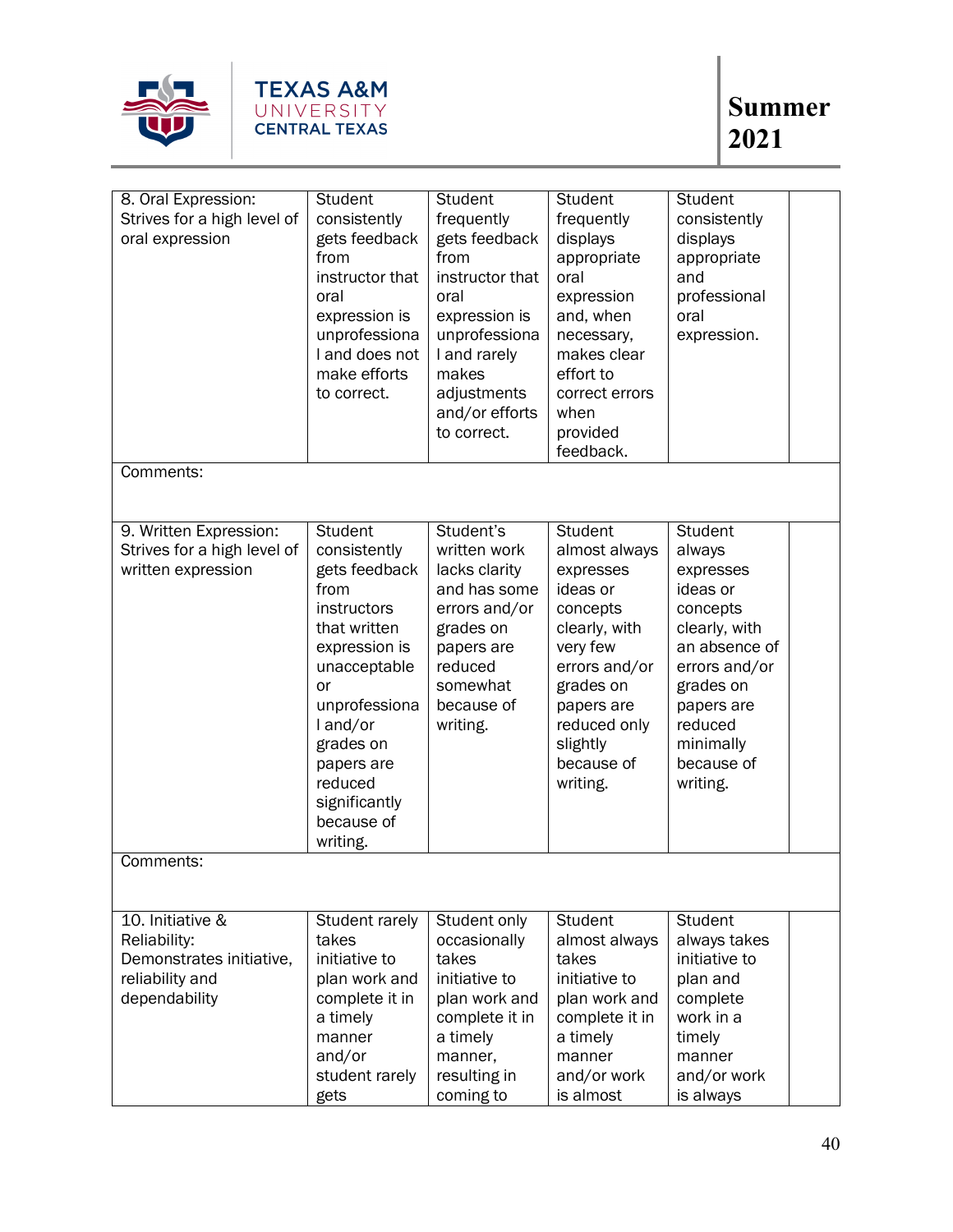

|                             | assignments                 | class                        | always                     | submitted on               |
|-----------------------------|-----------------------------|------------------------------|----------------------------|----------------------------|
|                             | done and                    | minimally                    | submitted on               | time.                      |
|                             | submitted on                | prepared.                    | time.                      |                            |
|                             | time.                       |                              |                            |                            |
| Comments:                   |                             |                              |                            |                            |
|                             |                             |                              |                            |                            |
|                             |                             |                              |                            |                            |
| 11. Responsiveness to       | Student has                 | Student is                   | Student is                 | Student is                 |
| Feedback:                   | not                         | usually                      | almost always              | always                     |
| Demonstrates evidence       | demonstrated                | receptive to                 | receptive to               | receptive to               |
| of motivation to improve    | receptiveness               | suggestions<br>and feedback, | suggestions<br>or feedback | suggestions<br>or feedback |
| oneself.                    | to                          | but does not                 |                            | from others,               |
|                             | suggestions<br>and feedback | adjust                       | and adjusts<br>performance |                            |
|                             | from others                 | performance                  | accordingly.               | and adjusts<br>performance |
|                             | and,                        | accordingly.                 |                            | accordingly.               |
|                             | therefore,                  |                              |                            |                            |
|                             | makes no                    |                              |                            |                            |
|                             | effort to                   |                              |                            |                            |
|                             | adjust                      |                              |                            |                            |
|                             | performance                 |                              |                            |                            |
|                             | accordingly.                |                              |                            |                            |
| Comments:                   |                             |                              |                            |                            |
|                             |                             |                              |                            |                            |
|                             |                             |                              |                            |                            |
| 12. Compliance with         | <b>Student</b>              | Student only                 | <b>Student</b>             | <b>Student</b>             |
| Professional                | demonstrates                | moderately                   | almost always              | consistently               |
| Requirements:               | significant                 | demonstrates                 | demonstrates               | demonstrates               |
| Demonstrates                | problems in                 | compliance                   | compliance                 | compliance                 |
| compliance with the         | complying                   | with the                     | with the                   | with the                   |
| professional conduct        | with the                    | Social Work                  | Social Work                | Social Work                |
| policy in the Social Work   | Social Work                 | Program                      | Program                    | Program.                   |
| Program and Field           | Program                     | requirements.                | requirements.              |                            |
| <b>Education Manual</b>     | requirements.               |                              |                            |                            |
| Comments:                   |                             |                              |                            |                            |
|                             |                             |                              |                            |                            |
| 13. Compliance with         | Student is                  | Student is                   | Student is                 | <b>Student</b>             |
| the NASW Code of            | consistently                | only                         | almost always              | consistently               |
| <b>Ethics: Demonstrates</b> | non-                        | moderately                   | compliant                  | demonstrates               |
| compliance with the         | compliant                   | compliant                    | with the Code              | compliance                 |
| Code of Ethics in its       | with one or                 | with                         | of Ethics in its           | with the Code              |
| entirety                    | more                        | components                   | entirety.                  | of Ethics in its           |
|                             | components                  | of the Code of               |                            | entirety.                  |
|                             | of the Code of              | Ethics.                      |                            |                            |
|                             | Ethics.                     |                              |                            |                            |
| Comments:                   |                             |                              |                            |                            |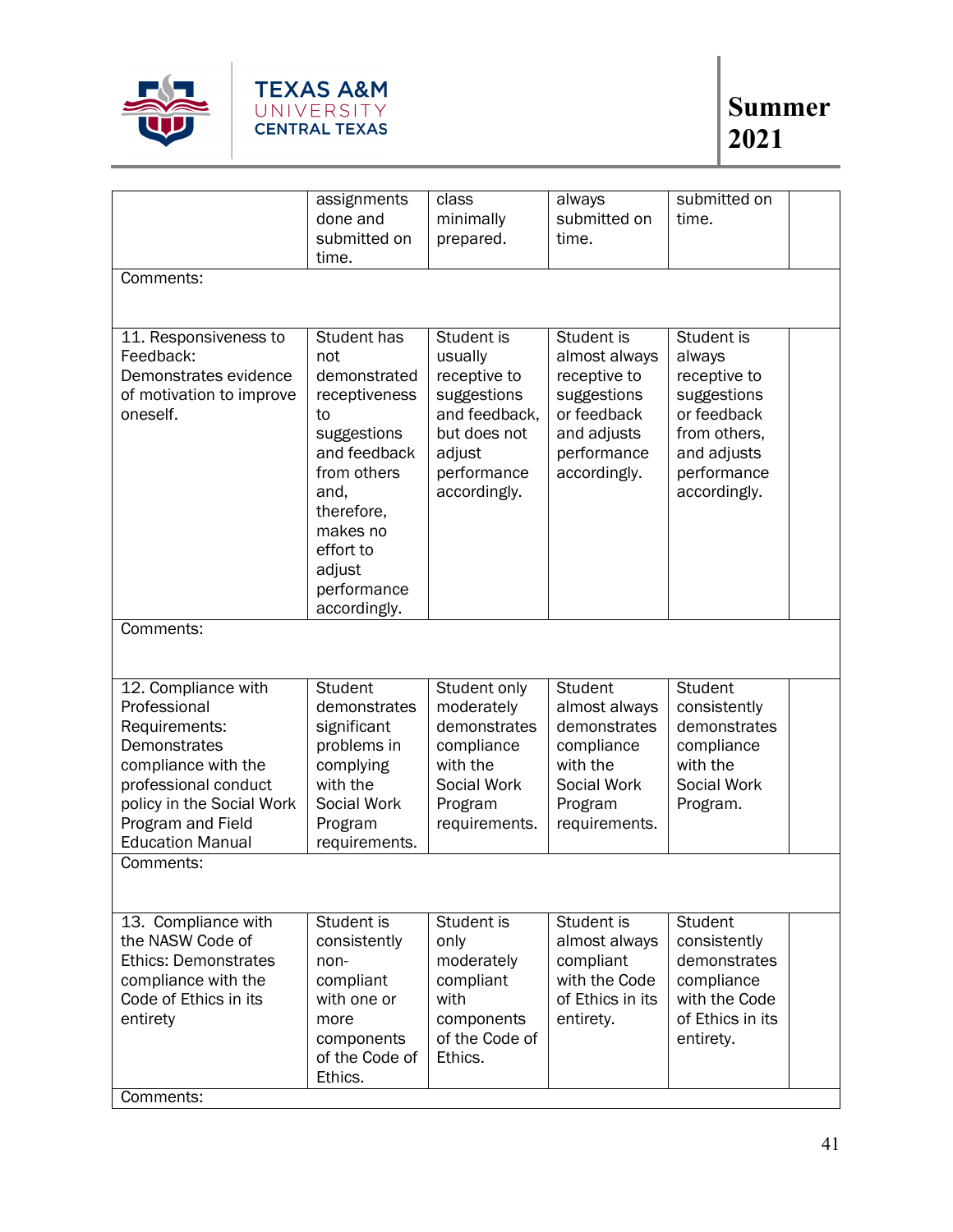

| 14. Responsiveness to<br><b>Communication: Uses</b><br>departmental<br>communications                                                                         | Student never<br>checks email<br>and/or does<br>not respond<br>to emails sent<br>by fellow<br>group mates<br>or the<br>professor.                   | Student rarely<br>checks email<br>and/or does<br>not regularly<br>respond to<br>emails sent<br>by fellow<br>group mates<br>or the<br>professor.   | Student<br>consistently<br>checks email<br>looking for<br>corresponden<br>ce from<br>classmates<br>and the<br>professor and<br>is usually<br>prompt to<br>respond to it. | Student<br>always checks<br>email looking<br>for<br>corresponden<br>ce from<br>classmates<br>and the<br>professor and<br>is always<br>prompt to<br>respond to it. |
|---------------------------------------------------------------------------------------------------------------------------------------------------------------|-----------------------------------------------------------------------------------------------------------------------------------------------------|---------------------------------------------------------------------------------------------------------------------------------------------------|--------------------------------------------------------------------------------------------------------------------------------------------------------------------------|-------------------------------------------------------------------------------------------------------------------------------------------------------------------|
| Comments:                                                                                                                                                     |                                                                                                                                                     |                                                                                                                                                   |                                                                                                                                                                          |                                                                                                                                                                   |
| 15. Professional<br>Appearance: Displays<br>professional<br>appearance that does<br>not interfere with<br>professional<br>relationships/responsibi<br>lities. | Student's<br>professional<br>attire and<br>presentation<br>is consistently<br>inappropriate<br>for<br>professional<br>and<br>classroom<br>settings. | Student's<br>professional<br>attire and<br>presentation<br>is frequently<br>inappropriate<br>for<br>professional<br>and<br>classroom<br>settings. | Student's I<br>appearance is<br>routinely<br>appropriate<br>for classroom<br>and<br>professional<br>settings.                                                            | Student 's<br>appearance is<br>consistently<br>appropriate<br>for classroom<br>and<br>professional<br>settings.                                                   |
| Comments:                                                                                                                                                     |                                                                                                                                                     |                                                                                                                                                   |                                                                                                                                                                          |                                                                                                                                                                   |

(Adapted from the University of Vermont Department of Social Work, created 6/17/10)

Professor's signature: \_\_\_\_\_\_\_\_\_\_\_\_\_\_\_\_\_\_\_\_\_\_\_\_\_\_\_\_\_\_\_\_\_\_\_\_\_\_\_\_\_\_\_\_ Date: \_\_\_\_\_\_\_\_\_\_\_\_\_\_\_\_\_\_\_

Student's signature: \_\_\_\_\_\_\_\_\_\_\_\_\_\_\_\_\_\_\_\_\_\_\_\_\_\_\_\_\_\_\_\_\_\_\_\_\_\_\_\_\_\_\_\_\_ Date:

\_\_\_\_\_\_\_\_\_\_\_\_\_\_\_\_\_\_\_